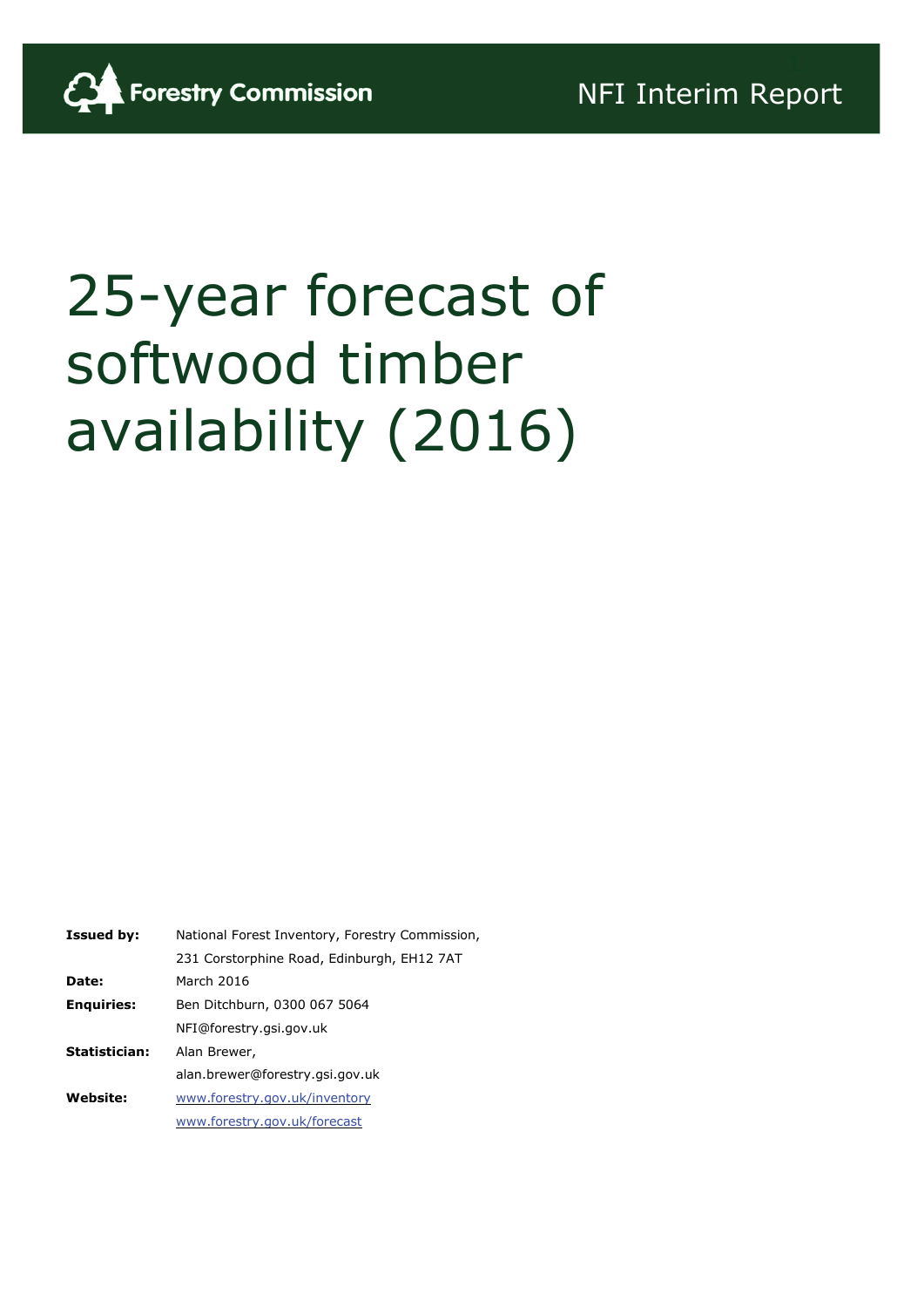## Summary

The National Forest Inventory provides a record of the size and distribution of forests and woodlands in Great Britain and information on key forest attributes. This information, together with Forestry Commission growth and yield models, is used to forecast softwood and hardwood timber availability. This report provides a 25-year forecast of softwood timber volume that could potentially be produced from conifers growing in forests and woodlands in the United Kingdom assuming certain harvesting scenarios are followed. It includes estimates for England, Scotland, Wales and Northern Ireland, broken down by Forestry Commission/Natural Resources Wales/Forest Service (FC/NRW/FS)[\\*](#page-1-0) and Private sector ownership. The findings of the report are summarised in **Figure 1**.

<span id="page-1-1"></span>



This report supersedes the previous *25-year forecast of softwood timber availability* published in 2012. Some comparison is made between the two reports. Reference is also made to the *50-year forecast of softwood timber availability* (2014) report.

-

<span id="page-1-0"></span><sup>\*</sup> (Collectively referred to as the public sector in this report)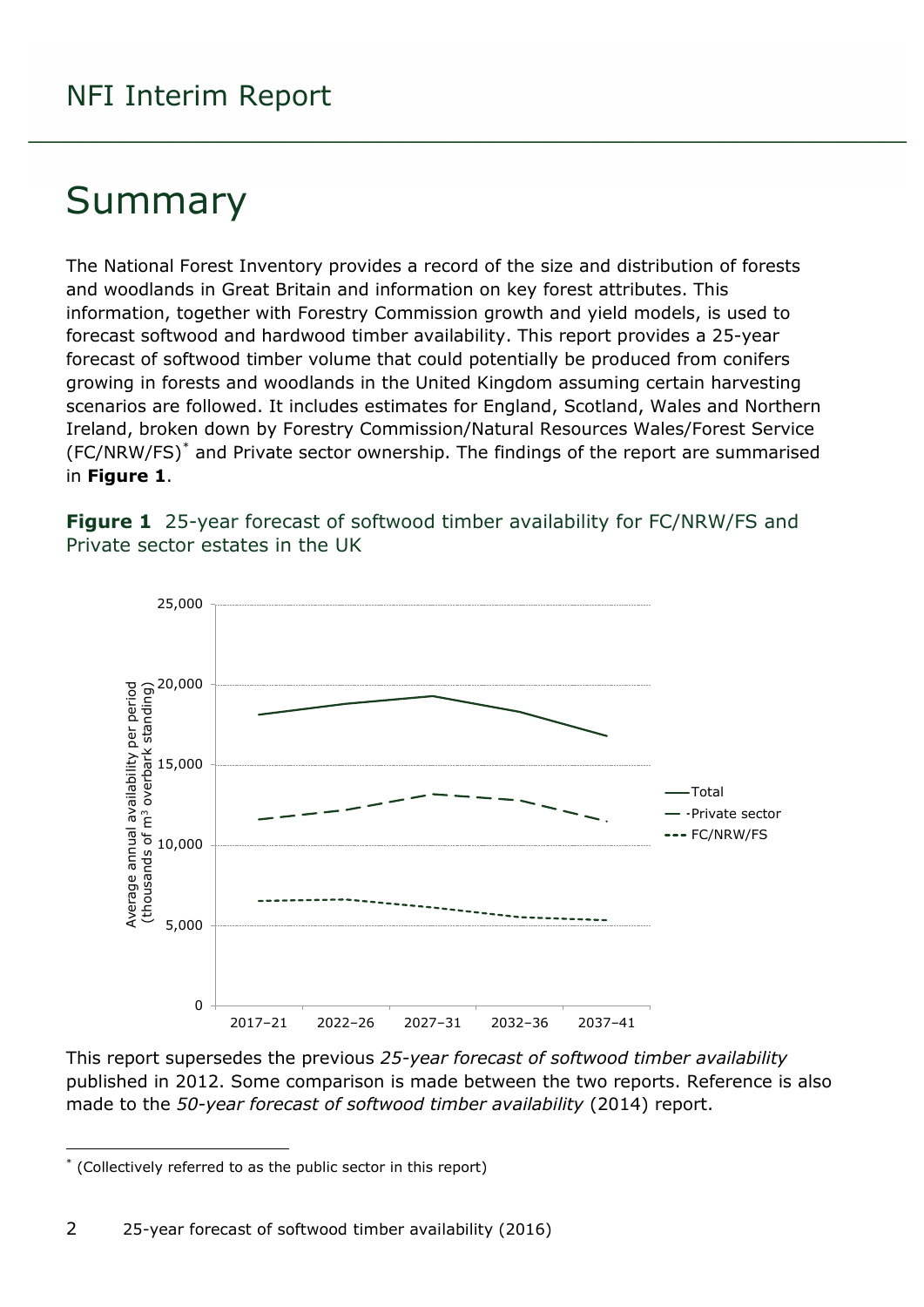Key findings:

- The forecast of softwood availability for the UK forest estate is an average of 18.3 million  $m<sup>3</sup>$  of softwood timber per annum over the 25-year period. The forecast for England is an average of 4.1 million  $m^3$  per annum; for Scotland 11.9 million  $m^3$ ; for Wales 1.8 million  $m^3$ ; and for Northern Ireland 0.5 million  $m^3$ .
- Softwood availability changes over the period of the forecast; it increases from 18.1 million  $m^3$  per annum in 2017–21 to 19.3 million  $m^3$  per annum in 2027–31 before reducing to 16.8 million  $m^3$  per annum in 2037–41.
- The profiles for the FC/NRW/FS estate and Private sector estate are different. Over the forecast period, the FC/NRW/FS estate shows an overall reduction in forecast availability while the Private sector estate shows an overall increase. The Private sector increase runs for the first half of the forecast period and is followed by a decline in the second half of the period, with annual availability in the last period (2037–41) returning to a level similar to the 2017–21 period.
- The FC/NRW estate is projected to generate an average of 5.5 million  $m^3$  per annum for the next 25 years, if existing forest management plans are followed and production is not constrained. In the first five-year period (2017–21) 6.0 million  $m<sup>3</sup>$  per annum would be potentially available and this will reduce to an average of 4.8 million  $m^3$  per annum in the final five-year period (2037–41). In addition, availability from the FS estate is forecast to average 0.5 million  $m^3$  per annum over the same 25 years. However, it should be noted that the published intention in Scotland is to constrain production and this will reduce availability overall.
- The potential availability of softwood timber from the Private sector estate for the UK is forecast to average 12.2 million  $m^3$  per annum for the next 25 years. This assumes a management scenario of maximising timber productivity. The forecast for England is an average is 2.9 million  $m<sup>3</sup>$  per annum; for Scotland 8.4 million  $m<sup>3</sup>$ per annum; for Wales 0.9 million  $m^3$  per annum; and for Northern Ireland 0.034 million  $m<sup>3</sup>$  per annum. Potential availability amounts to 11.6 million  $m<sup>3</sup>$  per annum in the first five-year period, with maximum annual availability of 13.2 million  $m^3$ per annum occurring in the period 2027–31.

The Private sector forecast in this report represents potential availability of softwood timber under the assumption of harvesting to maximise timber production. The actual levels of timber that will be produced will vary from the results reported here as production depends on the harvesting choices made by forest and woodland owners and owners are unlikely to consistently choose to maximise production over the forecast period.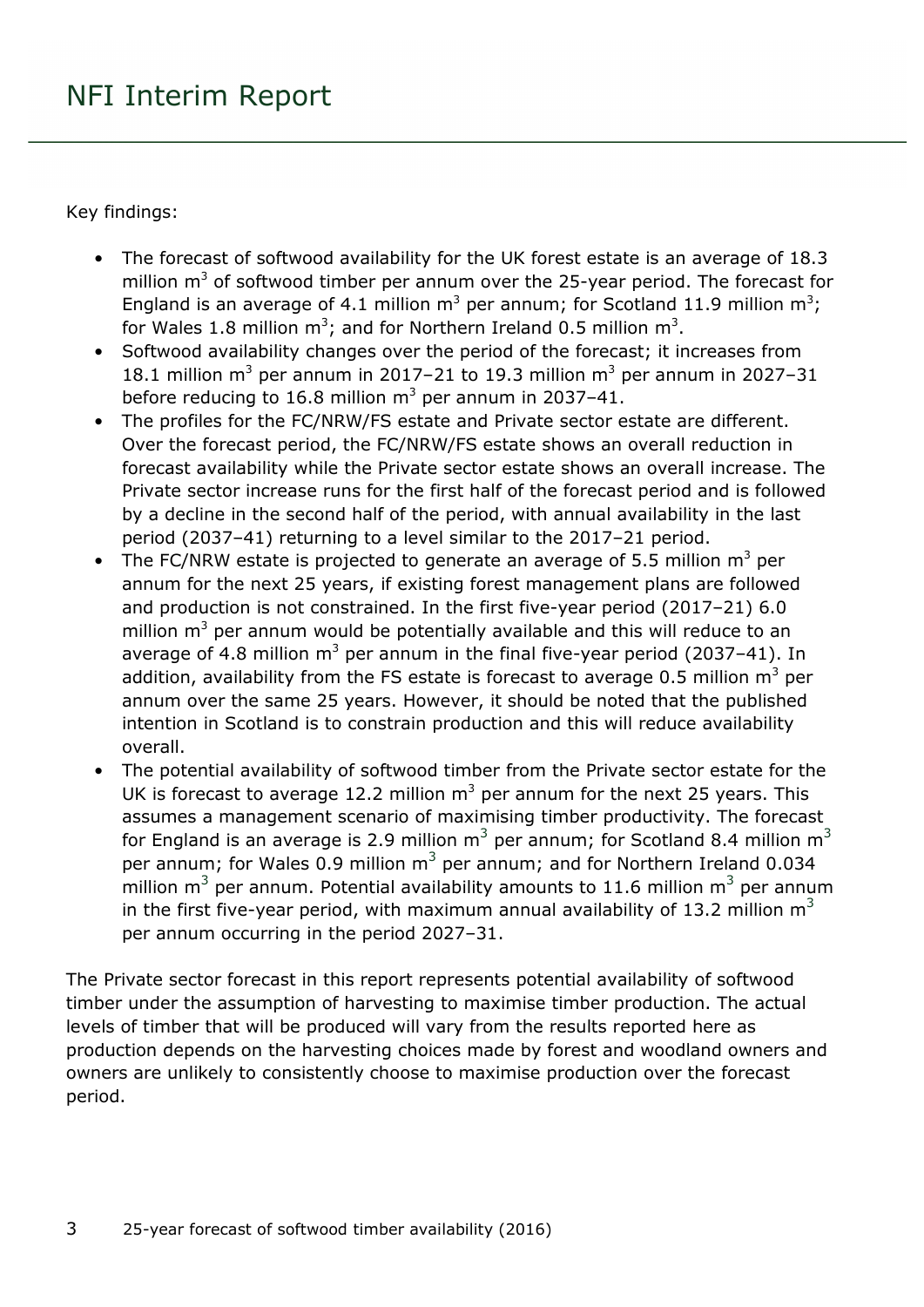## **Contents**

| Estimates for the Forest Service estate in Northern Ireland 12  |    |
|-----------------------------------------------------------------|----|
| Estimates for the Private sector estate in Northern Ireland  13 |    |
|                                                                 |    |
| Ownership                                                       | 13 |
| Restocking                                                      | 13 |
| Currently clearfelled areas                                     | 14 |
| Overdue timber                                                  | 14 |
|                                                                 |    |
|                                                                 |    |
|                                                                 |    |
|                                                                 |    |
|                                                                 |    |
|                                                                 |    |
|                                                                 |    |
|                                                                 |    |
|                                                                 |    |
| Woodland and stocked area                                       | 35 |
| <b>Yield class</b>                                              | 35 |
| Harvesting activity                                             | 36 |
| Standing volume                                                 | 37 |
|                                                                 |    |
|                                                                 |    |
|                                                                 |    |
|                                                                 |    |
|                                                                 |    |
|                                                                 |    |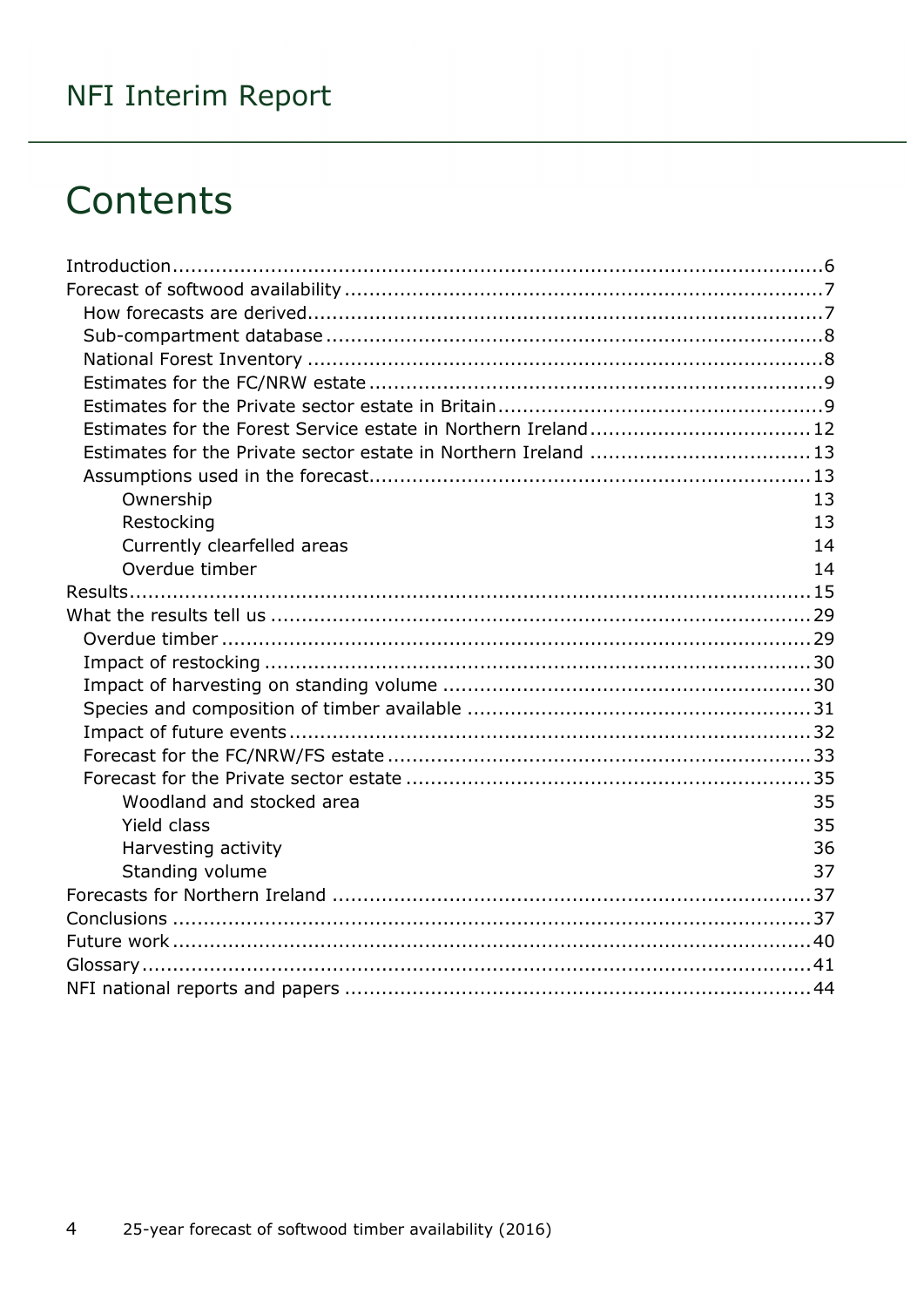## Figures

| <b>Figure 1</b> 25-year forecast of softwood timber availability for FC/NRW/FS and Private  |  |
|---------------------------------------------------------------------------------------------|--|
|                                                                                             |  |
| <b>Figure 2</b> 25-year forecast of softwood timber availability for FC/NRW/FS and Private  |  |
|                                                                                             |  |
| <b>Figure 3</b> 25-year forecast of average annual coniferous standing volume 25            |  |
|                                                                                             |  |
| Figure 5a 25-year summary of softwood standing volume, increment and availability           |  |
|                                                                                             |  |
| <b>Figure 5b</b> 25-year summary of softwood standing volume, increment and availability    |  |
|                                                                                             |  |
|                                                                                             |  |
| <b>Figure 7</b> Actual production of softwood timber volume and forecast of softwood timber |  |
|                                                                                             |  |

## Tables

| Table 3 25-year forecast of softwood availability; average annual volumes within           |  |
|--------------------------------------------------------------------------------------------|--|
|                                                                                            |  |
| <b>Table 4</b> Breakdown of the softwood forecast volume (000 $m3$ obs) by country, top    |  |
|                                                                                            |  |
| <b>Table 5</b> Breakdown of the softwood forecast volume by percentage spruce for country, |  |
|                                                                                            |  |
| <b>Table 6</b> Overdue timber at 31 March 2015 for FC/NRW, 31 March 2013 for PS 23         |  |
| Table 7 Clearfelled area at 31 March 2015 for FC/NRW, 31 March 2013 for PS  23             |  |
| <b>Table 8</b> 25-year forecast of coniferous standing volume; average annual volumes      |  |
|                                                                                            |  |
| <b>Table 9</b> 25-year forecast of coniferous net increment; average annual volumes within |  |
|                                                                                            |  |
|                                                                                            |  |
|                                                                                            |  |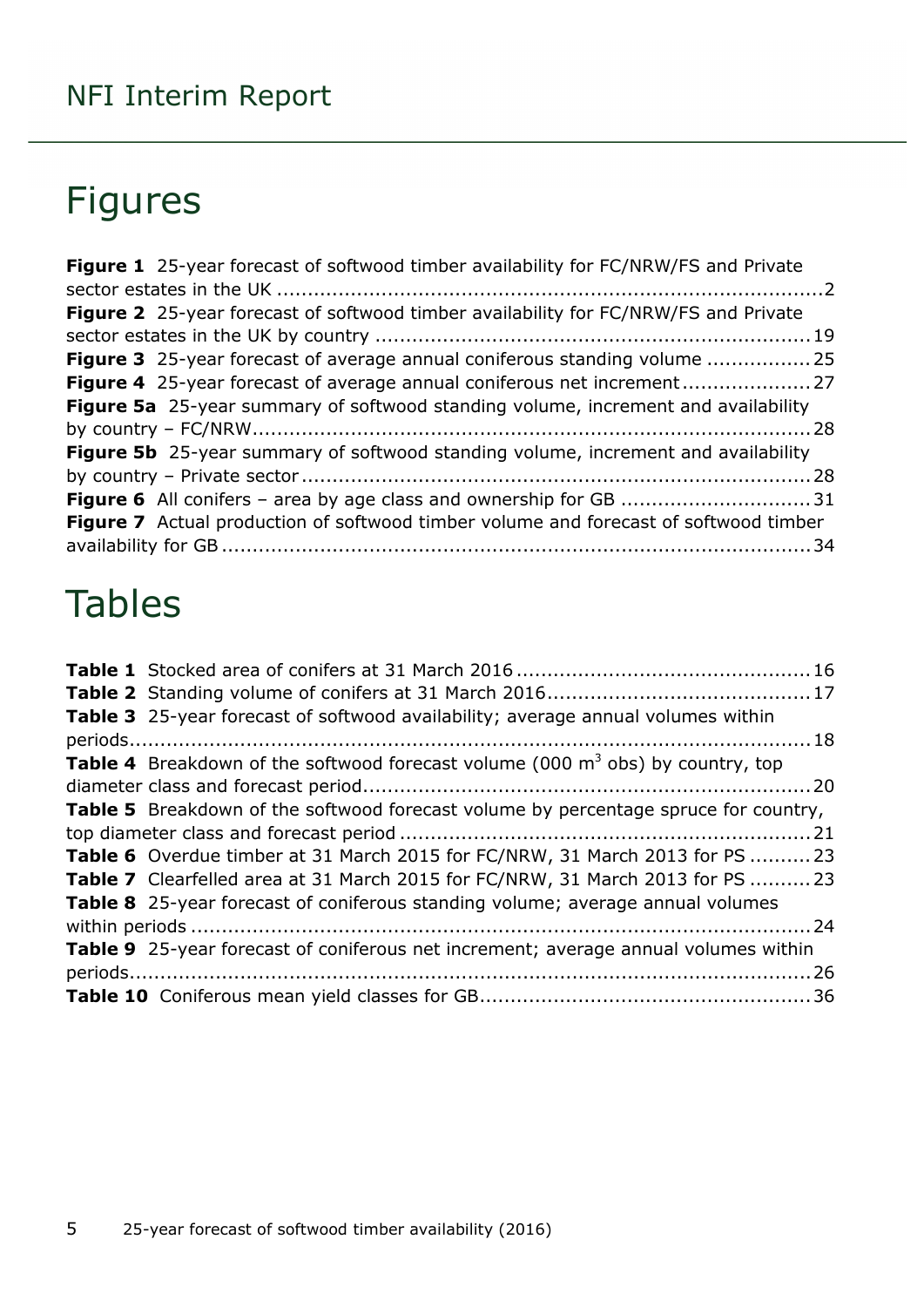## <span id="page-5-0"></span>Introduction

National forest inventories are carried out by the Forestry Commission to provide accurate, up-to-date information about the size, distribution, composition and condition of the forests and woodlands in Great Britain (GB). This information is essential for developing and monitoring policies and guidance to support sustainable forest management.

The current National Forest Inventory (NFI), which began in 2010, is a multipurpose operation that has involved the production of a forest and woodland map for Britain and a continuing programme of field surveys (the first cycle of field surveys completed in late 2015) of the mapped forest and woodland areas.

Information and data collected by the National Forest Inventory is being used for a number of purposes, including estimates and 25-year forecasts of forest metrics such as:

- standing volume
- timber availability
- tree growth and increment
- carbon stocks
- biomass

Estimates of aspects of the biodiversity and social value of forests and woodlands will also be provided by the NFI.

This report sets out the results of the 25-year forecast of softwood availability for all forests and woodlands in the United Kingdom (UK). For the public sector in the United Kingdom this comprises the Forestry Commission in England and Scotland, Natural Resources Wales and the Forest Service of Northern Ireland, an agency within the Department of Agriculture and Rural Development (DARD) in Northern Ireland. The Private sector covers all other woodland ownerships in the UK.

Timber is defined in this report as the volume of stemwood to 7 cm top diameter in  $m<sup>3</sup>$ overbark standing (obs), including stump (above ground) and usable branchwood (of minimum 3 m in length and 7 cm top diameter).

It should be noted that this report assesses the potential amount of timber that could arise from British forests, and any references to volume, production or availability must be taken in that context.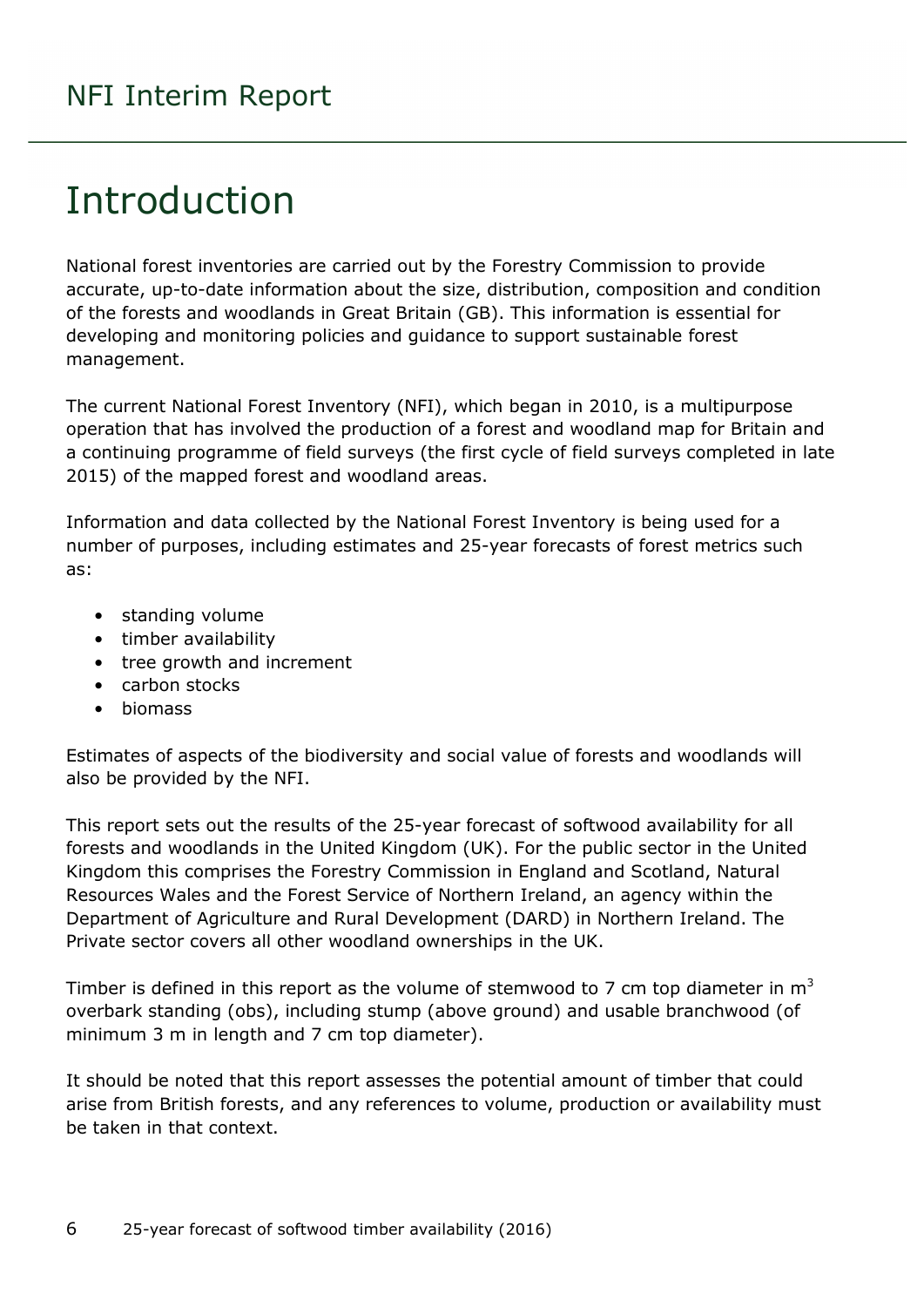A forecast of hardwood availability was published in 2014. Further information on this and other NFI outputs is available from the [NFI web pages.](http://www.forestry.gov.uk/inventory)

## <span id="page-6-0"></span>Forecast of softwood availability

This report provides the latest overall softwood timber availability forecasts, giving a breakdown of forecast volume by size class and by country.

The forecasts of softwood availability for Britain are based on the FC/NRW's Subcompartment database for public sector woodland and on the National Forest Inventory assessment of the current state of woodland in the Private sector. Recent estimates of standing timber volume and other attributes of coniferous stands in Britain can be found in the published NFI report *Standing timber volume for coniferous trees in Britain* (2012) which was updated in 2013. The forecast of softwood availability for Northern Ireland is derived from other sources.

The previous 25-year forecast of softwood availability in the UK was published in the NFI report entitled *25-year forecast of softwood timber availability* (2012).

### <span id="page-6-1"></span>How forecasts are derived

Forecasts of softwood availability are derived by assessing:

- woodland area;
- woodland characteristics (e.g. age, species) within this area;
- how quickly the trees are growing (yield class);
- when the trees will be harvested.

The forecast of softwood availability for the UK is composed of four separate forecasts derived separately: a forecast for the Forestry Commission/Natural Resources Wales estate (referred to as the FC/NRW estate) in Britain (that part of the NRW estate which was formerly Forestry Commission Wales retains a common methodology with England and Scotland); a forecast for the Private sector estate in Britain; a forecast for the Forest Service (FS) estate in Northern Ireland; and a forecast for the Private sector estate in Northern Ireland. The forecasts are based upon the same principles but use different data sources.

For the FC/NRW estate, information on woodland area and woodland characteristics has been extracted from the Forestry Commission's long-established Sub-compartment database. For the Private sector estate in Britain, the estimates were derived from results obtained to date from the National Forest Inventory. The same principles were used in the Northern Ireland forecast with the data source for the FS estate being the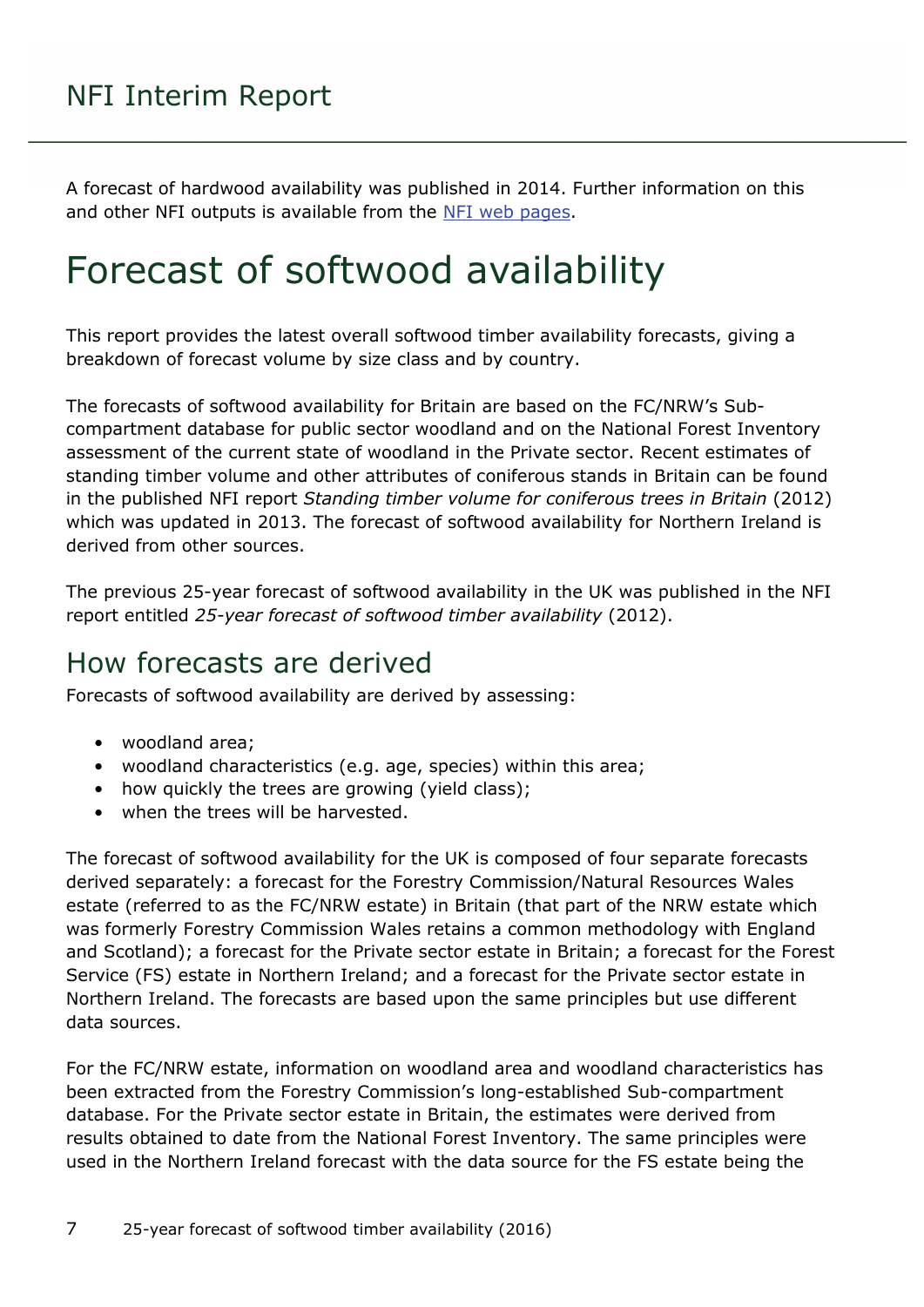Northern Ireland inventory database. For the Private sector in Northern Ireland the forecast was derived from historical establishment and management grant data and the Northern Ireland woodland map.

The *National Forest Inventory forecasts methodology overview* (2012) and the technical documentation on *Felling and removals forecasts* (2012) give more information on the approaches used to derive the forecasts (see the [NFI web pages\)](http://www.forestry.gov.uk/inventory).

### <span id="page-7-0"></span>Sub-compartment database

The Sub-compartment database is a record of all land managed by the Forestry Commission and Natural Resources Wales. Each stand of trees is represented spatially, together with information on individual stand characteristics (e.g. species, planting year, spacing and yield class) which is periodically updated. As new surveys of stands are conducted (e.g. for operational purposes), survey results are also recorded against the stands. In addition, the database contains details of how the stands are planned to be managed – in particular, the planned frequency and type of thinning and a date for felling. These prescriptions are recorded in the FC/NRW forest design plans. Forest design plans are prepared and maintained by FC/NRW staff throughout Britain. These plans form the basis of the harvesting regimes used to derive the estimates for the FC/NRW forecasts.

### <span id="page-7-1"></span>National Forest Inventory

The National Forest Inventory is composed of two elements: a woodland map and a field survey. The woodland map covers all forests and woodlands of over 0.5 hectare with a width of 20 metres and a minimum of 20% canopy cover (or the potential to achieve it), including new planting, clearfelled sites and restocked sites. It is based upon interpretation of 25 cm resolution colour aerial photography for England and Scotland and 40 cm resolution aerial photography for Wales. The map was validated and updated using satellite imagery (available up to 2014), which gave an independent crosscheck of woodland present. Satellite imagery was also used to identify areas of recently felled forests and woodland. Particular attention was paid to identifying areas of woodland loss verified as being due to the establishment of wind farms or the restoration of habitats.

Field survey work was then used to refine the map-based estimates of woodland and clearfelled areas and to measure detailed aspects of the forest. Field surveys carried out between 2010 and 2013 were used to estimate standing volume (and other forest metrics). This involved the ground surveying of 1 hectare sample squares that were partially or entirely covered by forest, including clearfelled areas, according to the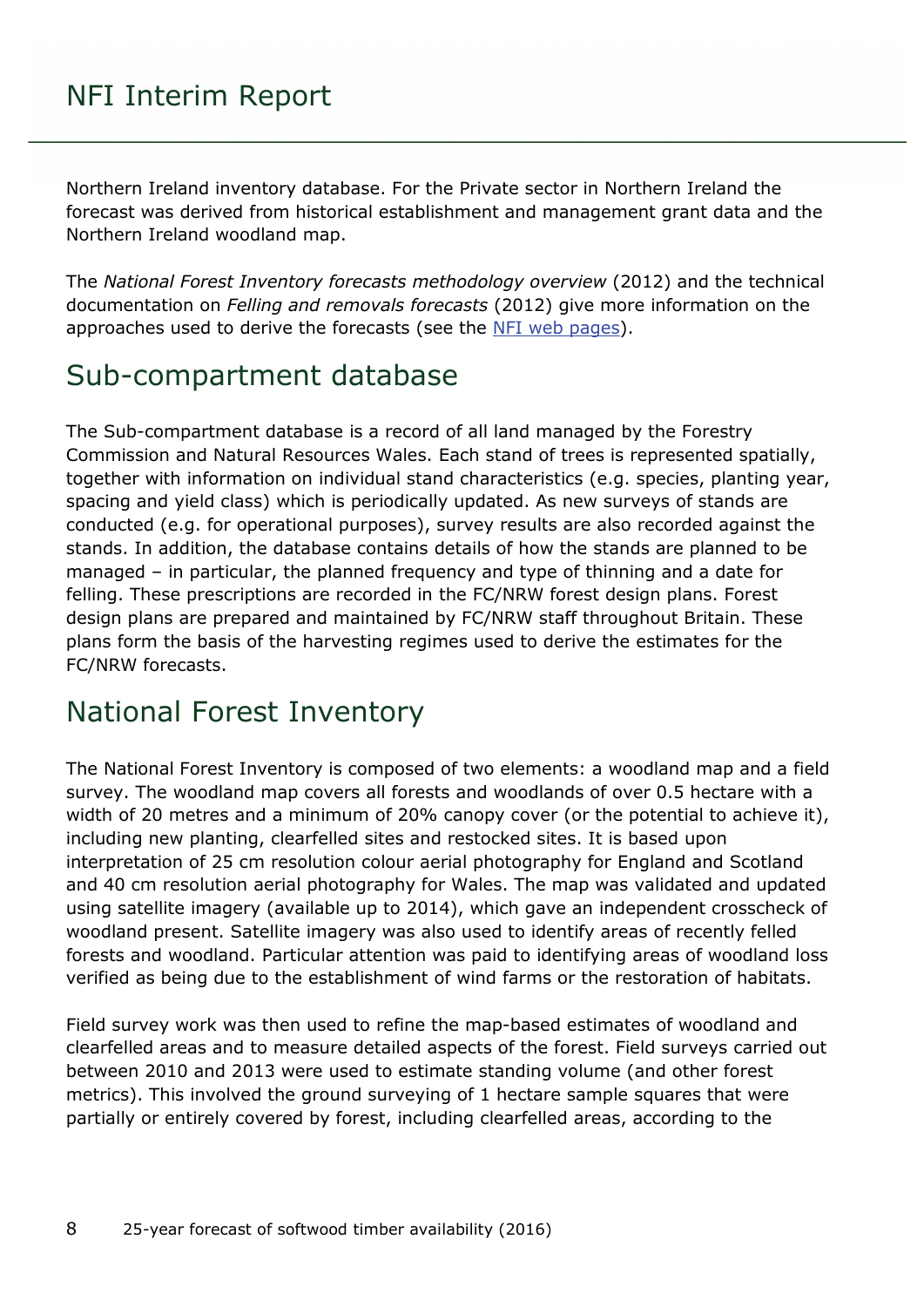woodland map. Further details of the mapping work and the derivation of forested areas can be found in the 2010 Woodland Area reports in the [NFI web pages.](http://www.forestry.gov.uk/inventory)

### <span id="page-8-0"></span>Estimates for the FC/NRW estate

Information from the Sub-compartment database was used to estimate standing volume and other attributes of stands at the reference date of 31 March 2015 on a stand-bystand basis. For each stand, if an operational survey had been carried out close to the reference date, information from that survey was used to estimate the state of the stand at the reference date. Otherwise, an estimate was made of the state of the stand, normally involving the application of standard Forestry Commission growth and yield models that take into account the past management of the stand. These data formed the basis of the volume forecasts.

Forestry Commission growth and yield models were then used to 'grow' the stands, based upon inventory data and yield class estimates. The stands were grown taking account of harvesting events that either thinned or felled a stand over the forecast period, producing the standing volume, increment and production volumes projected by the forecasts. The timing and scale of thinning and felling events was taken from FC/NRW forest management plans, which set prescriptions for harvesting across productive forest area on the FC/NRW estate. This was then aggregated to produce the estimated total production across a defined geographic area for particular types of stand (classified, for example, by species, age or size class). The stands were then restocked according to country-level prescriptions (details on restocking can be found in the section on assumptions used in the forecast). The FC/NRW production forecast is an output of this stand modelling process.

Because the resulting estimates are based on a full record of data from the Subcompartment database, there is no sampling error involved in the estimation process, therefore no sampling standard error is calculated. However, the nature of the estimation process within each individual stand does introduce estimation error, with variable contributions from stand to stand, due to the type, age and accuracy of the information held in the Sub-compartment database. These estimation errors have not been quantified in this report.

### <span id="page-8-1"></span>Estimates for the Private sector estate in Britain

Forests on the National Forest Inventory woodland map were first separated into FC/NRW estate and Private sector estate holdings using Forestry Commission spatial records of management boundaries as at 31 March 2015. Estimates of softwood availability on the Private sector estate used a woodland area obtained from the map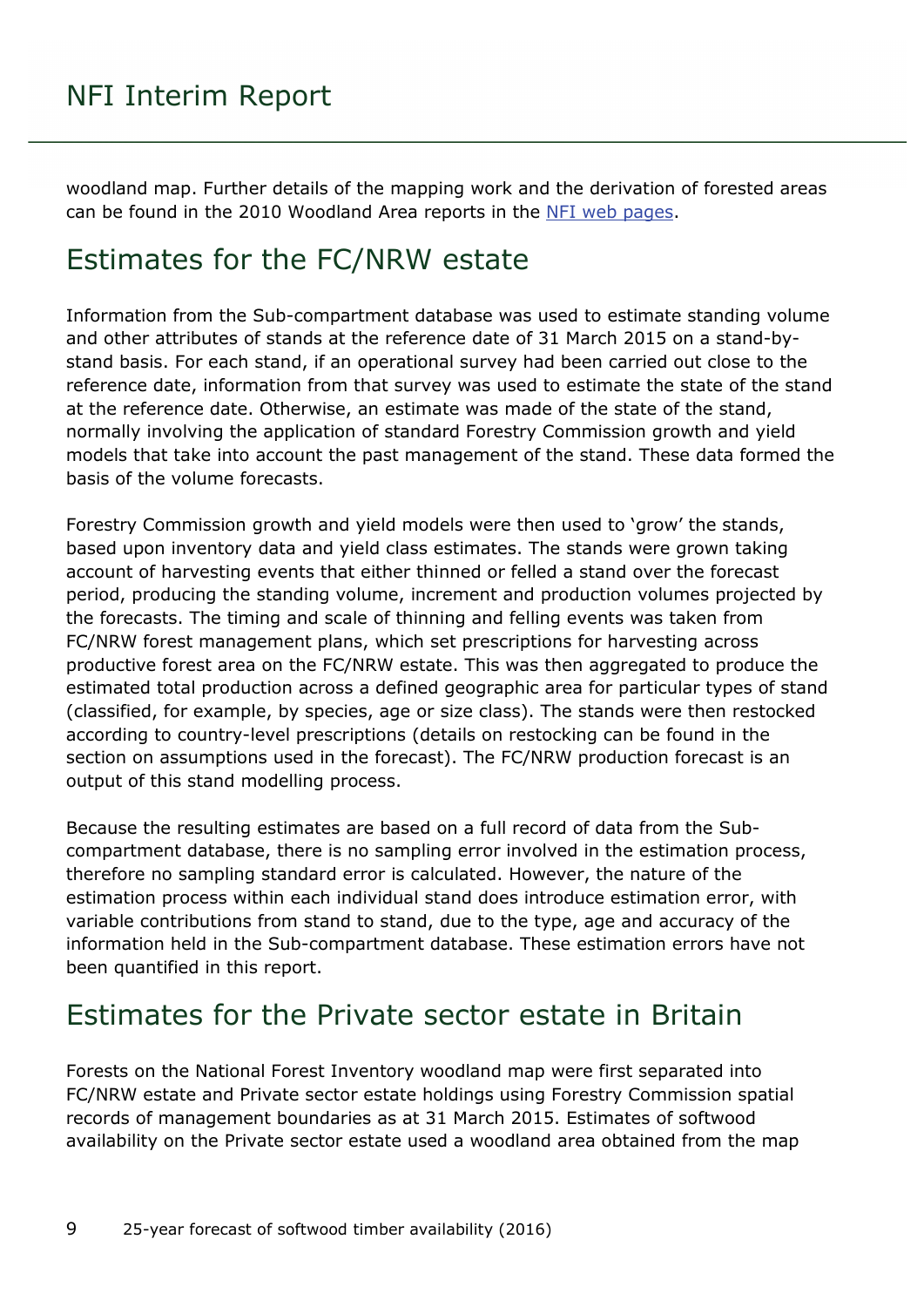updated to 31 March 2014 (published in May 2015). This map contained a slightly larger area (around 2.3 million hectares) of Private sector woodland than was used in the 2012 forecast. A full account of the National Forest Inventory mapping exercise can be found in the *National Forest Inventory forecasts methodology overview*. The mapped woodland area results can be found in the *[National Forest Inventory](http://www.forestry.gov.uk/inventory) woodland area statistics* for Great Britain, England, Scotland and Wales.

In the course of the field survey work some 9,594 sample squares were surveyed of which 7,192 were located in Private sector woodland and the resulting data have been used to produce the results in this report. These surveyed sample squares are a subsample of a planned 15,000 statistically representative squares covering all woodland in Britain that has been surveyed during the first cycle of the National Forest Inventory field surveys (completed in late 2015).

At each sample square, the area was stratified into forest and non-forest and the forested area was further stratified into different woodland types or stands, where information on species, age, management and a range of other parameters was collected. Typically, sample squares covered parts of different forest stands, resulting in 27,490 stands being assessed. Within each stand, field-based computer systems were used to locate two or three randomly located 100  $m<sup>2</sup>$  (0.01 hectare) circular plots, within which all trees of greater than or equal to 4 cm diameter at breast height (DBH) were mapped, species and age identified, stocking assessed and diameters measured. A total of 366,000 trees were measured. For 105,000 of these trees, additional measurements of tree height and crown dimensions were taken for yield class assessment and for other purposes. The resulting data were used to estimate the standing volume of the trees that provided the initial values of timber present in the stand from which forecasts of future timber availability were projected. All squares were marked on the ground with metal pegs and GPS data of their location were recorded for checking and future measurement. All measurements were subject to office-based checks and 7% were remeasured in the field by an independent quality assurance team to ensure consistency and high standards of data quality.

The inventory data for the Private sector estate was then run against the headline scenario described in the *50-year forecast of softwood timber availability* (2014). Under this scenario, Private sector forests are managed under a regime designed:

- to maximise productivity (biological potential), within which it is assumed that timber will be harvested in the year of maximum Mean Annual Increment (MAI);
- to take account of thinning and wind constraints with stands being thinned unless they are assessed with a DAMS (Detailed Aspect Methodology Score) score of 16 or greater in which case they are treated as no thin and a top height at clearfell of 25 m is applied;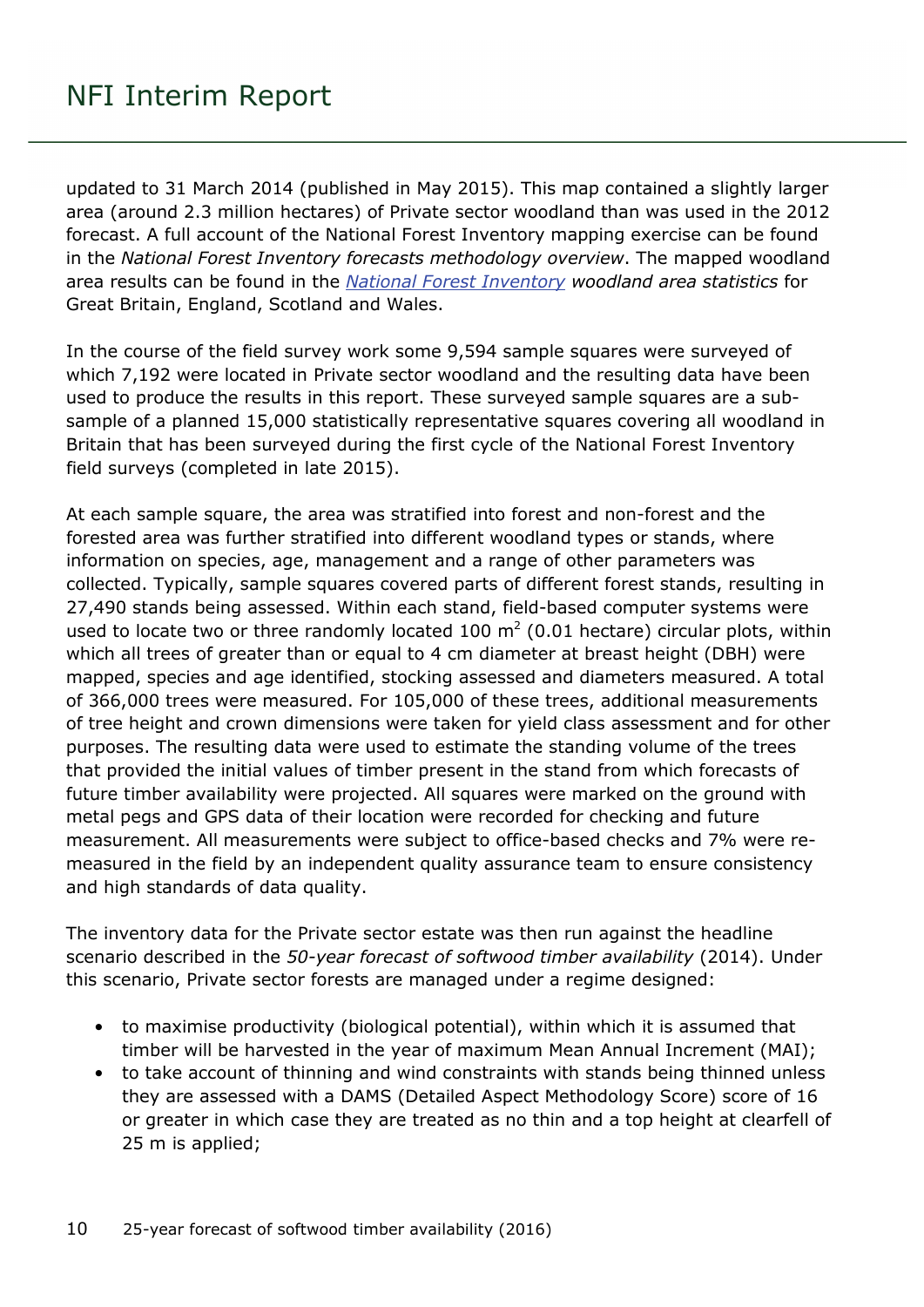- to harvest a proportion of overdue stands (i.e. stands that have exceeded the prescribed age for felling according to the scenario), where overdue stands are handled according to overdue timber allocation option 1 described in Table D2 in the *50-year forecast of softwood timber availability* (2014);
- to restock stands which are currently felled and to restock any stands felled within the forecast period according to the country-level restocking options described in Tables D3 England, D4 Scotland and D5 Wales in the *50-year forecast of softwood timber availability* (2014)[\\*](#page-10-0) .

This scenario, selected after consultation with Private sector woodland owners and timber processors, aims to maximise timber production in a way that involves relatively straightforward and transparent management prescriptions.

This report concentrates on the headline scenario. Alternative harvesting scenarios and their impact on timber availability are explored in the 2014 publication *50-year forecast of softwood timber availability*.

The forecast results for individual surveyed squares were aggregated and scaled up to the areas identified by the woodland map, using standard statistical survey methodology, to produce the estimates in this report. Along with these estimates, associated sampling standard errors have also been calculated and reported. The sampling standard error will account for random variation arising from the selection of the sample, and random measurement errors, but not from any systematic biases in the field measurements. However, because of the quality assurance process it is thought unlikely that any substantial biases of this nature are present in the survey data.

There are four classes of error or uncertainty that are not accounted for or contained in the quoted sampling standard errors:

- 1. Errors in standing volume estimates arising from random variation about, and systematic bias in, the empirical models used to estimate standing volumes from mensuration data. It is not thought that this will contribute a large source of additional error.
- 2. Random variation about, and biases in, the growth and yield models used to project the future growth of stands. It is known that biases exist in these models, some of which have recently been quantified, and both these biases and annual random variation about the growth model projections will contribute accumulating errors in the longer term forecasts such that errors contributed by these sources will eventually become a larger source of error than sampling error.

<span id="page-10-0"></span><sup>-</sup>\* In a 25-year time-frame the restocking has only a very limited effect on production in the last period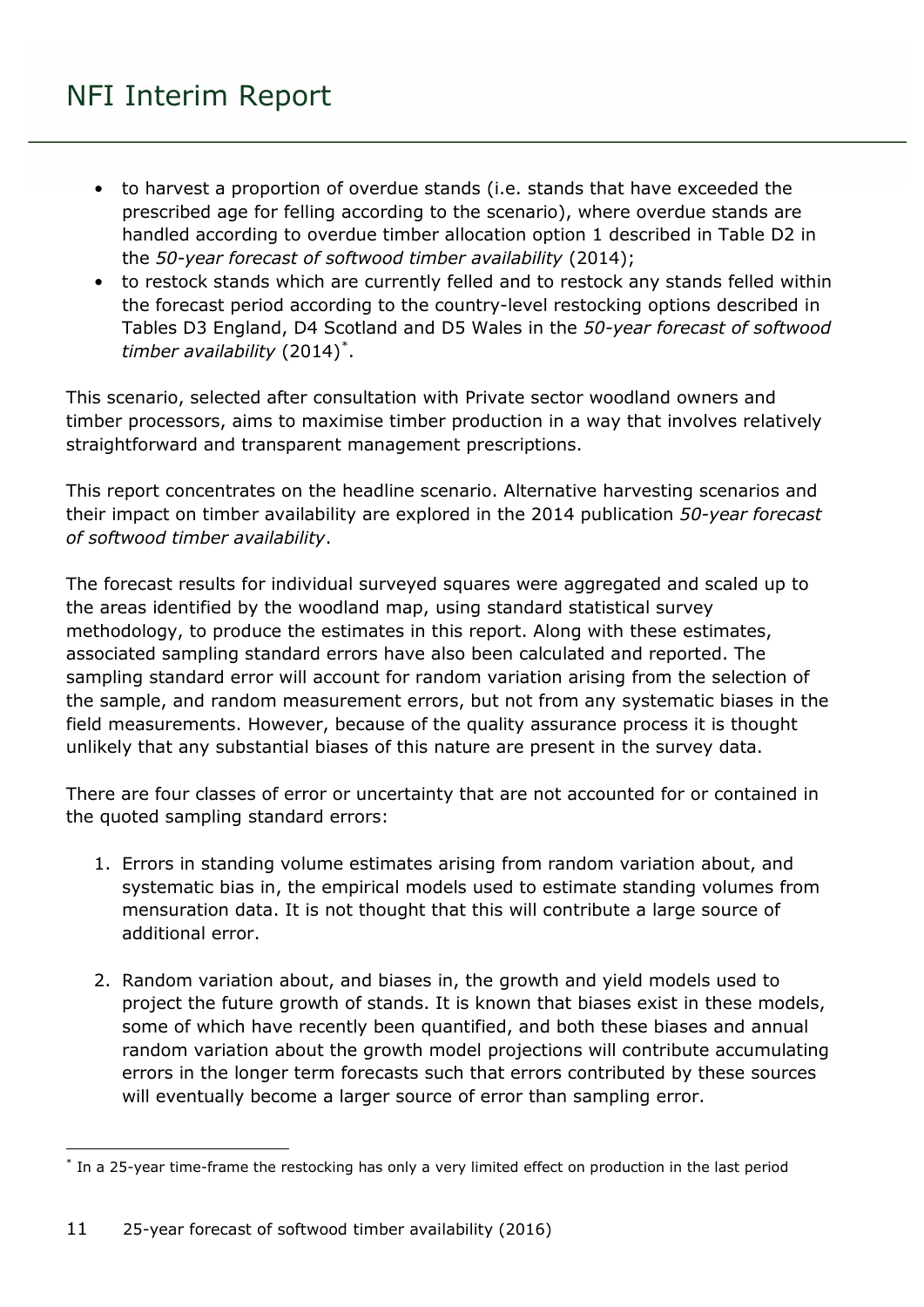- 3. The forecasts are conditional upon future conditions of growth being equal to those experienced in the past. The quoted sampling standard errors do not therefore take account of any major sudden events that significantly impact upon the tree stock, such as meteorological conditions of a type not experienced in the past, or of more gradual deviation from past conditions, such as the possible accumulating impact of climate change. These sources of error will impact more heavily on forecasts further into the future rather than on short-term forecasts.
- 4. It is important to also note that in the statement above that the forecasts are 'conditional upon the underlying assumptions'. This means in effect that it is assumed that every stand is managed in the future exactly as prescribed by the future management scenario being analysed. In practice there will be considerable uncertainty and variation in the future management of forest stands. This is a major source of future uncertainty and therefore another major source of error in longer term forecasts.

Incorporation of these unaccounted sources of error in future forecasts would require a different forecasting model that is beyond current capacity to implement. The effect would be that the magnitude of standard errors fully accounting for all sources of variation in the forecasts would be close to the sampling standard errors for short-term forecasts, but would then continuously expand for forecasts further into the future. However, the advantage of the semi-deterministic forecasts used in this report are that the comparative effects of alternative management scenarios on future production and state of the woodland resource can be easily identified, even if the forecast values themselves are subject to increasing uncertainty the further they project into the future.

### <span id="page-11-0"></span>Estimates for the Forest Service estate in Northern Ireland

In Northern Ireland, production forecasting within the DARD Forest Service estate is based on an ongoing programme of forest stand inventory measurement combined with aspects of wider forest management planning requirements. This information, as well as informing softwood availability forecasts, is also required to verify sustainable forest management and is used to form the basis of forestry asset valuations for accounting purposes. The policy for sustainable forest management is delivered as a duty under the Forestry Act (2010) and is assessed for compliance with *The UK Forestry Standard* by independent audit against the UK Woodland Assurance Standard.

During the spring and autumn of 2015, 399 inventory plots were re-measured to assess volume production and yield class.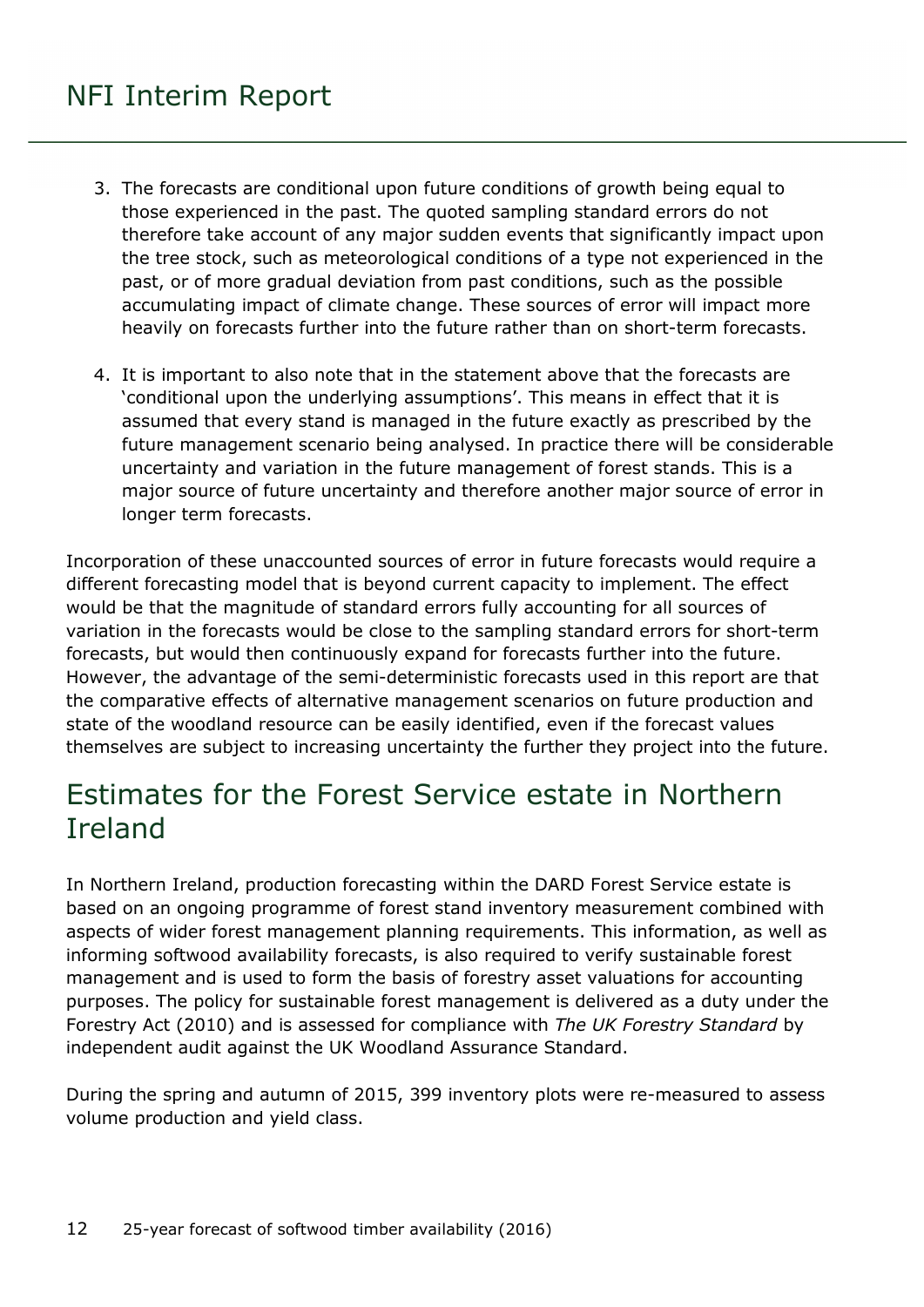### <span id="page-12-0"></span>Estimates for the Private sector estate in Northern Ireland

The Private sector forecast of softwood availability is based upon historical DARD Forest Service establishment and management grant data and on data taken from the Northern Ireland woodland base map which has been compiled using a range of GIS datasets from statutory and non-statutory bodies.

To estimate Private sector softwood availability, management models were developed by DARD Forest Service for conifer stands and components with assumed rotation lengths, thinning interventions and intensities, clearfell recoveries and re-establishment objectives.

Removals from Private sector woodland are monitored in Northern Ireland and reported annually in the Forestry Commission's *Forestry Statistics*.

### <span id="page-12-1"></span>Assumptions used in the forecast

#### <span id="page-12-2"></span>Ownership

Forests and woodlands are harvested differently under different ownership types. Given that forecasts are largely based on the assumptions made about harvesting prescriptions, the rate of change of ownership is important. In the *25-year forecast of softwood timber availability* (2012) assumptions were made about changes in future forest ownership and thus how stands would be harvested over the forecast period. For simplicity, this current forecast assumes that there will be no future transfer of ownership.

#### <span id="page-12-3"></span>Restocking

The restocking that is applied in this current forecast to both FC/NRW and Private sector woodlands in Britain builds on the approach that was adopted for the *50-year forecast of softwood timber availability* (2014), moving away from the scenario that replaced felled stands with exactly the same crop in the subsequent rotation, and restocking in a way that better reflects current practices. These scenarios were developed in liaison with the Private forest sector. For conifer stands, this includes conifer species diversification and the introduction of 5% open space and 5% broadleaved species. These restocked stands are managed according to a biological potential prescription where in areas considered to be at high risk from wind damage, as determined by a DAMS score of 16 or more, a strategy of no thinning – and felling conditional upon attainment of a top height (25 m and higher) – was assumed. The impact of restocking on production volumes is minimal during the forecast period, as these stands will mostly only produce timber volume after the forecast period. However, a very small volume will arise in relation to some early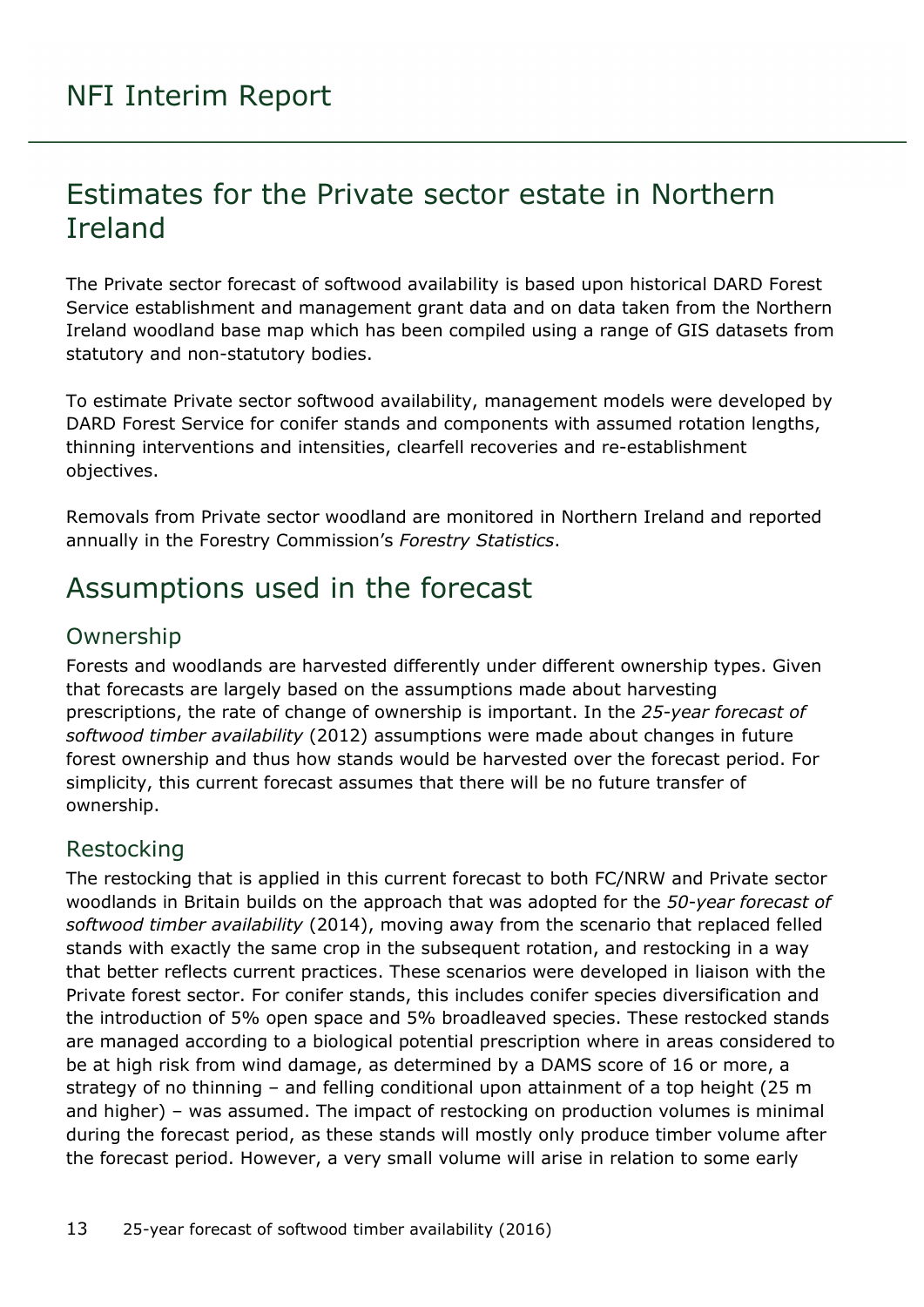thinning from stands of higher yield class late in the forecast period. These are included in the volumes presented, but they only have material contribution to harvested volumes from the period 2037–41 and this is small. This restock scenario is only one possible scenario out of many for restocking and was formulated in liaison with forest industry representatives. The National Forest Inventory has provided a range of modelled restocking and new planting scenarios to explore the impacts of these assumptions in the 50-year forecast report and the report *Evaluation of alternative harvesting and afforestation scenarios on British softwood timber availability* (2015).

#### <span id="page-13-0"></span>Currently clearfelled areas

In the previous 25-year forecast it was assumed that forest area that was already clearfelled as of 31 March 2011 was not included in the forecast. It was acknowledged within the report that not including some level of replanting in these areas would create a small underestimate of future production which in most 25-year forecast results would be marginally evident in the later years of the forecast. The current forecast assumes that all clearfelled areas are restocked, both within FC/NRW and the Private sector, applying the restocking assumptions as described above in the section on restocking.

To estimate area of clearfell for the FC/NRW estate, the Sub-compartment database records of clearfelling were used. For the Private sector estate, the area of clearfell was first identified by aerial photography and then updated with satellite imagery. This was used in conjunction with the field survey to estimate stocked area (**Table 1**) and area of clearfell (**Table 7**).

#### <span id="page-13-1"></span>Overdue timber

Overdue timber is timber contained within stands that, at the start of the forecast period, are already over the age prescribed for felling according to the management scenario used for a forecast. In the *25-year forecast of softwood timber availability* (2012) overdue timber was set aside from the main forecast volume. In the 50-year forecast a separate prescription for overdue timber was developed and implemented and this was run as part of the main scenario. This approach was applied in the 2016 forecast. For example, if the biological potential scenario is used, those stands less than age of maximum MAI will be managed according to that biological potential scenario, but for those stands currently beyond maximum MAI a separate prescription was used. The proposed prescriptions were developed in consultation with the Private sector, allocating around 70% of overdue timber over approximately 20 years. The prescriptions take into account tree species, presence and impact of current tree diseases, age of stand in relation to age of maximum MAI and historical market trends in harvesting. For a full description of the overdue prescription applied see Table D2 in the *50-year forecast of softwood timber availability* (2014).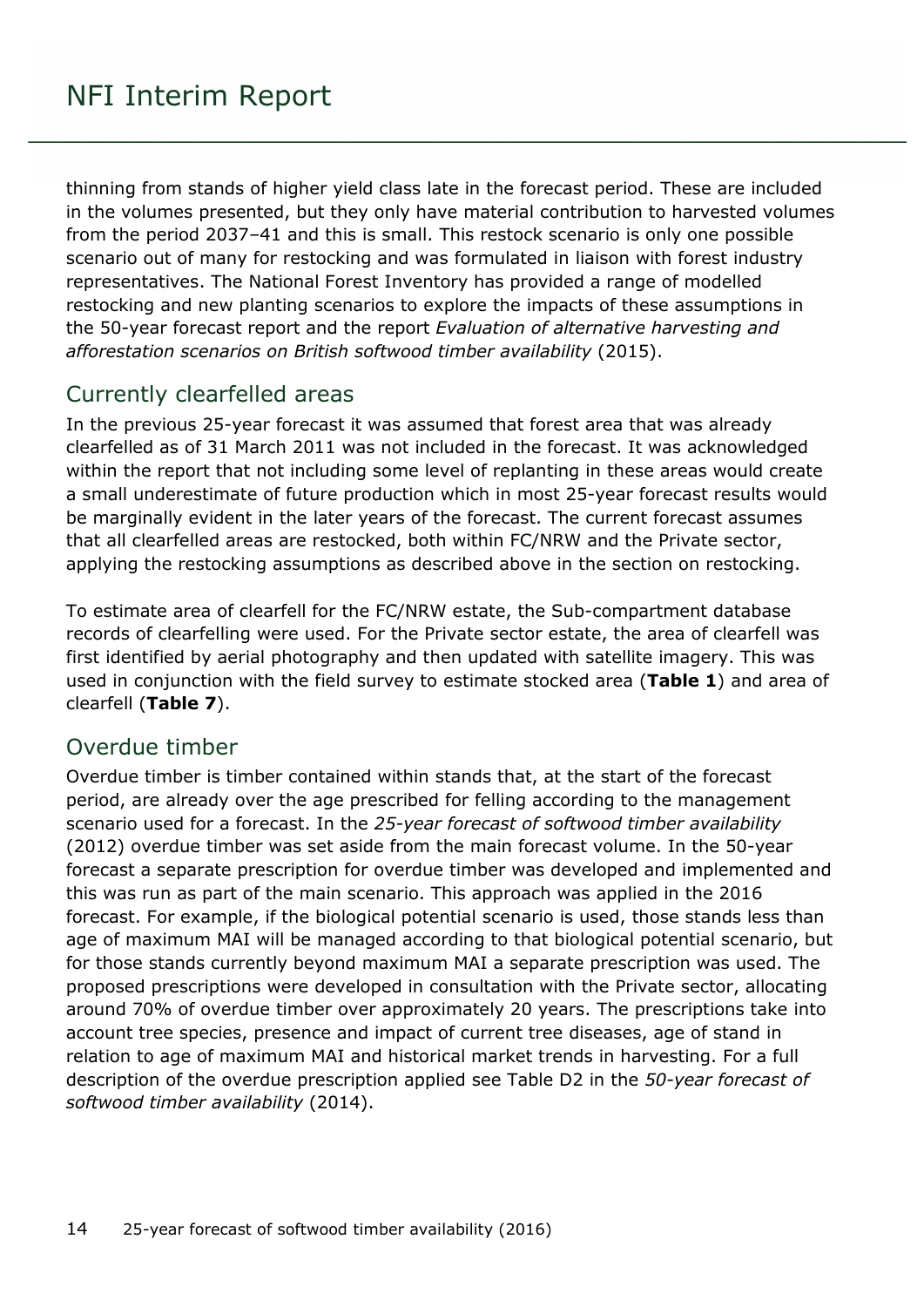All areas felled as overdue were restocked in the forecast according to the restock scenario, in common with any other stand felled during the forecast period. This approach will not materially affect the forecast timber volumes as the replacement stands will not mature within the forecast period.

The fact that the volume of overdue timber represents a significant amount of total standing volume at the start of the forecast indicates that a portion of the estate is not currently being managed to either maximum MAI or shorter rotations. This is especially so in the Private sector and implies that the current practice on at least a portion of the Private sector estate is to leave some stands beyond the age of maximum MAI.

Since such stands are currently being managed differently from the assumed prescription, these, and some other stands that are currently below the age of maximum MAI, are also not likely to be managed to maximum MAI in the future. This forecast assumes they are, but the *Evaluation of alternative harvesting and afforestation scenarios on British softwood timber availability* (2015) report explores the impact of a proportion of all stands, irrespective of current age, becoming overdue.

For more information about the inventory methodology, see the *National Forest Inventory forecasts methodology overview* (2012).

## <span id="page-14-0"></span>Results

The forecast are projected from the stocked area and standing volume of conifers summarised in **Tables 1** and **2**, respectively.

**Table 3** gives the 25-year forecast of softwood timber availability for the UK, GB and each country, broken down by FC/NRW/FS estate and Private sector estate. **Figure 2** illustrates the 25-year forecast broken down by country, ownership and five-year period. **Table 4** gives the forecast of softwood timber availability broken down by country, ownership, size class and five-year period. **Table 5** gives a breakdown of the forecast by the percentage of spruce within overall softwood volumes (spruce comprises Sitka spruce and Norway spruce). These tables are comparable to the tables supplied with the *25-year forecast of softwood timber availability* (2012).

The baseline date for these FC and NRW forecasts is 31 March 2015. The forecast starts in 2016, with 2016 defined as starting on 1 April 2015 and ending on 31 March 2016. This convention applies to all forecast years or periods quoted. As the forecast reports on five-year cycles of production, the first single year of 2016 has not been reported resulting in 2017–21 being the first period of production reported on.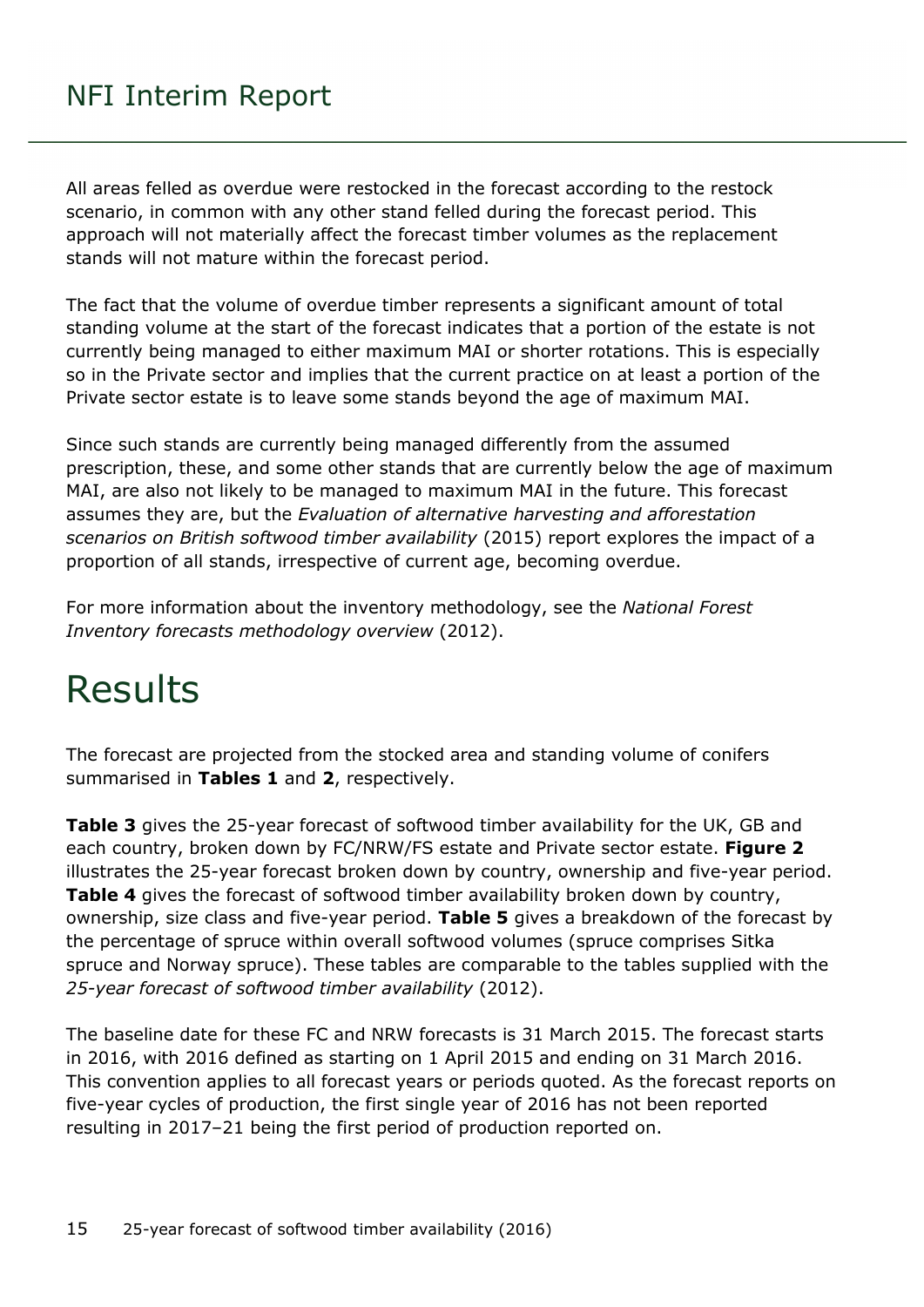For the Private sector in Britain a baseline of 2013 has been used, which reflects the time period over which the field samples were surveyed. To create an even baseline between public and Private sector data, harvesting management scenarios were applied retrospectively to the data between 2013 and 2016. The opening areas and volumes reported in **Tables 1** and **2** are for 2016, the opening year of the published forecast. In the years between 2013 and 2016 the application of the harvesting management scenario has resulted in an estimated 38.9 million  $m<sup>3</sup>$  being removed with a corresponding increment of 38.6 million  $m<sup>3</sup>$  resulting in a small reduction in standing volume over these years. However, as the forecast has managed the growing stock from the baseline dates for both FC/NRW and Private sector the figures quoted are only as accurate as the presumption that the scenarios applied reflect actual management.

All volumes are given in cubic metres  $(m^3)$  overbark standing (obs) and, as in previous forecasts, all volumes available for harvesting include thinnings and fellings. Volumes are presented as average annual volume for each five-year period. The values in the tables have been independently rounded, so may not add to the totals shown. In some breakdowns of Private sector estimates, the estimates in the body of the table may not sum to the quoted total because each individual value, including the total, has been independently generated by the estimation procedure used for results from the NFI sample survey. Sampling standard errors (SE) attached to Private sector estimates are expressed in relative terms (%) to the right of the relevant estimate.

|                       | FC/NRW/FS           | Private sector             |              | Total               |  |  |  |
|-----------------------|---------------------|----------------------------|--------------|---------------------|--|--|--|
| Country               | area<br>$(000)$ ha) | area<br>$(000 \text{ ha})$ | SE%          | area<br>$(000)$ ha) |  |  |  |
| England               | 130.3               | 179.9                      | 2            | 310.2               |  |  |  |
| Scotland              | 362.7               | 526.4                      | $\mathbf{1}$ | 889.1               |  |  |  |
| Wales                 | 81.9                | 47.2                       | 3            | 129.1               |  |  |  |
| <b>Great Britain</b>  | 575.0               | 753.4                      | 1            | 1,328.4             |  |  |  |
| Northern Ireland      | 49.5                | 6.1                        |              | 55.6                |  |  |  |
| <b>United Kingdom</b> | 624.5               | 759.5                      |              | 1,384.0             |  |  |  |

#### <span id="page-15-0"></span>**Table 1** Stocked area of conifers at 31 March 2016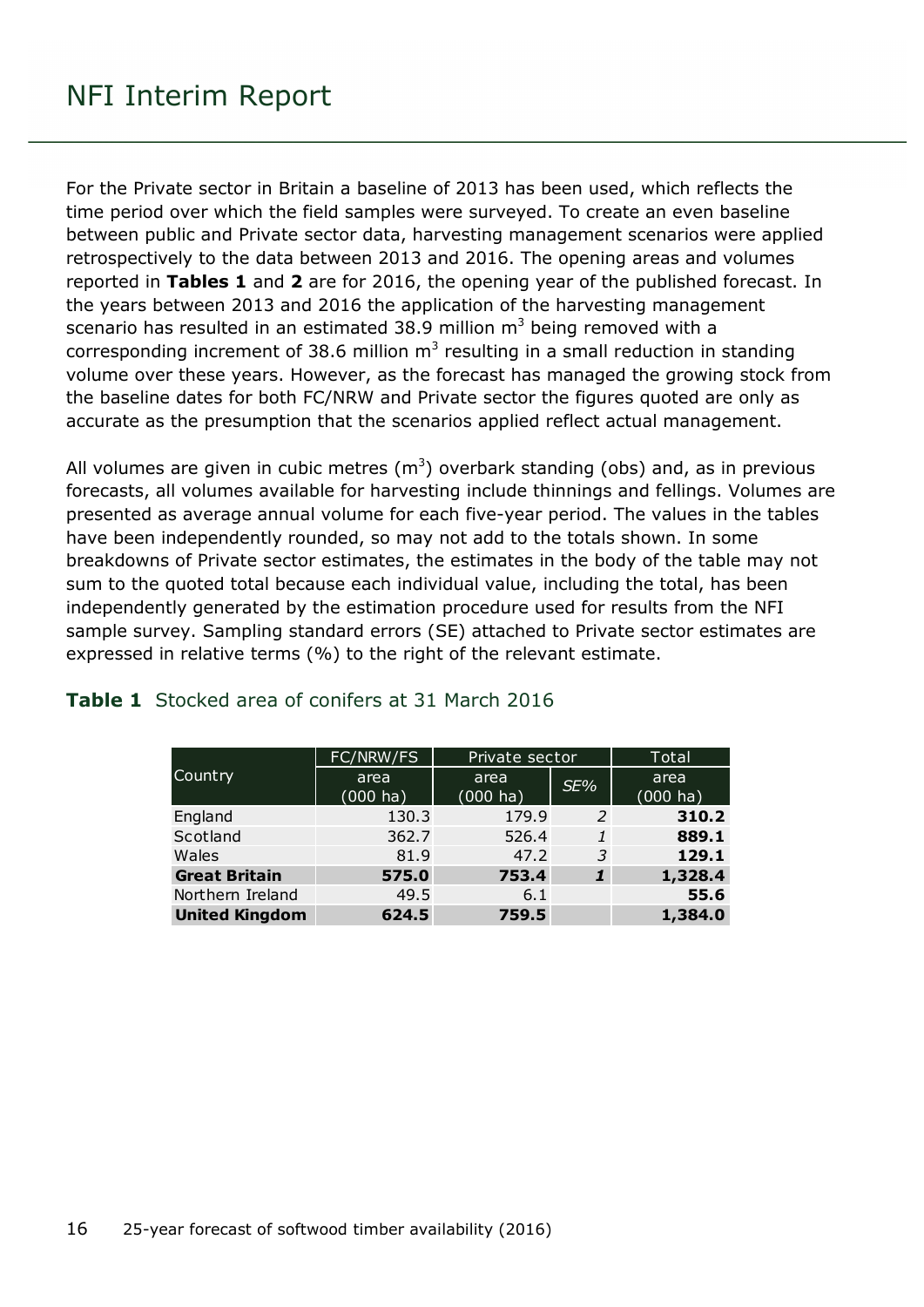#### <span id="page-16-0"></span>**Table 2** Standing volume of conifers at 31 March 2016

|                       | FC/NRW/FS                       | Private sector                  |     | Total                           |
|-----------------------|---------------------------------|---------------------------------|-----|---------------------------------|
| Country               | volume                          | volume                          | SE% | volume                          |
|                       | $(000 \text{ m}^3 \text{ obs})$ | $(000 \text{ m}^3 \text{ obs})$ |     | $(000 \text{ m}^3 \text{ obs})$ |
| England               | 25,328                          | 60,646                          | 3   | 85,974                          |
| Scotland              | 78,909                          | 152,346                         | 2   | 231,255                         |
| Wales                 | 19,345                          | 16,933                          | 6   | 36,278                          |
| <b>Great Britain</b>  | 123,582                         | 229,926                         | 1   | 353,508                         |
| Northern Ireland      | 12,100                          | 1,372                           |     | 13,472                          |
| <b>United Kingdom</b> | 135,682                         | 231,298                         |     | 366,980                         |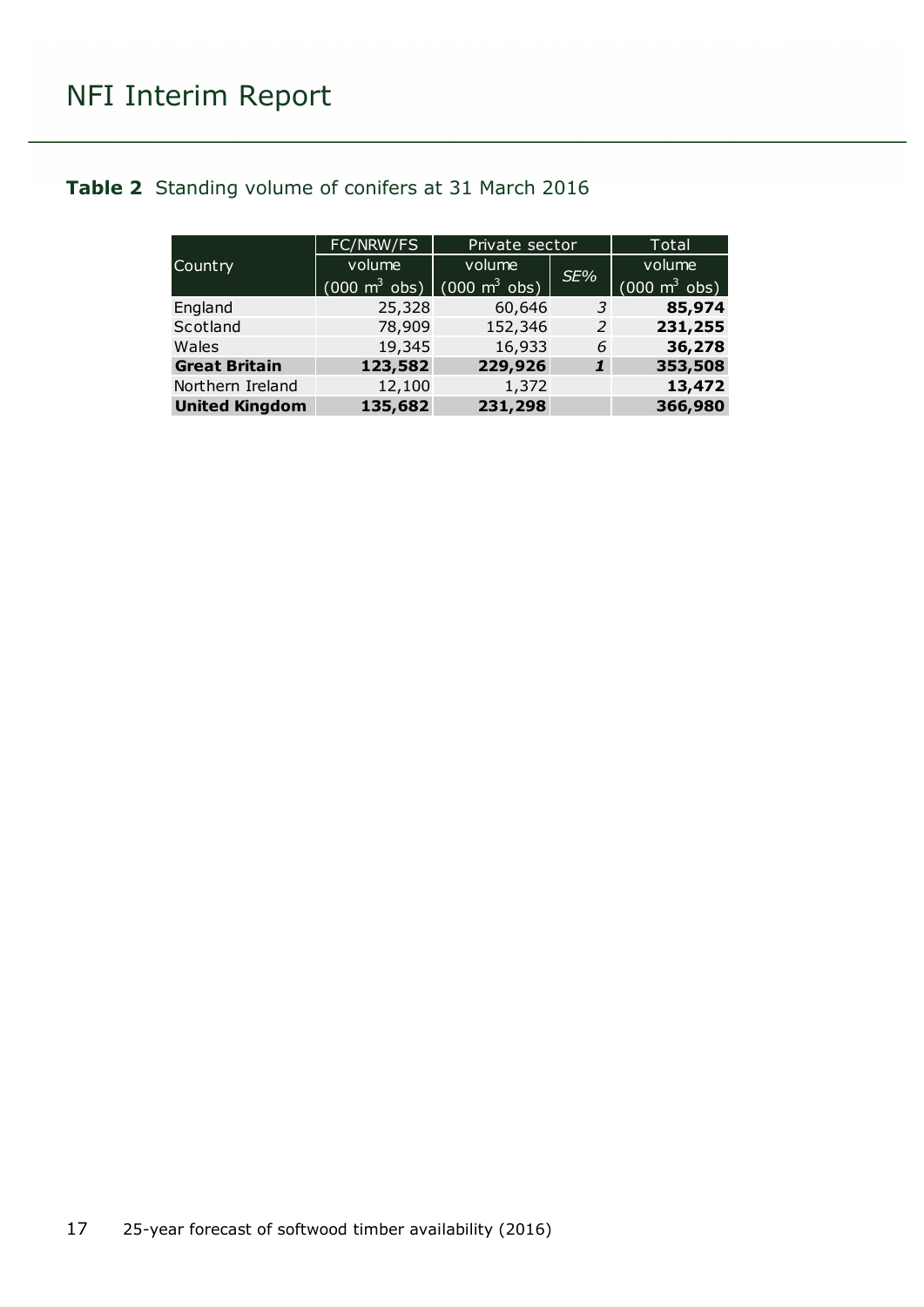<span id="page-17-0"></span>**Table 3** 25-year forecast of softwood availability; average annual volumes within periods

|                       | FC/NRW/FS              | Private sector |                | Total          |
|-----------------------|------------------------|----------------|----------------|----------------|
| Forecast period       | volume                 | volume         |                | volume         |
|                       | $(000m^3 \text{ obs})$ | $(0003$ obs)   | SE%            | $(000m^3$ obs) |
| England               |                        |                |                |                |
| 2017-21               | 1,263                  | 3,284          | 5              | 4,547          |
| $2022 - 26$           | 1,200                  | 3,001          | 5              | 4,201          |
| 2027-31               | 1,169                  | 3,130          | 5              | 4,299          |
| 2032-36               | 1,018                  | 2,943          | 6              | 3,960          |
| 2037-41               | 1,006                  | 2,323          | 6              | 3,329          |
| Scotland              |                        |                |                |                |
| $2017 - 21$           | 3,744                  | 7,291          | 5              | 11,036         |
| $2022 - 26$           | 3,796                  | 8,096          | 5              | 11,892         |
| $2027 - 31$           | 3,627                  | 9,212          | 5              | 12,838         |
| 2032-36               | 3,183                  | 9,045          | 5              | 12,228         |
| 2037-41               | 2,966                  | 8,422          | 5              | 11,388         |
| Wales                 |                        |                |                |                |
| $2017 - 21$           | 1,007                  | 1,002          | 14             | 2,009          |
| 2022-26               | 1,091                  | 1,064          | 15             | 2,155          |
| 2027-31               | 839                    | 790            | 15             | 1,629          |
| 2032-36               | 927                    | 752            | 15             | 1,679          |
| 2037-41               | 843                    | 700            | 15             | 1,543          |
| Great Britain         |                        |                |                |                |
| 2017-21               | 6,014                  | 11,577         | 4              | 17,592         |
| 2022-26               | 6,087                  | 12,162         | $\overline{4}$ | 18,249         |
| 2027-31               | 5,635                  | 13,131         | $\overline{4}$ | 18,766         |
| 2032-36               | 5,128                  | 12,740         | $\overline{4}$ | 17,868         |
| 2037-41               | 4,815                  | 11,446         | 4              | 16,260         |
| Northern Ireland      |                        |                |                |                |
| 2017-21               | 508                    | 22             |                | 530            |
| 2022-26               | 527                    | 25             |                | 552            |
| 2027-31               | 474                    | 44             |                | 518            |
| 2032-36               | 383                    | 45             |                | 428            |
| 2037-41               | 503                    | 34             |                | 537            |
| <b>United Kingdom</b> |                        |                |                |                |
| 2017-21               | 6,522                  | 11,599         |                | 18,122         |
| $2022 - 26$           | 6,614                  | 12,187         |                | 18,801         |
| 2027-31               | 6,109                  | 13,175         |                | 19,284         |
| 2032-36               | 5,511                  | 12,785         |                | 18,296         |
| 2037-41               | 5,318                  | 11,480         |                | 16,797         |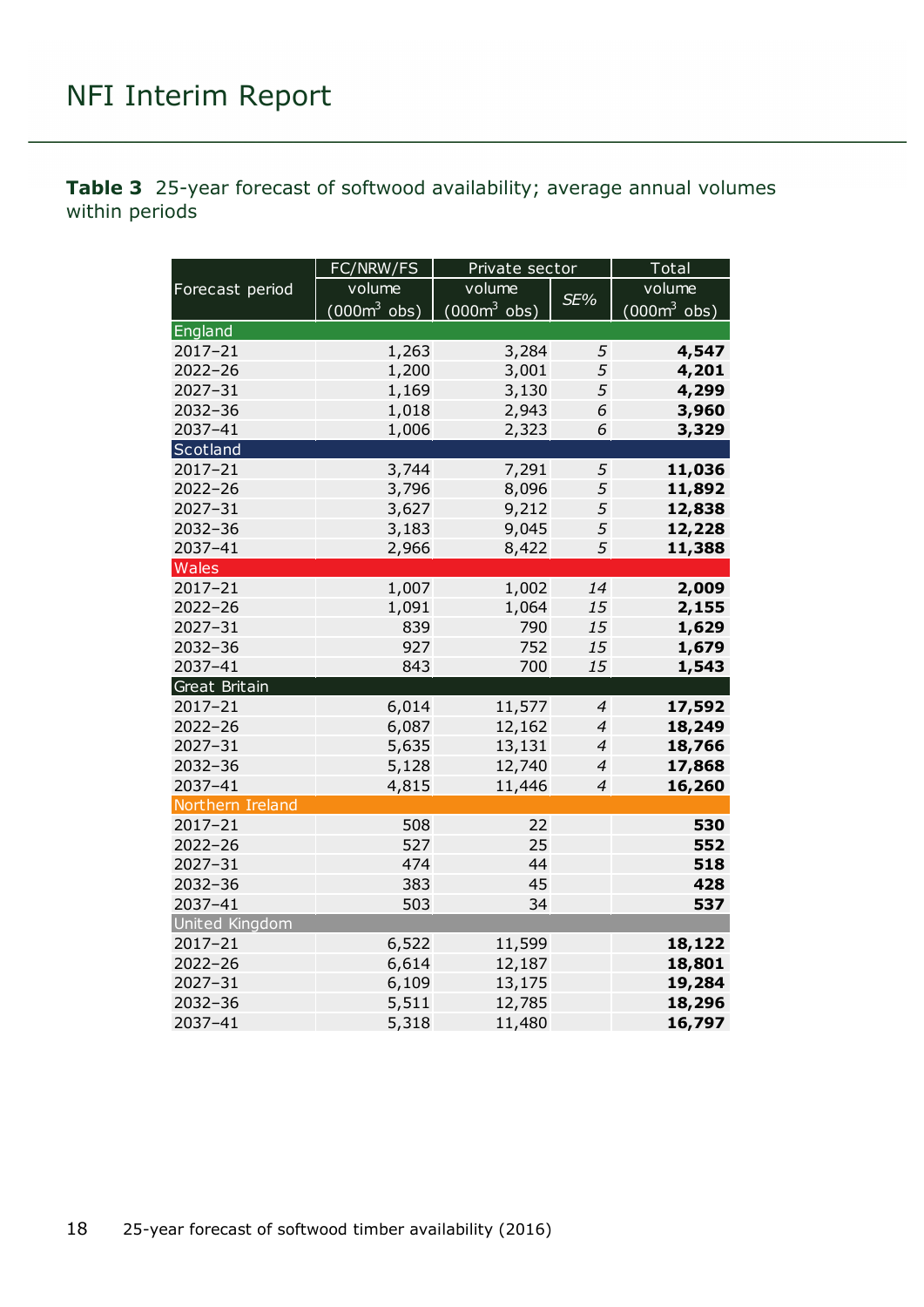

<span id="page-18-0"></span>**Figure 2** 25-year forecast of softwood timber availability for FC/NRW/FS and Private sector estates in the UK by country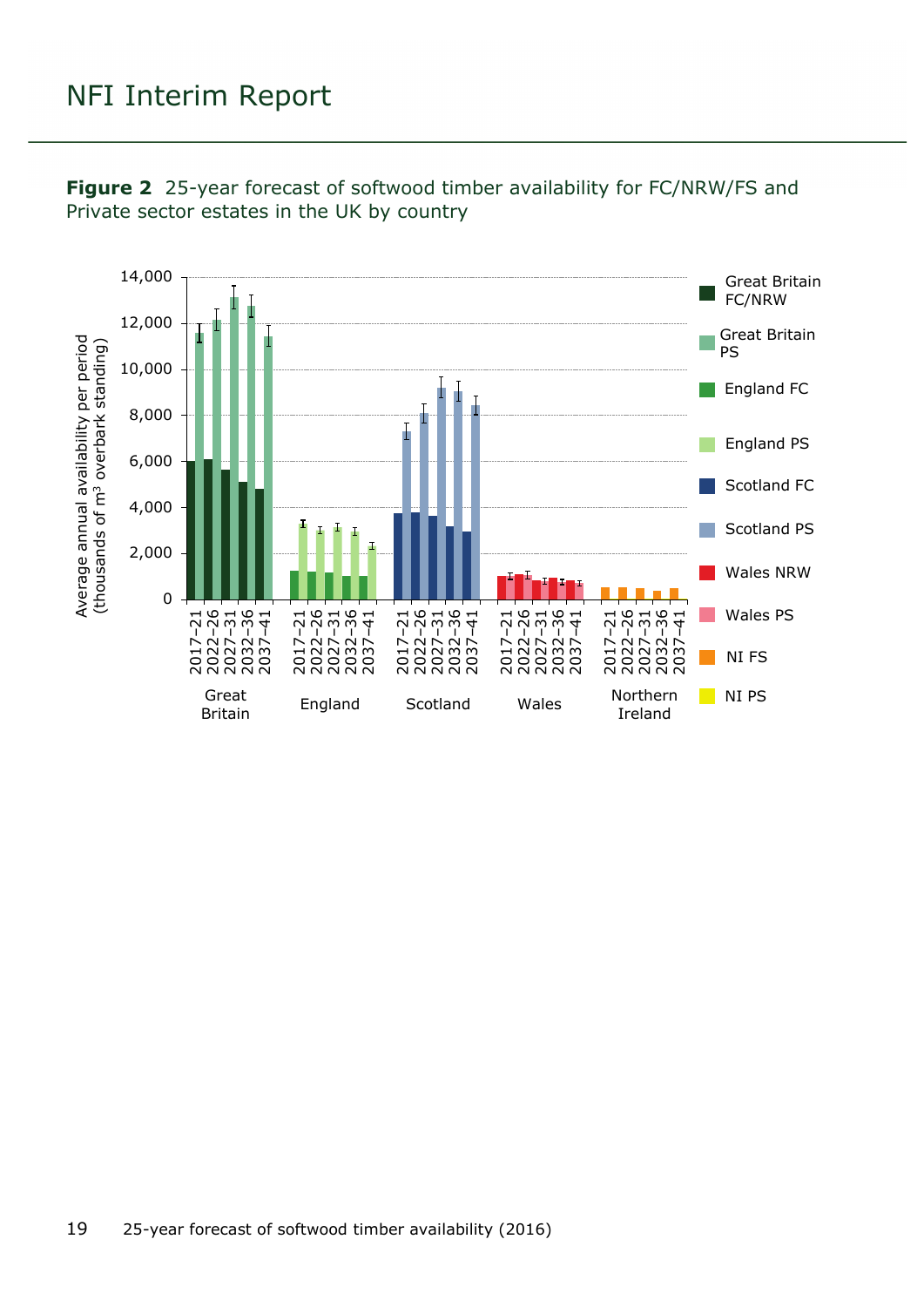#### <span id="page-19-0"></span>**Table 4** Breakdown of the softwood forecast volume (000 m<sup>3</sup> obs) by country, top diameter class and forecast period

| Top          | $2017 - 21$ |                |     |                         | 2022-26                                         |           |           | $2027 - 31$                                          |           |       | $2032 - 36$                     |                | $2037 - 41$                         |                           |                |
|--------------|-------------|----------------|-----|-------------------------|-------------------------------------------------|-----------|-----------|------------------------------------------------------|-----------|-------|---------------------------------|----------------|-------------------------------------|---------------------------|----------------|
| diameter     | FC.         | Private sector |     | FC                      | Private sector                                  |           | <b>FC</b> | Private sector                                       |           | FC    | Private sector                  |                | FC                                  | Private sector            |                |
| class (cm)   |             | (000 m $^3$ )  | SE% | $\mathbf{m}^3$<br>(000) | (000 m <sup>3</sup> ) SE% (000 m <sup>3</sup> ) |           |           | $\frac{1}{1}$ (000 m $^3$ ) <i>SE%</i> (000 m $^3$ ) |           |       | $(000 \text{ m}^3)$ $SE\%$ (000 |                | $\mu$ m <sup>3</sup> $\overline{Y}$ | (000 m <sup>3</sup> ) SE% |                |
| England      |             |                |     |                         |                                                 |           |           |                                                      |           |       |                                 |                |                                     |                           |                |
| $7 - 14$     | 248         | 261            | 4   | 219                     | 225                                             | 6         | 179       | 202                                                  | 6         | 155   | 194                             | 6              | 154                                 | 254                       | 8              |
| $14 - 16$    | 99          | 126            | 5   | 93                      | 108                                             |           | 84        | 97                                                   | 6         | 71    | 88                              |                | 64                                  | 86                        | 11             |
| $16 - 18$    | 102         | 161            | 5   | 96                      | 139                                             |           | 92        | 120                                                  |           | 79    | 108                             | 8              | 70                                  | 98                        | -11            |
| $18 - 24$    | 298         | 671            | 5   | 282                     | 624                                             | 6         | 282       | 559                                                  | 6         | 254   | 519                             | 8              | 233                                 | 420                       | 9              |
| $24 - 34$    | 297         | 1,062          | 6   | 286                     | 1,010                                           | 6         | 291       | 1,029                                                | 6         | 259   | 1,005                           |                | 258                                 | 722                       | 8              |
| $34 - 44$    | 121         | 508            |     | 119                     | 472                                             | 6         | 124       | 549                                                  |           | 103   | 524                             | 7              | 109                                 | 369                       | $\overline{7}$ |
| $44 - 54$    | 57          | 234            | 8   | 56                      | 215                                             | 8         | 57        | 274                                                  |           | 46    | 246                             | $\overline{z}$ | 51                                  | 176                       | 8              |
| $54+$        | 42          | 260            | 12  | 49                      | 208                                             | <i>10</i> | 61        | 300                                                  | <i>10</i> | 51    | 259                             | 9              | 66                                  | 197                       | 9              |
| <b>Total</b> | 1,263       | 3,284          | 5   | 1,200                   | 3,001                                           | 5.        | 1,169     | 3,130                                                | 5.        | 1,018 | 2,943                           | 6              | 1,006                               | 2,323                     | 6              |

| Top          | $2017 - 21$ |                              |    |                       | $2022 - 26$    |                |           | $2027 - 31$    |          |                       | $2032 - 36$               |                |                 | $2037 - 41$             |    |
|--------------|-------------|------------------------------|----|-----------------------|----------------|----------------|-----------|----------------|----------|-----------------------|---------------------------|----------------|-----------------|-------------------------|----|
| diameter     | FC          | Private sector               |    | FC.                   | Private sector |                | <b>FC</b> | Private sector |          | FC                    | Private sector            |                | <b>FC</b>       | Private sector          |    |
| class (cm)   | (000)       | (000 m <sup>3</sup> ) $SE\%$ |    | (000 $\mathsf{m}^3$ ) |                |                |           |                | $SE\%$ ( | $(000 \; \text{m}^3)$ | $(000 \; \text{m}^3)$ SE% |                | $m3$ )<br>(000) | $(000 \text{ m}^3)$ SE% |    |
| Scotland     |             |                              |    |                       |                |                |           |                |          |                       |                           |                |                 |                         |    |
| $7 - 14$     | 812         | 1,075                        | 4  | 718                   | 1,033          | $\overline{4}$ | 648       | 1,078          | 5        | 506                   | 1,039                     | $\overline{4}$ | 555             | 1,021                   | 5  |
| $14 - 16$    | 372         | 488                          | 5  | 343                   | 494            | 5              | 312       | 539            | 5        | 251                   | 507                       | 5              | 239             | 476                     | 5  |
| $16 - 18$    | 397         | 561                          | 5  | 378                   | 616            | 5              | 348       | 667            | 5        | 288                   | 629                       | 5              | 261             | 557                     | 5  |
| $18 - 24$    | 1,119       | 1,889                        | 6  | 1,137                 | 2,363          | 6              | 1,087     | 2,640          | 6        | 952                   | 2,523                     | 5              | 817             | 2,120                   | 5  |
| $24 - 34$    | 788         | 1,996                        |    | 888                   | 2,484          |                | 882       | 2,936          | 6        | 841                   | 2,964                     | 6              | 763             | 2,707                   | 6  |
| $34 - 44$    | 184         | 720                          | 8  | 230                   | 705            | 9              | 236       | 856            |          | 230                   | 885                       |                | 222             | 960                     |    |
| $44 - 54$    | 52          | 287                          | 10 | 69                    | 228            | 12             | 74        | 285            | 9        | 74                    | 283                       | 9              | 72              | 332                     | 10 |
| $54+$        | 21          | 274                          | 17 | 32                    | 173            | 20             | 40        | 210            | 14       | 39                    | 215                       | 12             | 39              | 250                     | 14 |
| <b>Total</b> | 3,744       | 7,291                        | 5  | 3,796                 | 8,096          | 5.             | 3,627     | 9.212          | 5        | 3,183                 | 9,045                     | 5              | 2,966           | 8,422                   | 5  |

| Top          |            | $2017 - 21$                                 |     |                         | $2022 - 26$             |    |                        | $2027 - 31$                            |    |                | $2032 - 36$         |          | $2037 - 41$   |                                  |    |
|--------------|------------|---------------------------------------------|-----|-------------------------|-------------------------|----|------------------------|----------------------------------------|----|----------------|---------------------|----------|---------------|----------------------------------|----|
| diameter     | <b>NRW</b> | Private sector                              |     | <b>NRW</b>              | Private sector          |    | <b>NRW</b>             | Private sector                         |    | <b>NRW</b>     | Private sector      |          | <b>NRW</b>    | Private sector                   |    |
| class (cm)   | 000)       | $\mathbf{m}^{\text{3}}$<br>nno <sup>.</sup> | SE% | $\mathbf{m}^3$<br>(000) | $(000 \text{ m}^3)$ SE% |    | nnn'<br>m <sup>2</sup> | $\cdot$ m <sup>3</sup> $\cdot$<br>0001 |    | SE% (000)<br>m | $(000 \text{ m}^3)$ | $ SE\% $ | $m^3$<br>000( | $\lfloor m^3 \rfloor$ SE%<br>000 |    |
| Wales        |            |                                             |     |                         |                         |    |                        |                                        |    |                |                     |          |               |                                  |    |
| $7 - 14$     | 180        | 101                                         | 12  | 173                     | 91                      | 11 | 128                    | 88                                     | 17 | 131            | 91                  | 14       | 155           | 106                              | 13 |
| $14 - 16$    | 80         | 45                                          | 14  | 80                      | 41                      | 13 | 60                     | 44                                     | 19 | 64             | 46                  | 17       | 64            | 42                               | 17 |
| $16 - 18$    | 87         | 55                                          | 15  | 89                      | 51                      | 14 | 69                     | 51                                     | 19 | 77             | 57                  | 17       | 71            | 47                               | 19 |
| $18 - 24$    | 265        | 232                                         | 16  | 286                     | 237                     | 17 | 226                    | 180                                    | 18 | 279            | 220                 | 18       | 237           | 167                              | 19 |
| $24 - 34$    | 251        | 344                                         | 17  | 290                     | 379                     | 17 | 221                    | 232                                    | 19 | 251            | 227                 | 17       | 213           | 175                              | 17 |
| $34 - 44$    | 87         | 137                                         | 19  | 104                     | 155                     | 22 | 79                     | 103                                    | 20 | 71             | 66                  | 16       | 58            | 71                               | 25 |
| $44 - 54$    | 35         | 53                                          | 25  | 42                      | 65                      | 30 | 34                     | 47                                     | 25 | 29             | 23                  | 23       | 23            | 34                               | 31 |
| $54+$        | 23         | 35                                          | 33  | 27                      | 45                      | 46 | 23                     | 44                                     | 29 | 25             | 22                  | 34       | 21            | 57                               | 54 |
| <b>Total</b> | 1,007      | 1,002                                       | 14  | 1,091                   | 1,064                   | 15 | 839                    | 790                                    | 15 | 927            | 752                 | 15       | 843           | 700                              | 15 |

| Top           | 2017-21 |                       |                | $2022 - 26$                  |                         |    |                     | $2027 - 31$             |   |                     | $2032 - 36$         |   | 2037-41                                         |                         |                  |
|---------------|---------|-----------------------|----------------|------------------------------|-------------------------|----|---------------------|-------------------------|---|---------------------|---------------------|---|-------------------------------------------------|-------------------------|------------------|
| diameter.     | FC/NRW  | Private sector        |                | <b>FC/NRW</b>                | Private sector          |    | FC/NRW              | Private sector          |   | <b>FC/NRW</b>       | Private sector      |   | <b>FC/NRW</b>                                   | Private sector          |                  |
| class (cm)    | 0001    | $\mathbf{m}^3$<br>000 |                | $SE\%$ (000 m <sup>3</sup> ) | $(000 \text{ m}^3)$ SE% |    | $(000 \text{ m}^3)$ | $(000 \text{ m}^3)$ SE% |   | $(000 \text{ m}^3)$ | $(000 \text{ m}^3)$ |   | $\left  \frac{SE\%}{(000 \text{ m}^3)} \right $ | $\text{cm}^3$<br>  (000 | SE%              |
| Great Britain |         |                       |                |                              |                         |    |                     |                         |   |                     |                     |   |                                                 |                         |                  |
| $7 - 14$      | 1,239   | 1,438                 | 3              | 1,111                        | 1,349                   |    | 955                 | 1,368                   | 4 | 792                 | 1,324               | 4 | 864                                             | 1,381                   | 4                |
| $14 - 16$     | 552     | 659                   | $\overline{4}$ | 515                          | 644                     | 4  | 455                 | 680                     | 4 | 386                 | 641                 | 4 | 367                                             | 604                     | 5                |
| $16 - 18$     | 586     | 777                   | $\overline{4}$ | 563                          | 807                     | 4  | 508                 | 838                     | 4 | 444                 | 794                 | 4 | 402                                             | 703                     | 5                |
| $18 - 24$     | 1,682   | 2,792                 | $\overline{4}$ | 1,705                        | 3,225                   | 5. | 1,595               | 3,380                   | 5 | 1,486               | 3,261               | 4 | 1,287                                           | 2,707                   | 5                |
| $24 - 34$     | 1,336   | 3,402                 | 5.             | 1,464                        | 3,872                   | 5  | 1,394               | 4,197                   | 5 | 1,351               | 4,196               | 5 | 1,234                                           | 3,604                   | 5                |
| $34 - 44$     | 392     | 1,365                 | 5.             | 453                          | 1,331                   | 6  | 439                 | 1,508                   |   | 404                 | 1,475               | 5 | 389                                             | 1,400                   | 5                |
| $44 - 54$     | 143     | 573                   | 6              | 167                          | 508                     |    | 166                 | 606                     | 6 | 150                 | 552                 | 6 | 145                                             | 543                     |                  |
| $54+$         | 85      | 568                   | 10             | 108                          | 426                     | 11 | 123                 | 554                     | 8 | 115                 | 496                 |   | 125                                             | 504                     | 10               |
| <b>Total</b>  | 6,014   | 11,577                | 4              | 6,087                        | 12,162                  | 4  | 5,635               | 13,131                  | 4 | 5,128               | 12,740              | 4 | 4,815                                           | 11,446                  | $\boldsymbol{A}$ |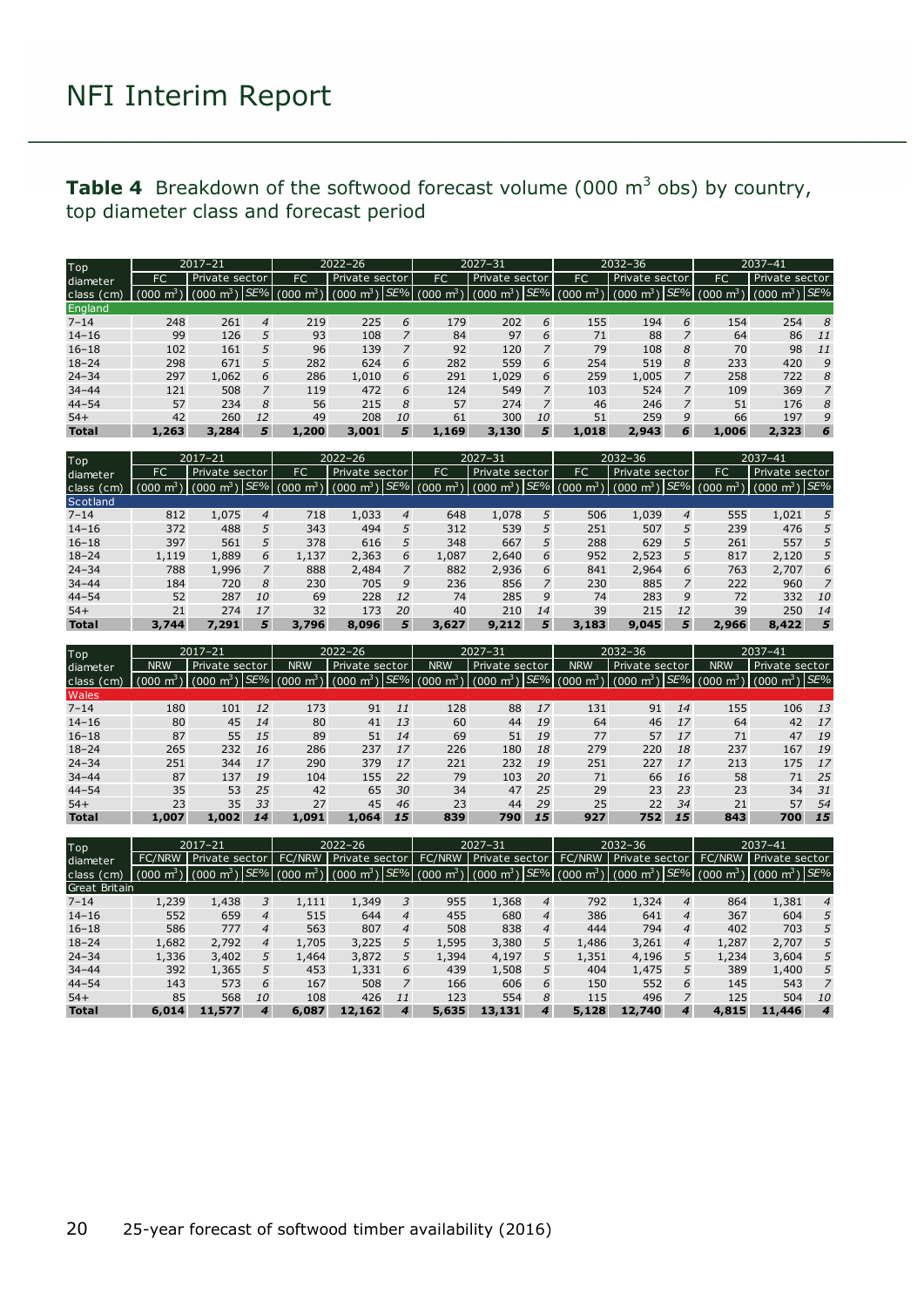#### **Table 4 (cont'd)** Breakdown of the softwood forecast volume (000 m<sup>3</sup> obs) by country, top diameter class and forecast period

| Top              |                     | $2017 - 21$             |           | $2027 - 31$                                                                                   |           | $2032 - 36$    |    |                                                                    | 2037-41 |     |                                 |  |
|------------------|---------------------|-------------------------|-----------|-----------------------------------------------------------------------------------------------|-----------|----------------|----|--------------------------------------------------------------------|---------|-----|---------------------------------|--|
| diameter         | FS                  | Private sector          | <b>FS</b> | Private sector                                                                                | <b>FS</b> | Private sector | FS | Private sector                                                     |         | FS  | Private sector                  |  |
| class (cm)       | $(000 \text{ m}^3)$ | $(000 \text{ m}^3)$ SE% |           | $(000 \text{ m}^3)$ (000 m <sup>3</sup> ) SE% (000 m <sup>3</sup> ) (000 m <sup>3</sup> ) SE% |           |                |    | $(000 \text{ m}^3)$ $(000 \text{ m}^3)$ $SE\%$ $(000 \text{ m}^3)$ |         |     | $\sqrt{(000 \text{ m}^3)/SE\%}$ |  |
| Northern Ireland |                     |                         |           |                                                                                               |           |                |    |                                                                    |         |     |                                 |  |
| $7 - 14$         | 85                  | 3                       | 66        | 3                                                                                             | 60        | 6              |    | 42<br>6                                                            |         | 49  | 5                               |  |
| $14 - 16$        | 49                  | $\overline{2}$          | 39        | $\mathcal{L}$                                                                                 | 34        | 3              |    | 24                                                                 |         | 29  |                                 |  |
| $16 - 18$        | 65                  | $\overline{2}$          | 55        | $\overline{2}$                                                                                | 48        | $\overline{4}$ |    | 32<br>4                                                            |         | 42  |                                 |  |
| $18 - 24$        | 226                 | 9                       | 220       | 10                                                                                            | 196       | 17             |    | 147<br>18                                                          |         | 200 | 14                              |  |
| $24 - 34$        | 68                  | 6                       | 133       |                                                                                               | 115       | 11             |    | 12<br>117                                                          |         | 158 | $\mathsf{Q}$                    |  |
| $34 - 44$        | 8                   |                         | 8         |                                                                                               | 10        |                |    | 10                                                                 |         | 14  |                                 |  |
| $44 - 54$        | 4                   | $\Omega$                | 4         | $\Omega$                                                                                      | 6         | $\Omega$       |    | 6<br>$\Omega$                                                      |         | 9   | U                               |  |
| $54+$            |                     | $\Omega$                |           | $\Omega$                                                                                      | 4         | $\Omega$       |    | $\Omega$<br>4                                                      |         | 3   | $\Omega$                        |  |
| <b>Total</b>     | 508                 | 22                      | 527       | 25                                                                                            | 474       | 44             |    | 383<br>45                                                          |         | 503 | 34                              |  |

|                 |                      | $2017 - 21$<br>$2022 - 26$   |                       |                                                 | $2027 - 31$          |                     |     | $2032 - 36$                   |                              | $2037 - 41$             |                         |  |
|-----------------|----------------------|------------------------------|-----------------------|-------------------------------------------------|----------------------|---------------------|-----|-------------------------------|------------------------------|-------------------------|-------------------------|--|
| Top<br>diameter | <b>FC/NRW</b><br>/FS | Private sector               | FC/NRW<br>/FS         | Private sector                                  | <b>FC/NRW</b><br>/FS | Private sector      |     | <b>FC/NRW</b><br>'FS          | Private sector               | FC/NRW<br>/FS           | Private sector          |  |
| class (cm)      | rnon                 | SE%<br>nnn<br>m <sup>3</sup> | $(000 \; \text{m}^3)$ | (000 m <sup>3</sup> ) SE% (000 m <sup>3</sup> ) |                      | $(000 \text{ m}^3)$ | SE% | m <sup>3</sup><br>$000^\circ$ | SE%<br>$(000 \; \text{m}^3)$ | $\text{m}^{3}$<br>(000) | $(000 \text{ m}^3)$ SE% |  |
| United Kinadom  |                      |                              |                       |                                                 |                      |                     |     |                               |                              |                         |                         |  |
| $7 - 14$        | 1,324                | 1,441                        | 1,177                 | 1,352                                           | 1,015                | 1,374               |     | 834                           | 1,330                        | 913                     | 1,386                   |  |
| $14 - 16$       | 601                  | 661                          | 554                   | 646                                             | 489                  | 683                 |     | 410                           | 644                          | 396                     | 606                     |  |
| $16 - 18$       | 651                  | 779                          | 618                   | 809                                             | 556                  | 842                 |     | 476                           | 798                          | 444                     | 706                     |  |
| $18 - 24$       | 1,908                | 2,801                        | 1,925                 | 3,235                                           | 1,791                | 3,397               |     | 1,633                         | 3,279                        | 1,487                   | 2,721                   |  |
| $24 - 34$       | 1,404                | 3,408                        | 1,597                 | 3,879                                           | 1,509                | 4,208               |     | 1,468                         | 4,208                        | 1,392                   | 3,613                   |  |
| $34 - 44$       | 400                  | 1,366                        | 461                   | 1,332                                           | 449                  | 1,509               |     | 414                           | 1,476                        | 403                     | 1,401                   |  |
| $44 - 54$       | 147                  | 573                          | 171                   | 508                                             | 172                  | 606                 |     | 156                           | 552                          | 154                     | 543                     |  |
| $54+$           | 88                   | 568                          | 111                   | 426                                             | 127                  | 554                 |     | 119                           | 496                          | 128                     | 504                     |  |
| <b>Total</b>    | 6,522                | 11,599                       | 6,614                 | 12,187                                          | 6,109                | 13,175              |     | 5,511                         | 12,785                       | 5,318                   | 11,480                  |  |

<span id="page-20-0"></span>**Table 5** Breakdown of the softwood forecast volume by percentage spruce for country, top diameter class and forecast period

|             | <b>England</b> |          | Top diameter class (cm) |           |           |           |           |           |       |       |  |  |
|-------------|----------------|----------|-------------------------|-----------|-----------|-----------|-----------|-----------|-------|-------|--|--|
|             |                | $7 - 14$ | $14 - 16$               | $16 - 18$ | $18 - 24$ | $24 - 34$ | $34 - 44$ | $44 - 54$ | $54+$ | Total |  |  |
| $2017 - 21$ | FC (%)         | 55       | 62                      | 63        | 59        | 44        | 31        | 26        | 21    | 50    |  |  |
|             | PS (%)         | 33       | 33                      | 33        | 33        | 33        | 30        | 28        | 28    | 32    |  |  |
| $2022 - 26$ | FC (%)         | 61       | 65                      | 64        | 57        | 39        | 28        | 24        | 20    | 49    |  |  |
|             | PS (%)         | 45       | 46                      | 45        | 43        | 37        | 31        | 27        | 22    | 37    |  |  |
| $2027 - 31$ | FC(%)          | 65       | 69                      | 68        | 62        | 45        | 33        | 29        | 23    | 52    |  |  |
|             | (9/0)<br>PS    | 43       | 44                      | 45        | 42        | 37        | 33        | 30        | 26    | 36    |  |  |
| $2032 - 36$ | FC(%)          | 63       | 66                      | 63        | 55        | 40        | 32        | 29        | 22    | 48    |  |  |
|             | PS (%)         | 49       | 52                      | 50        | 48        | 42        | 35        | 31        | 20    | 40    |  |  |
| 2037-41     | FC(%)          | 61       | 66                      | 63        | 54        | 39        | 32        | 31        | 24    | 47    |  |  |
|             | (%)<br>PS.     | 42       | 51                      | 50        | 43        | 31        | 25        | 22        | 18    | 33    |  |  |

|             | <b>Scotland</b> |          |           |           |           | Top diameter class (cm) |           |           |       |       |
|-------------|-----------------|----------|-----------|-----------|-----------|-------------------------|-----------|-----------|-------|-------|
|             |                 | $7 - 14$ | $14 - 16$ | $16 - 18$ | $18 - 24$ | $24 - 34$               | $34 - 44$ | $44 - 54$ | $54+$ | Total |
| $2017 - 21$ | FC (<br>(%)     | 70       | 75        | 77        | 80        | 82                      | 80        | 73        | 68    | 77    |
|             | PS (%)          | 74       | 75        | 75        | 73        | 68                      | 59        | 52        | 33    | 68    |
| $2022 - 26$ | FC (%)          | 72       | 76        | 78        | 81        | 82                      | 80        | 75        | 66    | 78    |
|             | PS (%)          | 77       | 79        | 81        | 82        | 78                      | 69        | 60        | 46    | 77    |
| $2027 - 31$ | (9/0)<br>FC (   | 70       | 75        | 77        | 81        | 82                      | 81        | 77        | 70    | 78    |
|             | PS (%)          | 76       | 80        | 81        | 82        | 80                      | 70        | 57        | 36    | 78    |
| $2032 - 36$ | (9/0)<br>FC (   | 72       | 77        | 79        | 81        | 83                      | 81        | 78        | 70    | 79    |
|             | PS (%)          | 69       | 73        | 74        | 75        | 72                      | 62        | 48        | 32    | 70    |
| 2037-41     | (9/0)<br>FC (   | 75       | 79        | 80        | 82        | 83                      | 80        | 76        | 67    | 80    |
|             | PS (%)          | 63       | 67        | 68        | 71        | 71                      | 64        | 51        | 36    | 67    |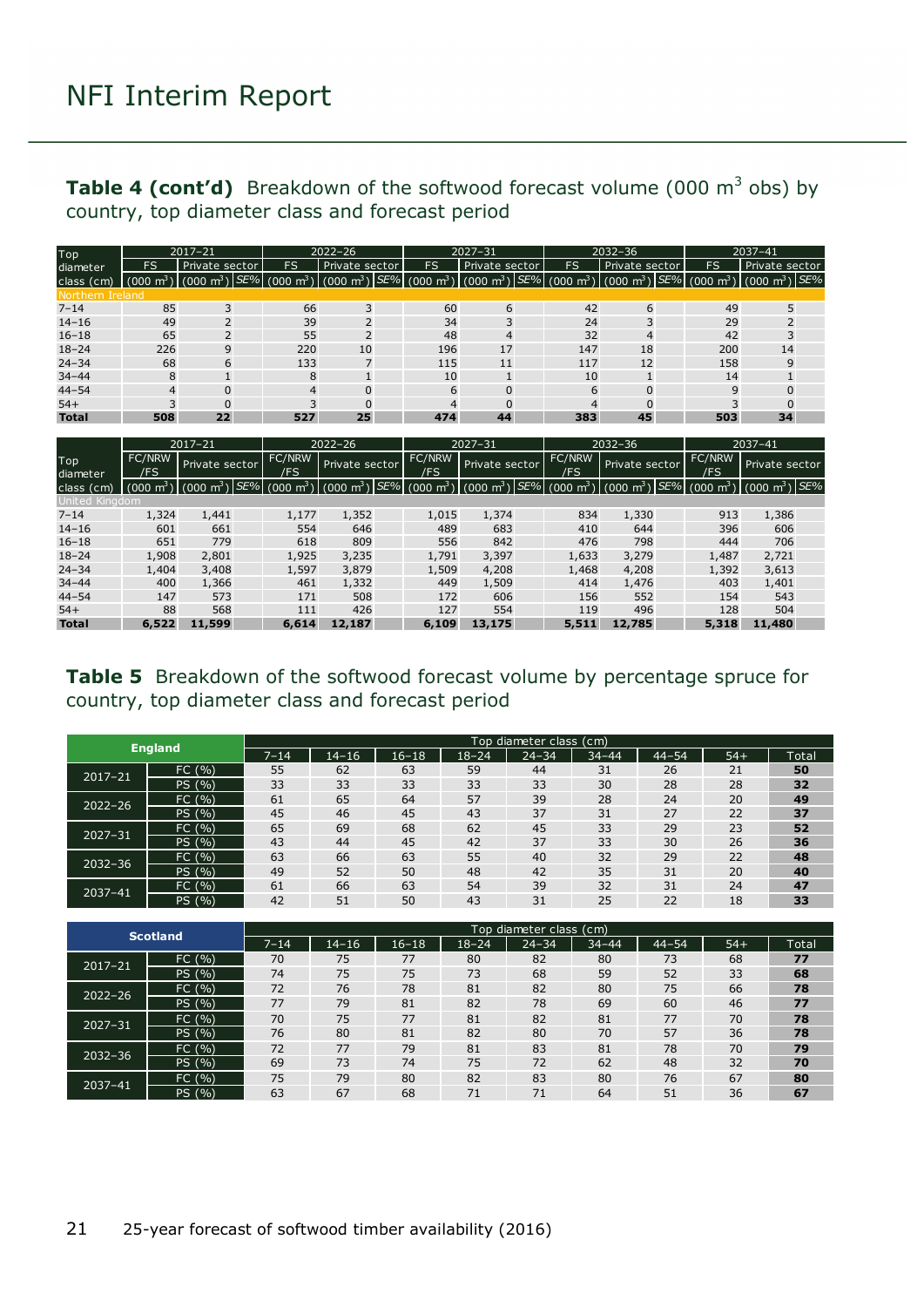#### **Table 5 (cont'd)** Breakdown of the softwood forecast volume by percentage spruce for country, top diameter class and forecast period

|             | <b>Wales</b> |          |           |           |           | Top diameter class (cm) |           |           |       |       |
|-------------|--------------|----------|-----------|-----------|-----------|-------------------------|-----------|-----------|-------|-------|
|             |              | $7 - 14$ | $14 - 16$ | $16 - 18$ | $18 - 24$ | $24 - 34$               | $34 - 44$ | $44 - 54$ | $54+$ | Total |
| $2017 - 21$ | NRW (%)      | 72       | 74        | 74        | 74        | 75                      | 75        | 75        | 71    | 74    |
|             | PS (%)       | 63       | 67        | 70        | 71        | 65                      | 55        | 47        | 49    | 64    |
| $2022 - 26$ | NRW (%)      | 70       | 71        | 72        | 73        | 73                      | 73        | 73        | 65    | 72    |
|             | PS (%)       | 71       | 70        | 71        | 71        | 66                      | 53        | 42        | 14    | 62    |
| $2027 - 31$ | NRW (%)      | 71       | 74        | 75        | 78        | 78                      | 76        | 75        | 63    | 76    |
|             | PS (%)       | 78       | 80        | 79        | 75        | 64                      | 50        | 39        | 39    | 65    |
| $2032 - 36$ | NRW (%)      | 74       | 78        | 80        | 83        | 83                      | 77        | 73        | 59    | 80    |
|             | PS (%)       | 70       | 77        | 78        | 78        | 75                      | 67        | 58        | 48    | 73    |
| 2037-41     | NRW (%)      | 68       | 72        | 73        | 77        | 81                      | 76        | 73        | 59    | 75    |
|             | PS (%)       | 58       | 66        | 68        | 70        | 74                      | 80        | 84        | 88    | 72    |

| <b>Great Britain</b> |                 |      | Top diameter class (cm) |           |           |           |           |           |       |       |  |  |
|----------------------|-----------------|------|-------------------------|-----------|-----------|-----------|-----------|-----------|-------|-------|--|--|
|                      |                 | 7–14 | $14 - 16$               | $16 - 18$ | $18 - 24$ | $24 - 34$ | $34 - 44$ | $44 - 54$ | $54+$ | Total |  |  |
| 2017-21              | (9/6)<br>FC/NRW | 67   | 72                      | 74        | 75        | 72        | 64        | 55        | 46    | 71    |  |  |
|                      | PS (%)          | 66   | 66                      | 66        | 64        | 57        | 48        | 42        | 31    | 58    |  |  |
| $2022 - 26$          | FC/NRW (%)      | 70   | 74                      | 75        | 75        | 72        | 65        | 57        | 45    | 71    |  |  |
|                      | (9/6)<br>PS '   | 71   | 73                      | 74        | 73        | 66        | 53        | 44        | 31    | 66    |  |  |
| $2027 - 31$          | (9/0)<br>FC/NRW | 69   | 73                      | 75        | 77        | 74        | 67        | 60        | 46    | 73    |  |  |
|                      | PS (%)          | 71   | 75                      | 76        | 75        | 68        | 55        | 44        | 31    | 67    |  |  |
| $2032 - 36$          | FC/NRW (%)      | 71   | 75                      | 76        | 77        | 74        | 68        | 62        | 46    | 73    |  |  |
|                      | PS (%)          | 66   | 70                      | 71        | 71        | 65        | 52        | 41        | 26    | 63    |  |  |
| 2037-41              | (9)<br>FC/NRW   | 71   | 75                      | 76        | 76        | 74        | 66        | 59        | 43    | 72    |  |  |
|                      | PS (%)          | 59   | 65                      | 66        | 67        | 63        | 54        | 44        | 34    | 60    |  |  |

|             | <b>Northern Ireland</b> |          | Top diameter class (cm) |           |           |              |           |           |          |       |  |  |
|-------------|-------------------------|----------|-------------------------|-----------|-----------|--------------|-----------|-----------|----------|-------|--|--|
|             |                         | $7 - 14$ | $14 - 16$               | $16 - 18$ | $18 - 24$ | $24 - 34$    | $34 - 44$ | $44 - 54$ | $54+$    | Total |  |  |
| $2017 - 21$ | FS (%)                  | 86       | 89                      | 90        | 95        | 88           | 67        | 86        | 70       | 91    |  |  |
|             | PS (%)                  |          | 4                       |           | 18        | $\mathsf{Q}$ |           | $<$ 1     | $<$ 1    | 12    |  |  |
| $2022 - 26$ | FS (%)                  | 85       | 87                      | 89        | 96        | 95           | 73        | 88        | 83       | 92    |  |  |
|             | PS (%)                  | 6        |                         | 4         | 8         | 11           |           | <         | $\leq$ 1 | 12    |  |  |
| $2027 - 31$ | FS (%)                  | 83       | 86                      | 87        | 94        | 95           | 79        | 90        | 84       | 91    |  |  |
|             | PS (%)                  |          | C                       |           | 14        | 10           |           | $<$ 1     | <1       | 9     |  |  |
| $2032 - 36$ | FS (%)                  | 77       | 78                      | 85        | 92        | 96           | 86        | 94        | 88       | 90    |  |  |
|             | PS (%)                  | 4        |                         |           | 12        | 8            |           | $<$ 1     | $<$ 1    | 8     |  |  |
| 2037-41     | FS (%)                  | 82       | 83                      | 86        | 91        | 96           | 89        | 90        | 78       | 91    |  |  |
|             | PS (%)                  |          |                         |           | 10        | 8            |           | <1        | <1       |       |  |  |

|             | <b>United Kingdom</b> |          | Top diameter class (cm) |       |           |           |           |           |       |       |  |  |
|-------------|-----------------------|----------|-------------------------|-------|-----------|-----------|-----------|-----------|-------|-------|--|--|
|             |                       | $7 - 14$ | 14–16                   | 16–18 | $18 - 24$ | $24 - 34$ | $34 - 44$ | $44 - 54$ | $54+$ | Total |  |  |
| $2017 - 21$ | FC/NRW/FS (%)         | 69       | 73                      | 75    | 78        | 73        | 64        | 56        | 47    | 72    |  |  |
|             | PS (%)                | 66       | 66                      | 65    | 63        | 57        | 48        | 42        | 31    | 57    |  |  |
| $2022 - 26$ | FC/NRW/FS (%)         | 71       | 75                      | 76    | 78        | 74        | 65        | 58        | 46    | 73    |  |  |
|             | PS (%)                | 71       | 73                      | 74    | 73        | 66        | 53        | 44        | 31    | 66    |  |  |
| $2027 - 31$ | FC/NRW/FS (%)         | 70       | 74                      | 76    | 79        | 75        | 67        | 61        | 47    | 74    |  |  |
|             | PS (%)                | 71       | 75                      | 76    | 75        | 68        | 55        | 44        | 31    | 67    |  |  |
| $2032 - 36$ | FC/NRW/FS (%)         | 71       | 75                      | 77    | 78        | 76        | 68        | 63        | 48    | 74    |  |  |
|             | PS (%)                | 66       | 70                      | 71    | 71        | 65        | 52        | 41        | 27    | 63    |  |  |
| 2037-41     | FC/NRW/FS (%)         | 72       | 76                      | 77    | 78        | 76        | 67        | 61        | 44    | 74    |  |  |
|             | (0/0)<br>PS l         | 58       | 65                      | 66    | 66        | 63        | 54        | 44        | 34    | 60    |  |  |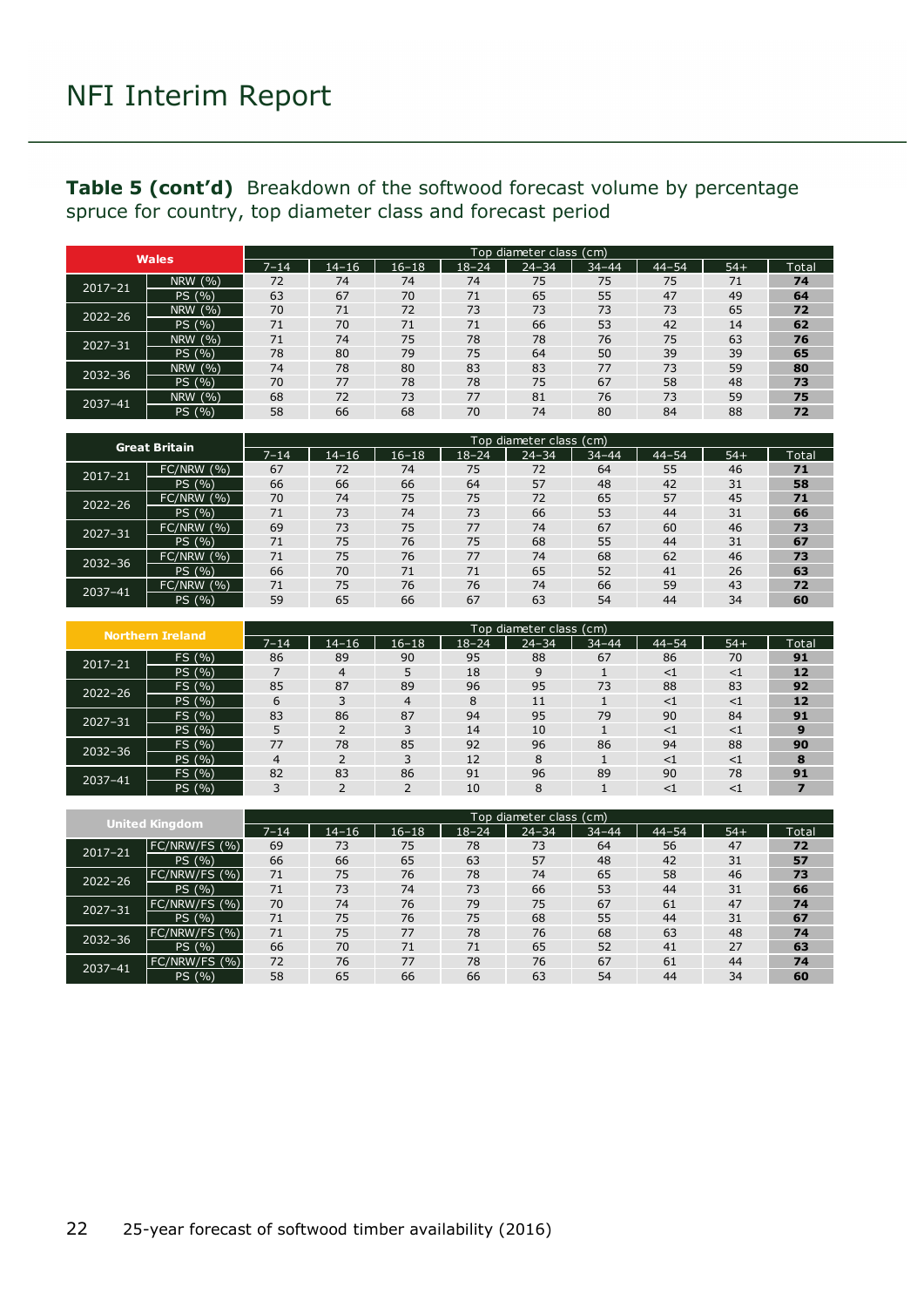**Table 6** gives a breakdown of the amount of overdue timber by ownership and country for Britain arising from the headline harvesting scenario. A proportion of this volume was assumed to have been available for harvesting and has been included in the main forecast of timber availability according to the prescriptions of overdue set out in Table D2 of the *50-year forecast of softwood timber availability* (2014). Volumes of overdue timber were not included in the 2012 forecast.

To bring the base year of the Private sector field data (2013) to the same as that of the public sector data (2015) the headline harvesting scenario of biological potential was applied individually to stands contained in the 2013 data, growing and managing each stand from its assessment date through to 2015. This assumed that a proportion of the overdue timber was harvested in this preliminary period through to the base year of the forecast (2015). This will have adjusted the overdue volume, standing volume and clearfell area at the start of the forecast period.

**Table 7** gives estimates of clearfelled areas. For the Forestry Commission, the area of clearfell is taken from the Sub-compartment database as at 31 March 2015. For the Private sector, the NFI fieldwork records clearfelled areas and these areas are combined with the areas of clearfell identified in the NFI map based on satellite imagery to provide the estimates shown in **Table 7**. Currently clearfelled areas are assumed to be restocked within this forecast and contribute marginally to future production. Clearfelled areas were not included in the 2012 forecast.

#### <span id="page-22-0"></span>**Table 6** Overdue timber at 31 March 2015 for FC/NRW, 31 March 2013 for PS

|                      | FC/NRW                          | Private sector |     | FC/NRW             | Private sector |     |  |
|----------------------|---------------------------------|----------------|-----|--------------------|----------------|-----|--|
| All conifers         | volume                          |                | SE% | area               |                | SE% |  |
|                      | $(000 \text{ m}^3 \text{ obs})$ |                |     | $(000 \text{ ha})$ |                |     |  |
| England              | 1,406                           | 19,738         |     | 3.9                | 35.6           | 5   |  |
| Scotland             | 887                             | 25,484         | 8   | 2.9                | 45.1           |     |  |
| Wales                | 1,122                           | 4,419          | 17  | 2.5                | 6.9            | 16  |  |
| <b>Great Britain</b> | 3,394                           | 49,641         |     | 9.2                | 87.6           | 4   |  |

#### <span id="page-22-1"></span>**Table 7** Clearfelled area at 31 March 2015 for FC/NRW, 31 March 2013 for PS

|                      | FC/NRW              | Private sector |     | Total                      |
|----------------------|---------------------|----------------|-----|----------------------------|
| All conifers         | area<br>$(000)$ ha) |                | SE% | area<br>$(000 \text{ ha})$ |
| England              | 8.8                 | 9.7            | 10  | 18.5                       |
| Scotland             | 39.0                | 41.4           | 5   | 80.4                       |
| Wales                | 6.5                 | 3.2            | 18  | 9.7                        |
| <b>Great Britain</b> | 54.4                | 54.3           | 5   | 108.7                      |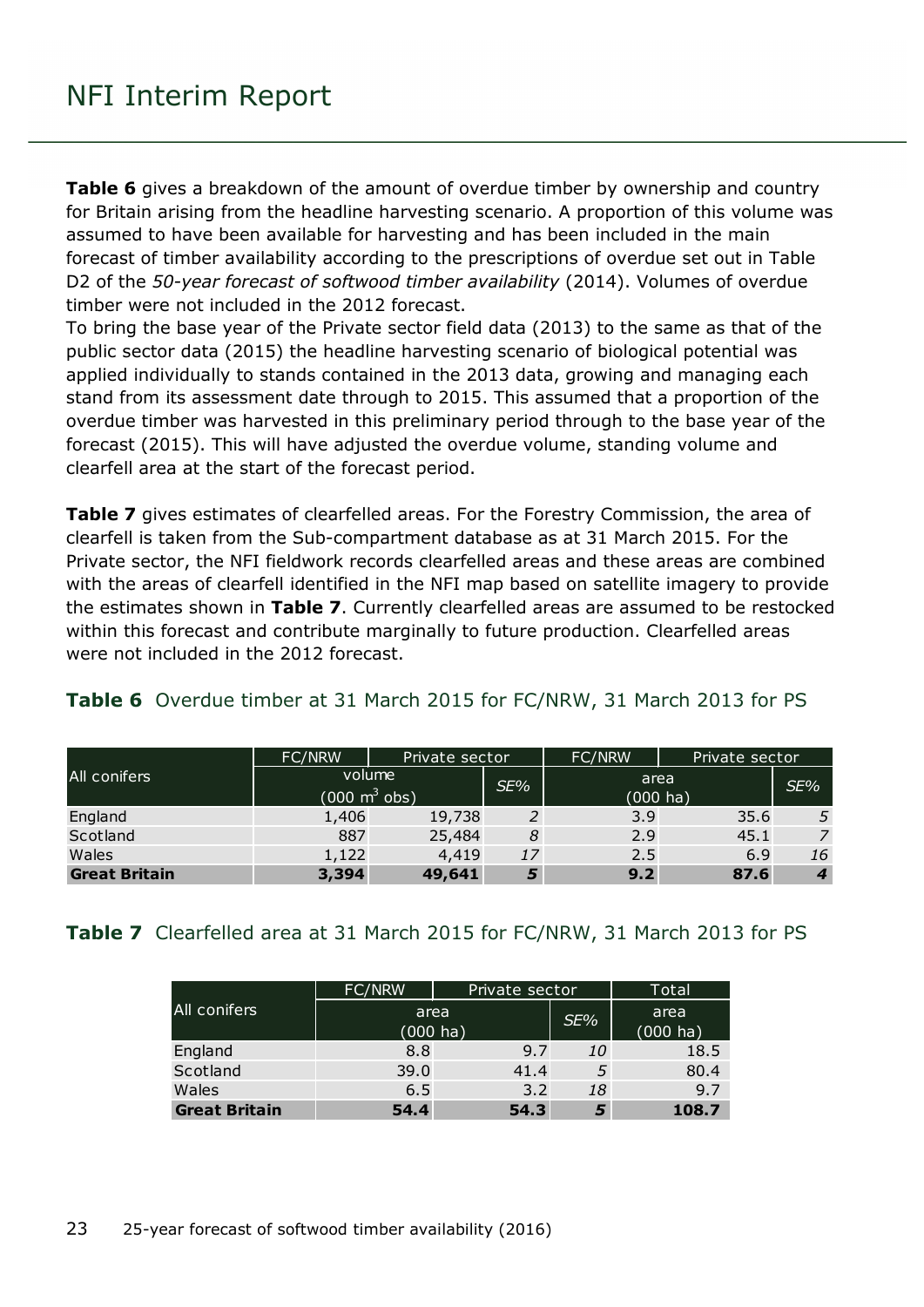**Table 8** and **Figure 3** show the evolution of standing volume and **Table 9** and **Figure 4** show the net increment under the headline scenario used to derive the forecast results. **Figures 5a** and **5b** show the relationship between forecast standing volume, increment (i.e. gain in volume over time) and subsequent timber availability over the forecast period. Further elaboration on the extent of clearfell can be obtained from *Preliminary estimates of canopy cover change in British woodlands* (in preparation).

<span id="page-23-0"></span>**Table 8** 25-year forecast of coniferous standing volume; average annual volumes within periods

|                 | FC/NRW                 | Private sector |                | Total         |  |
|-----------------|------------------------|----------------|----------------|---------------|--|
| Forecast period | volume                 | volume         |                | volume        |  |
|                 | $(000m^3 \text{ obs})$ | $(0003$ obs)   | SE%            | $(000m3$ obs) |  |
| England         |                        |                |                |               |  |
| 2017-21         | 25,477                 | 57,423         | 2              | 82,899        |  |
| 2022-26         | 25,439                 | 50,793         | 3              | 76,232        |  |
| $2027 - 31$     | 25,265                 | 43,311         | 3              | 68,575        |  |
| 2032-36         | 25,335                 | 35,766         | 3              | 61,101        |  |
| 2037-41         | 25,725                 | 30,441         | 3              | 56,165        |  |
| Scotland        |                        |                |                |               |  |
| $2017 - 21$     | 77,547                 | 151,604        | 2              | 229,151       |  |
| $2022 - 26$     | 74,615                 | 144,363        | 2              | 218,978       |  |
| $2027 - 31$     | 71,357                 | 134,585        | $\overline{2}$ | 205,942       |  |
| 2032-36         | 69,655                 | 115,460        | 2              | 185,115       |  |
| 2037-41         | 69,688                 | 99,996         | 3              | 169,684       |  |
| <b>Wales</b>    |                        |                |                |               |  |
| 2017-21         | 19,577                 | 15,818         | 6              | 35,396        |  |
| 2022-26         | 18,531                 | 13,675         | 7              | 32,207        |  |
| 2027-31         | 17,956                 | 11,637         | 7              | 29,593        |  |
| $2032 - 36$     | 17,112                 | 10,269         | 7              | 27,382        |  |
| 2037-41         | 16,182                 | 9,416          | 7              | 25,598        |  |
| Great Britain   |                        |                |                |               |  |
| 2017-21         | 122,600                | 224,846        | 1              | 347,446       |  |
| 2022-26         | 118,586                | 208,831        | 2              | 327,417       |  |
| 2027-31         | 114,578                | 189,533        | 2              | 304,111       |  |
| 2032-36         | 112,103                | 161,495        | 2              | 273,598       |  |
| 2037-41         | 111,595                | 139,852        | $\overline{2}$ | 251,447       |  |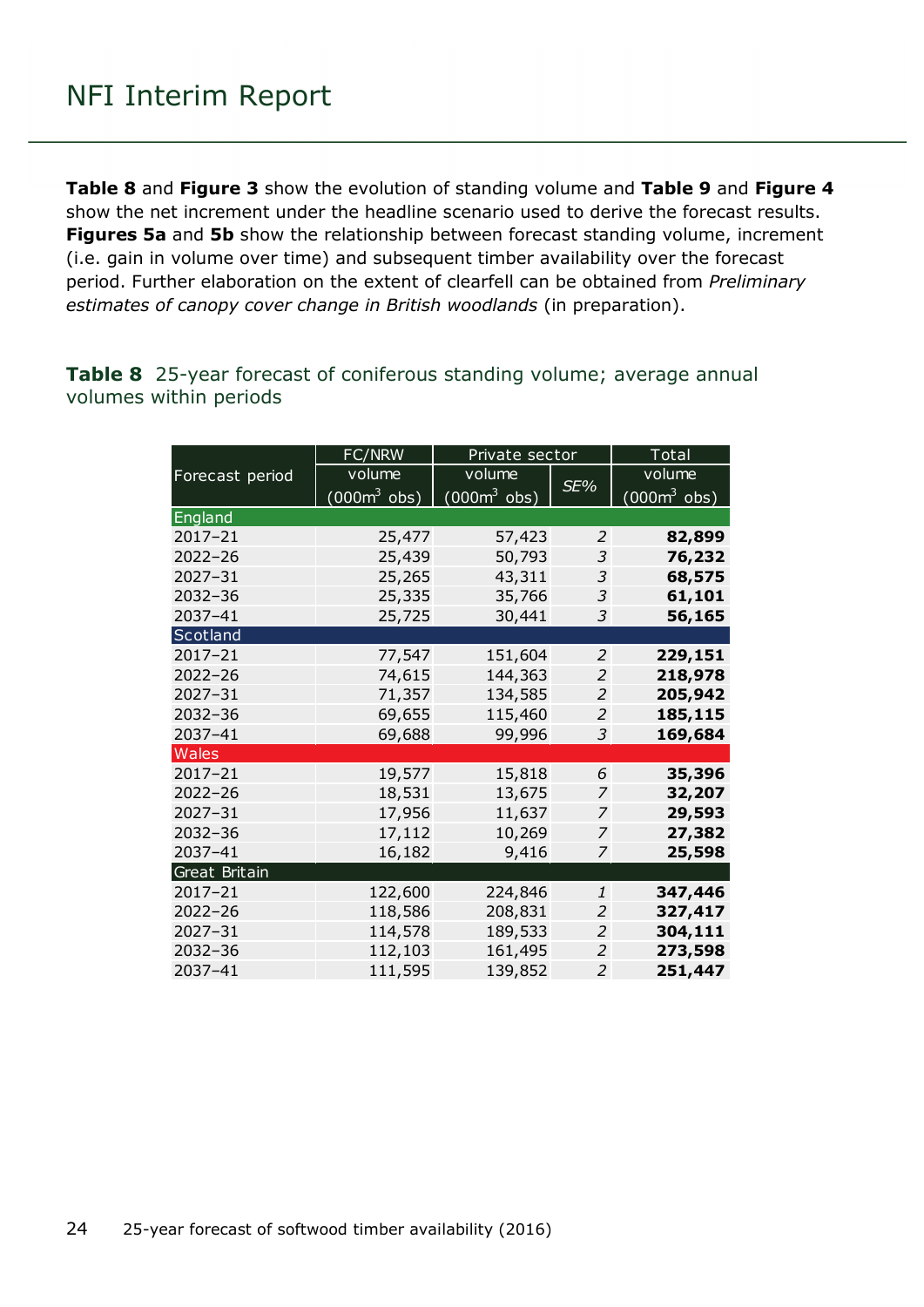

<span id="page-24-0"></span>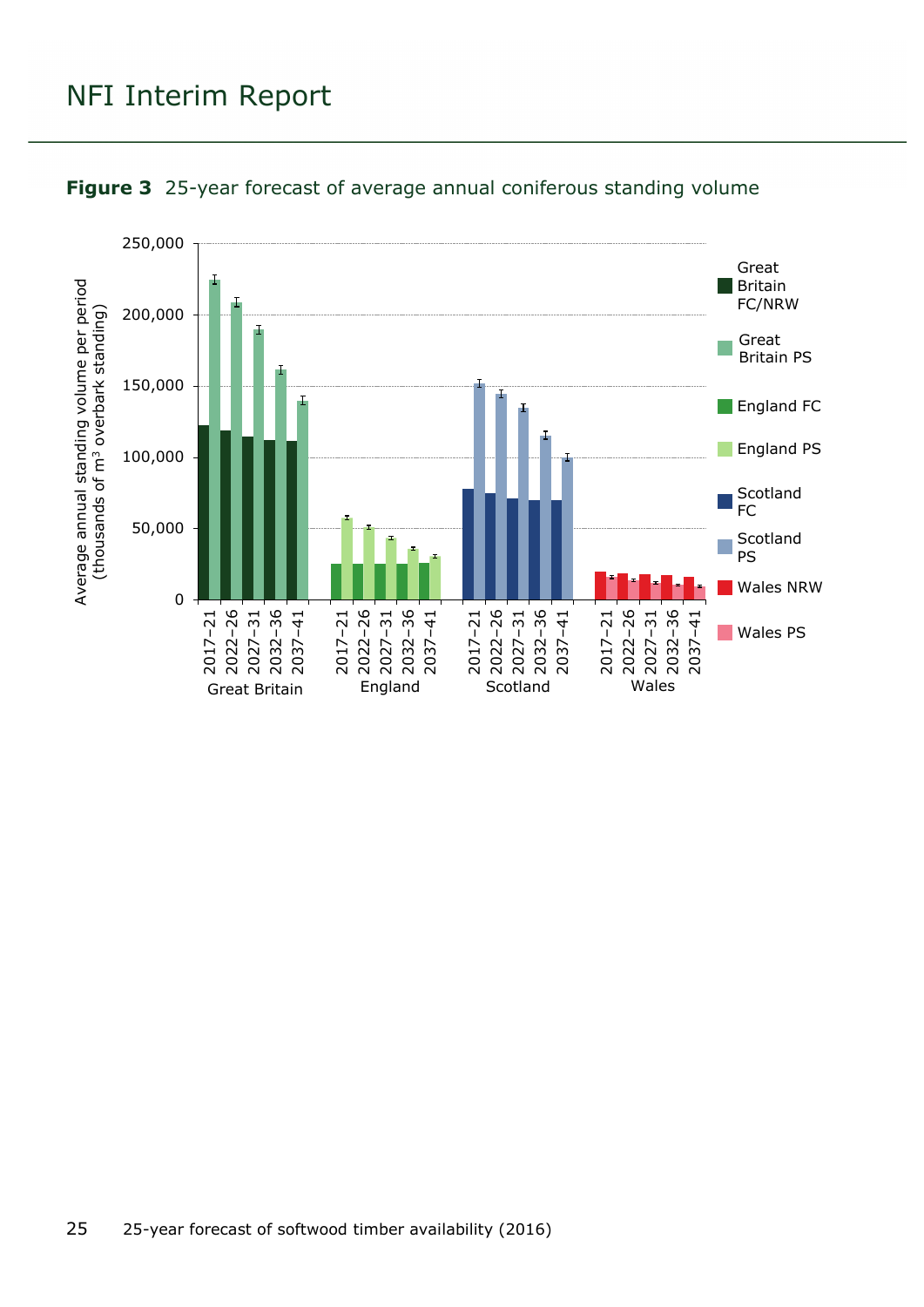<span id="page-25-0"></span>**Table 9** 25-year forecast of coniferous net increment; average annual volumes within periods

|                 | FC/NRW                         | Private sector |                | Total                          |
|-----------------|--------------------------------|----------------|----------------|--------------------------------|
| Forecast period | volume                         | volume         |                | volume                         |
|                 | $(000 \text{m}^3 \text{ obs})$ | $(0003$ obs)   | SE%            | $(000 \text{m}^3 \text{ obs})$ |
| England         |                                |                |                |                                |
| 2017-21         | 1,187                          | 2,069          | 2              | 3,255                          |
| $2022 - 26$     | 1,157                          | 1,775          | 3              | 2,932                          |
| $2027 - 31$     | 1,104                          | 1,570          | 3              | 2,674                          |
| $2032 - 36$     | 1,065                          | 1,424          | 3              | 2,489                          |
| 2037-41         | 1,055                          | 1,425          | 3              | 2,480                          |
| Scotland        |                                |                |                |                                |
| $2017 - 21$     | 3,250                          | 6,915          | $\overline{2}$ | 10,164                         |
| $2022 - 26$     | 2,970                          | 6,595          | $\overline{2}$ | 9,565                          |
| 2027-31         | 2,888                          | 6,220          | 2              | 9,107                          |
| 2032-36         | 2,927                          | 5,613          | $\overline{2}$ | 8,540                          |
| 2037-41         | 3,001                          | 5,311          | $\overline{2}$ | 8,312                          |
| Wales           |                                |                |                |                                |
| $2017 - 21$     | 893                            | 632            | 5              | 1,525                          |
| $2022 - 26$     | 852                            | 558            | 6              | 1,410                          |
| $2027 - 31$     | 835                            | 511            | 5              | 1,346                          |
| 2032-36         | 806                            | 515            | 5              | 1,321                          |
| 2037-41         | 753                            | 552            | 5              | 1,305                          |
| Great Britain   |                                |                |                |                                |
| $2017 - 21$     | 5,329                          | 9,615          | 1              | 14,944                         |
| $2022 - 26$     | 4,979                          | 8,928          | 1              | 13,907                         |
| 2027-31         | 4,827                          | 8,300          | $\mathbf{1}$   | 13,127                         |
| $2032 - 36$     | 4,798                          | 7,551          | 2              | 12,349                         |
| 2037-41         | 4,809                          | 7,287          | $\overline{2}$ | 12,096                         |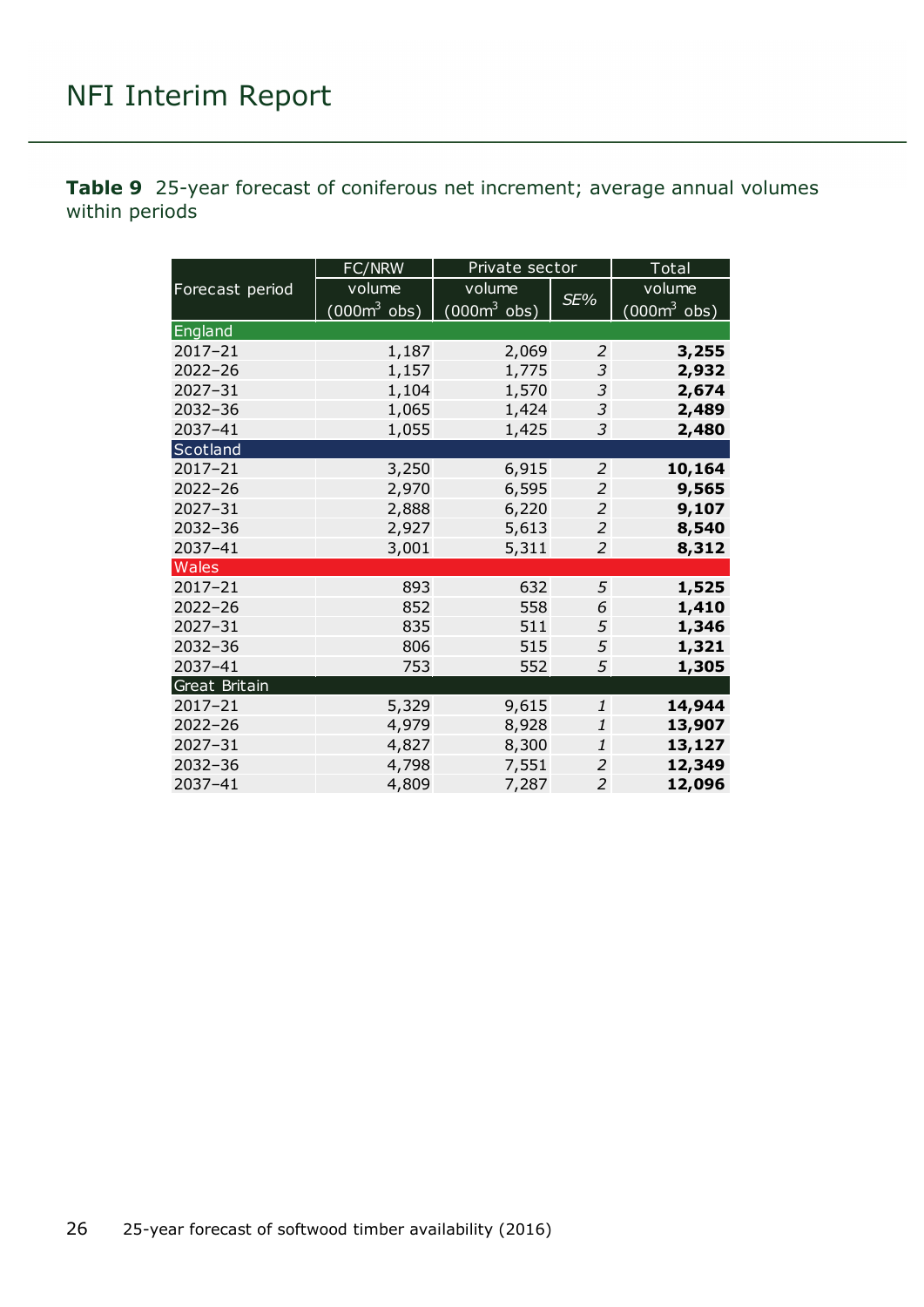

#### <span id="page-26-0"></span>**Figure 4** 25-year forecast of average annual coniferous net increment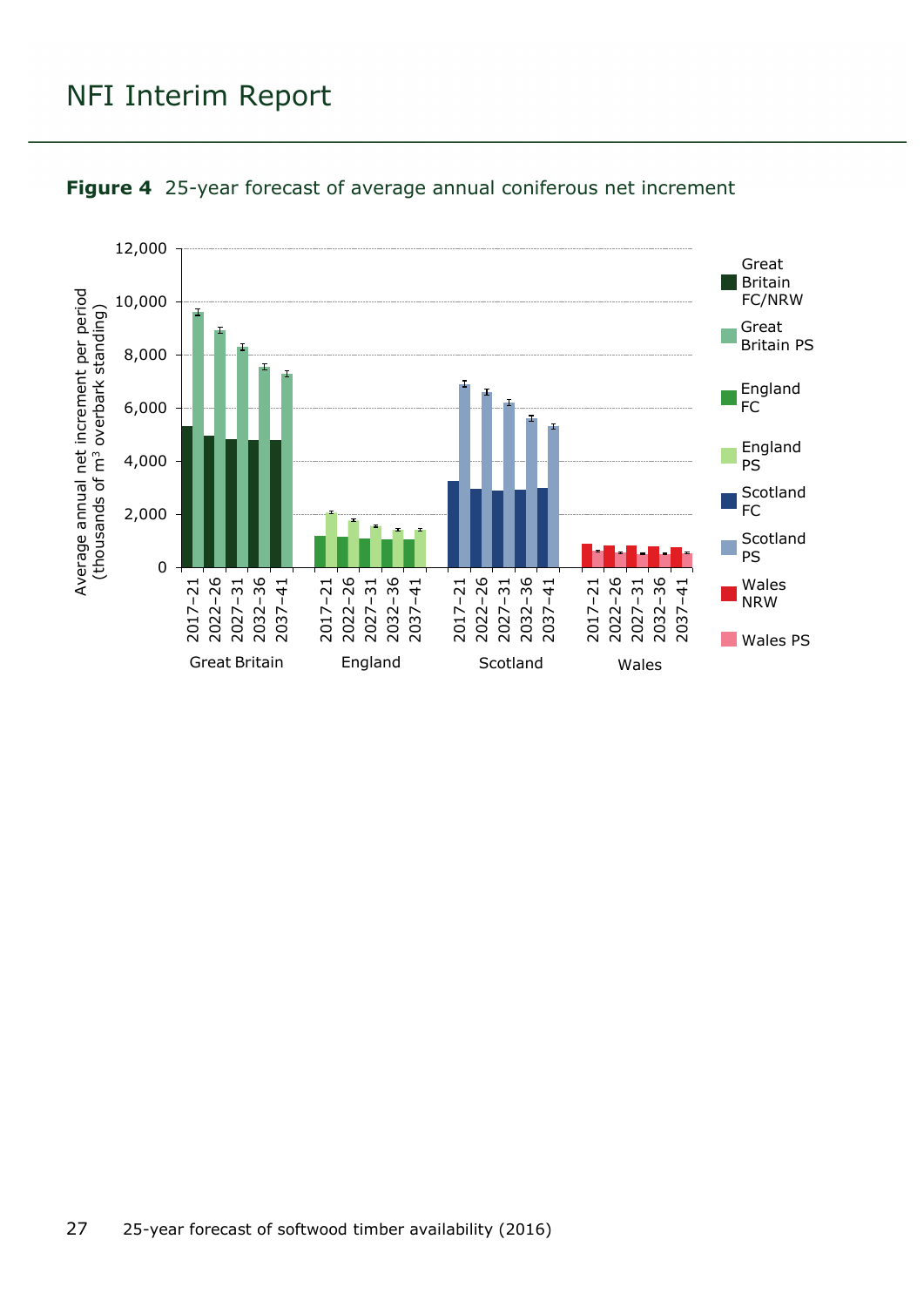

<span id="page-27-0"></span>**Figure 5a** 25-year summary of softwood standing volume, increment and availability by country – FC/NRW

<span id="page-27-1"></span>**Figure 5b** 25-year summary of softwood standing volume, increment and availability by country – Private sector

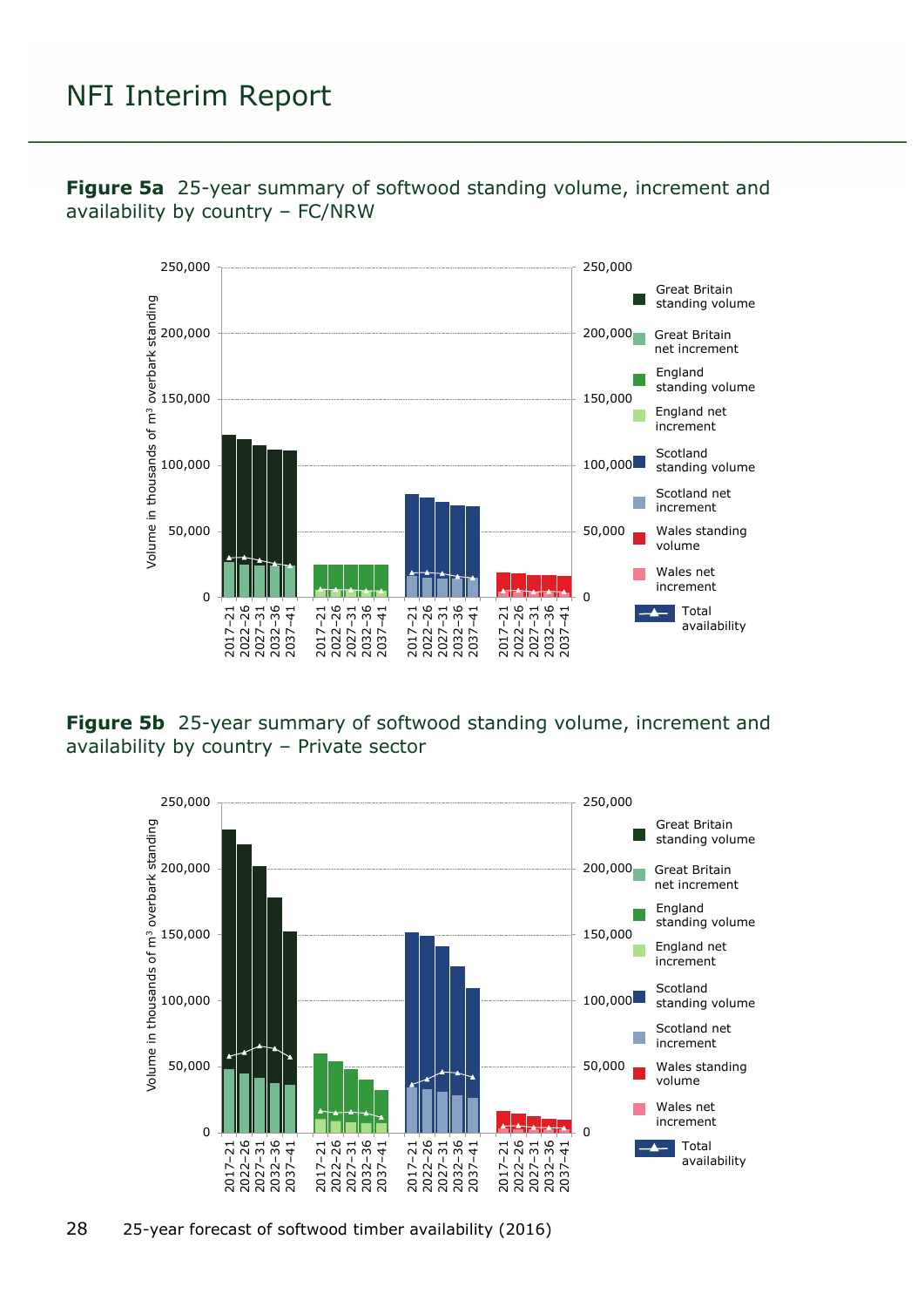## <span id="page-28-0"></span>What the results tell us

The general trend in softwood availability is comparable to that of previous forecasts in that volume levels rise to a maximum and then begin to decline to a level lower than the starting point (**Figure 1**). However, overall available volume has increased due to actual harvesting levels being lower than the biological potential harvesting assumed in previous forecasts. This leads to an accumulation of overdue timber within forests and woodlands. This overdue timber was reported separately to the availability in the previous *25-year forecast of softwood timber availability* (2012) and in this forecast a proportion of the volume has been allocated as available, on the assumption that some will be available for harvest. Between the two forecasts (2012 and 2016) the amount of overdue has increased, again due to harvest levels being lower than the biological potential assumed in the earlier forecasts. Different trends are forecast for the FC/NRW/FS and Private sector estates with the former showing a gradual decline through the period of the current forecast, while the latter rises to a maximum in the middle of the forecast period and subsequently declines. The trend in total availability across both sectors is driven by the trend in Private sector availability.

### <span id="page-28-1"></span>Overdue timber

There was estimated to be 49.6 million  $m<sup>3</sup>$  of overdue timber on the Private sector estate as of 31 March 2013. This estimate was based upon field data of an average collection date of 2013. This is an increase in overdue volume in the Private sector compared to the 2012 assessment of 41.8 million  $m^3$ . The increase is due to increment in existing overdue timber combined with more stands reaching and passing maximum MAI without being harvested. To bring the base year of the Private sector field data (2013) to the same as that of the public sector data (2015) the headline harvesting scenario of biological potential was applied individually to stands contained in the 2013 data, growing and managing each stand from its assessment date through to 2015. This assumed that a proportion of the overdue timber was harvested in this preliminary period through to the base year of the forecast (2015). Thus the forecast assumes that a proportion of the overdue volume has already been harvested prior to the first forecast period of 2017–21. The 25-year forecast for the Private sector then continues to assume that a proportion of the remaining overdue volume is harvested over 20 years using the procedure described in the 50-year forecast Table D2 and thus a proportion of the overdue volume is included in the estimates of softwood availability (**Table 3**). These assumptions increase the available volume compared to the 2012 forecast, which reported the then 41.8 million  $m<sup>3</sup>$  overdue volume separately. Whether this overdue timber is harvested or not will depend upon a number of factors, including management objectives and environmental constraints. In practice a wide array of felling and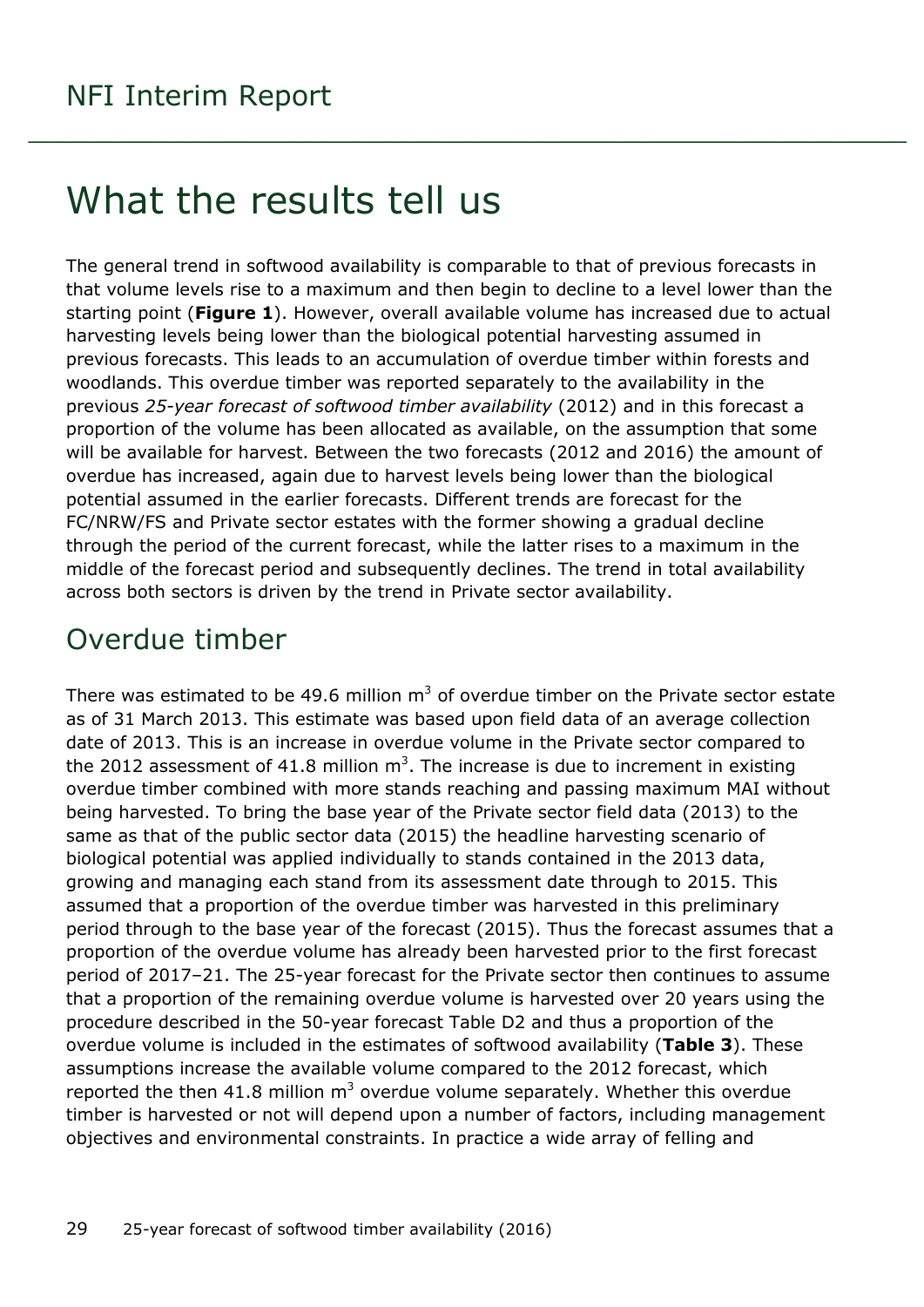retention practices will apply to these stands, with some being retained and some felled at different points in time in the future.

### <span id="page-29-0"></span>Impact of restocking

Restocking of stands during the forecast makes only a very small difference to the estimated timber availability. This is principally because the stands restocked within the 25-year period will not have matured within the forecast period. However, for some stands felled in the first period and restocked with high yield class crops, some early thinning volume will begin to arise in the last period, but not to any significant degree. This is illustrated in Figure 10 of the *50-year forecast of softwood timber availability*  (2014). The report *Interpreting National Forest Inventory timber volume forecasts* (2012) explores the impact of adding restocking to the forecast.

### <span id="page-29-1"></span>Impact of harvesting on standing volume

The level and frequency of thinning and felling will have an impact on standing volume and increment over time. If removals exceed increment then standing volumes will be reduced and vice versa. Standing volume for Britain (at 31 March 2016) is around 354 million  $m^3$ . As the harvesting scenarios of this forecast are applied, total standing volume moves to an average annual figure of around 347 million  $m<sup>3</sup>$  for the first period of the forecast (2017–21). By the last period of the forecast (2037–41) the average annual standing volume has decreased to 251 million  $m^3$ . This reduction arises as forecast removals exceed forecast increment. Average annual net increment is around 14.9 million  $m<sup>3</sup>$  for the first period (2017–21) and for the remaining periods ranges between 12.1 and 13.9 million  $m^3$  per annum. The forecast average annual cut for the 25-year forecast period is 17.7 million  $m^3$ , and thus it can be concluded that increment is currently forecast to be less than potential harvest within Britain and this is the cause of the reduction. However, this relationship is contingent on the assumed harvesting scenario having been applied. The relationship between the projections of harvest, increment and standing volume is illustrated in **Figures 5a** and **5b**.

There is an increase in the standing volume between the 2012 and 2016 forecasts which reflects net growth in the intervening period. A large determinant in the forecast for total standing volume in Britain is the age class structure of woodlands (**Figure 6**). The development of a planted forest resource within Britain has led to an uneven planting and age profile which, in combination with historical felling and the assumption to fell at the time prescribed in the management scenario applied, is the principal determinant of current and forecast standing volume. This is in contrast with forests of a more evenly distributed age in other countries, which result in a more even development of total standing volume, increment and production through time. Any comparisons of level of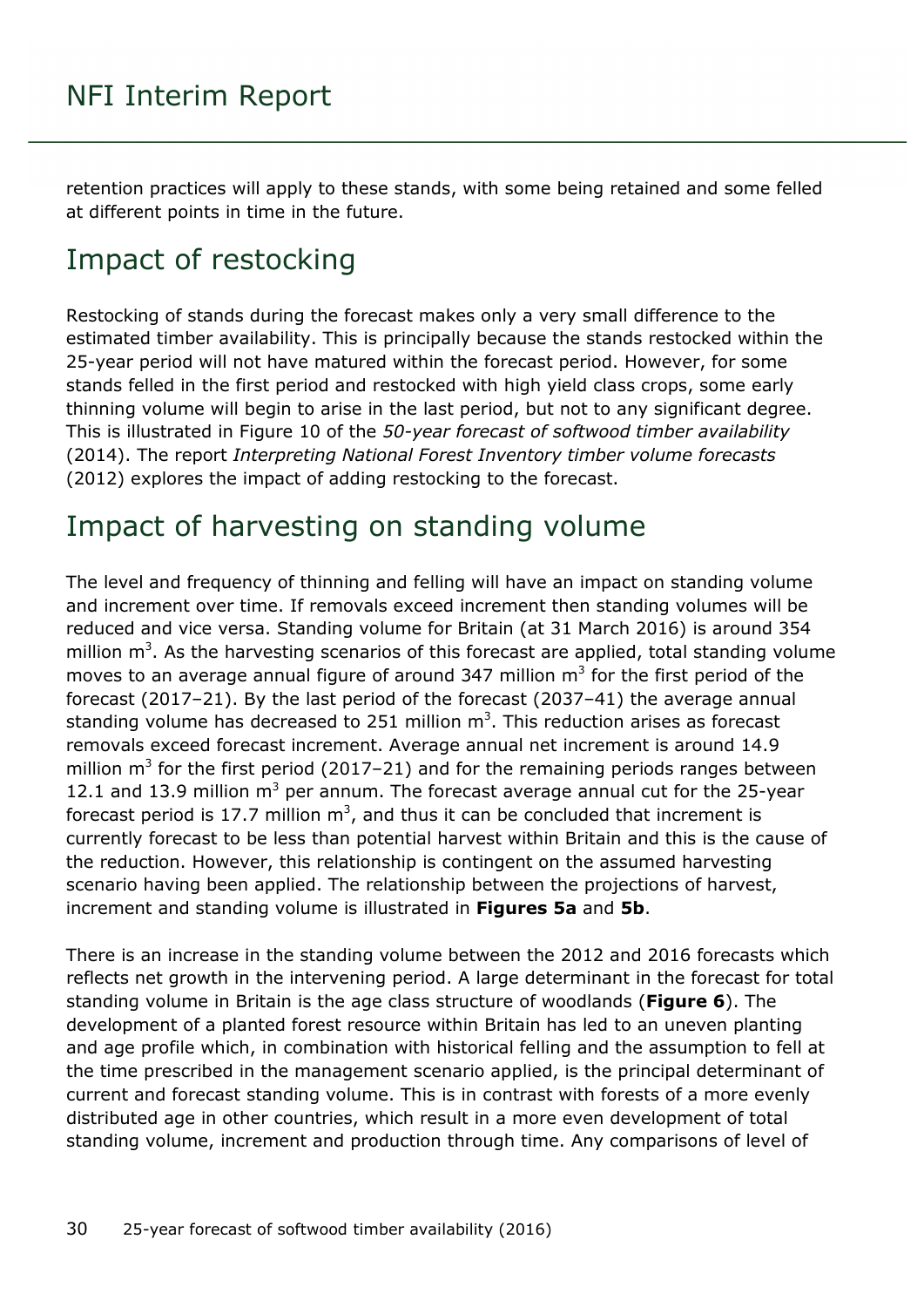cut to increment should account for this. It should also be noted that this forecast is a limited outlook on the evolution of standing volume, confined to the period of the next 25 years, which represents a fraction of the life cycle of a forest. If a 50 or 100-year window were to be used, a different perspective would be given; in particular, estimates of increment and harvesting are likely to be closer to being in balance over longer timescales.



<span id="page-30-1"></span>

The reports *Standing timber volume for coniferous trees in Britain* (2012), *25-year forecast of standing coniferous volume and increment* (2012) and *Interpreting National Forest Inventory timber volume forecasts* (2012) cover this subject in more detail.

### <span id="page-30-0"></span>Species and composition of timber available

The proportion of spruce contributing to total timber volume is projected to rise from 63 to 69%, and then to decrease to 65% by the end of the forecast. This is almost unchanged from the 2012 forecast.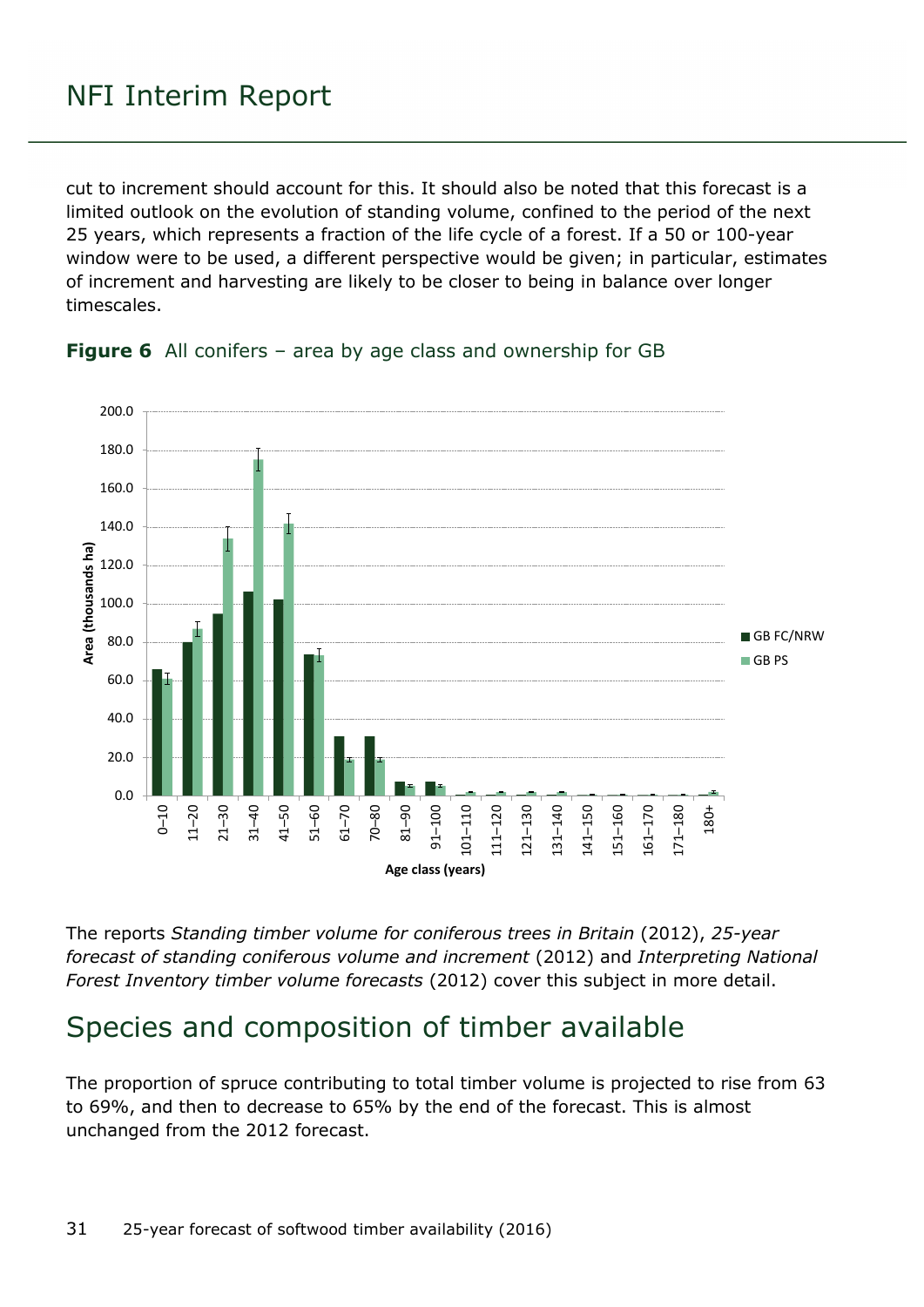The timber size assortments in **Table 5** show a relatively high proportion of larger diameter classes, but this relies on the assumption of owners harvesting and thinning to 'management table'. Other scenarios would produce different assortments and if lower levels of thinning were applied, this would produce a different profile of assortments with more smaller diameter material. The Northern Ireland Private sector data shows a relatively low proportion of spruce.

### <span id="page-31-0"></span>Impact of future events

The impact of future harvesting events on production levels in the Private sector has been explored through the use of scenarios in previous forecast reports. Clearly if owners choose to fell later or earlier than assumed in the forecast scenario, actual production will vary from that forecast. As owners have a wide range of objectives, it is unlikely that the majority of forests and woodlands will be managed to the headline biological potential scenario assumed for this forecast. For example, the biological potential forecast relies on the assumption of higher levels of thinning and longer rotations than are typical under current practice, as evidenced by the NFI field work. However, there are other drivers contributing to the profile of the forecast, factors which are more fixed than harvesting decisions, such as the age of trees and their rate of growth. These fixed factors are not something that can be changed in the current crop without felling since the age of the trees and rate of growth will tend to determine an underlying profile of actual production. If future harvesting actions reflect in any way the pattern of the maturity of the crop then a profile of production similar to this forecast and its harvesting assumptions, which do reflect the underlying age and growth pattern will evolve. Superimposed upon this underlying pattern of age and rate of growth, actual harvesting activity might be expected to follow a variety of patterns at any one time over the next 25 years, reflecting the different and evolving management objectives of woodland owners. Taking all these factors into account, the timing of actual production is expected to vary from the forecast results, but a level of correlation between actual and forecast can be expected.

In addition to the impact of harvesting decisions, there are other unpredictable external factors that are likely to have an impact on production over the period of the forecast. For example, pest and disease outbreaks (current risks include Dothistroma needle blight and *Phytophthora*), economic factors, severe weather events (windthrow), changes in land use (habitat restoration and built developments) and changes in government policy (affecting for example grants and regulation, land sales and forest management) all have potential future impacts on production levels and timing.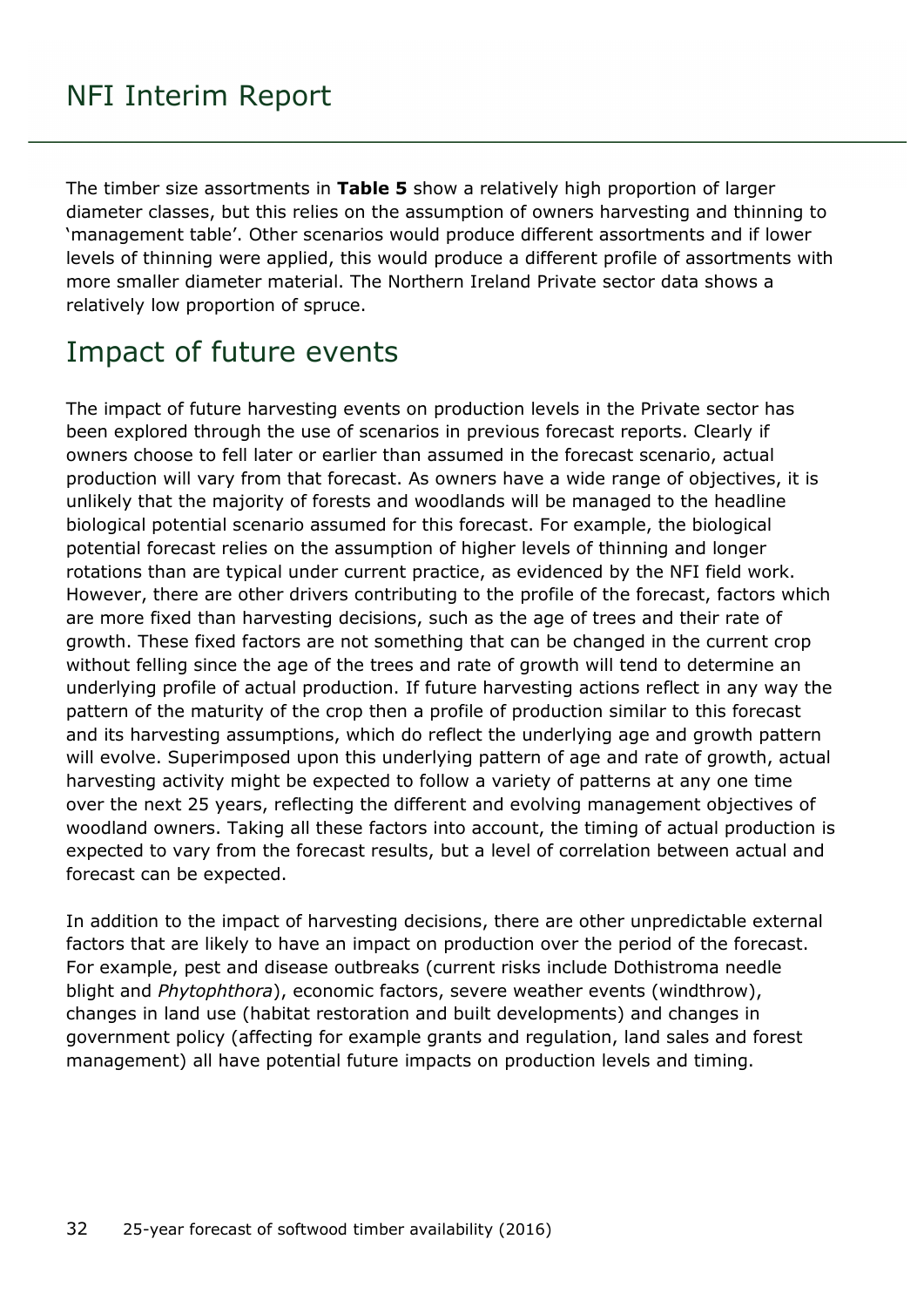### <span id="page-32-0"></span>Forecast for the FC/NRW/FS estate

The forecast set out in this report for the FC/NRW/FS estate is broadly comparable to the forecast reported in 2012 both in terms of total production and the shape and timing of the profile of production, which shows a gradual decline in production over the forecast period. This is because they have been derived in a similar way; the Sub-compartment database and Forest Service inventory estimates used in 2012 are consistent with those used in this forecast and felling and thinning rates have not changed significantly.

However, there has been an increase of between 4 and 11% in total volume over the first four periods of this forecast compared with the 2012 forecast. This reflects the evolution of management plans and policy within FC/NRW/FS in the intervening years. Drivers for this change include the accommodation of sanitation felling in response to *Phytophthora ramorum* and Dothistroma needle blight. Another element of change is sustainability policy, where the Forestry Commission is currently retaining more volume for longer periods, which will increase yield per hectare. This is being achieved through implementing longer rotations and a higher proportion of low-impact silvicultural systems.

There are a series of commitments by the FC, NRW and FS to meet most of the forecast volumes within the first five-year period (within a tolerance) and to offer most of the resulting harvested volume to market. However, these commitments vary across the countries (see below). Beyond 2021 the forecast indicates availability only, and although it is based upon existing forest management plans, these will change over time to reflect evolving country policies, such as the strategic production cap set by Forestry Commission Scotland.

- Forestry Commission England is committed to offer to market 1.2 million  $m^3$  per annum (±5%) in the period 2017–21, through new and existing contracts. This offer sits with the caveats that this will be subject to responding to plant health issues and that there is an aim to constrain the total forecast volume by 20 thousand  $m<sup>3</sup>$  per annum to accommodate recently emergent environmental considerations. Dothistroma needle blight has the potential to affect the predicted levels of availability from pine in two ways; firstly, with short-term increases in production from sanitation felling and, secondly, there may be longer term impacts in which stands do not achieve the volumes estimated.
- Forestry Commission Scotland is committed to offer at least 3.2 million  $m^3$  per annum  $(\pm 5\%)$  to market in the period 2017–21, through new and existing contracts. Forestry Commission Scotland's aim is to smooth production in the medium to long term, although management of diseases such as Dothistroma needle blight may result in production increases in the short term.
- Natural Resources Wales is developing its marketing plan for the period 2017–21.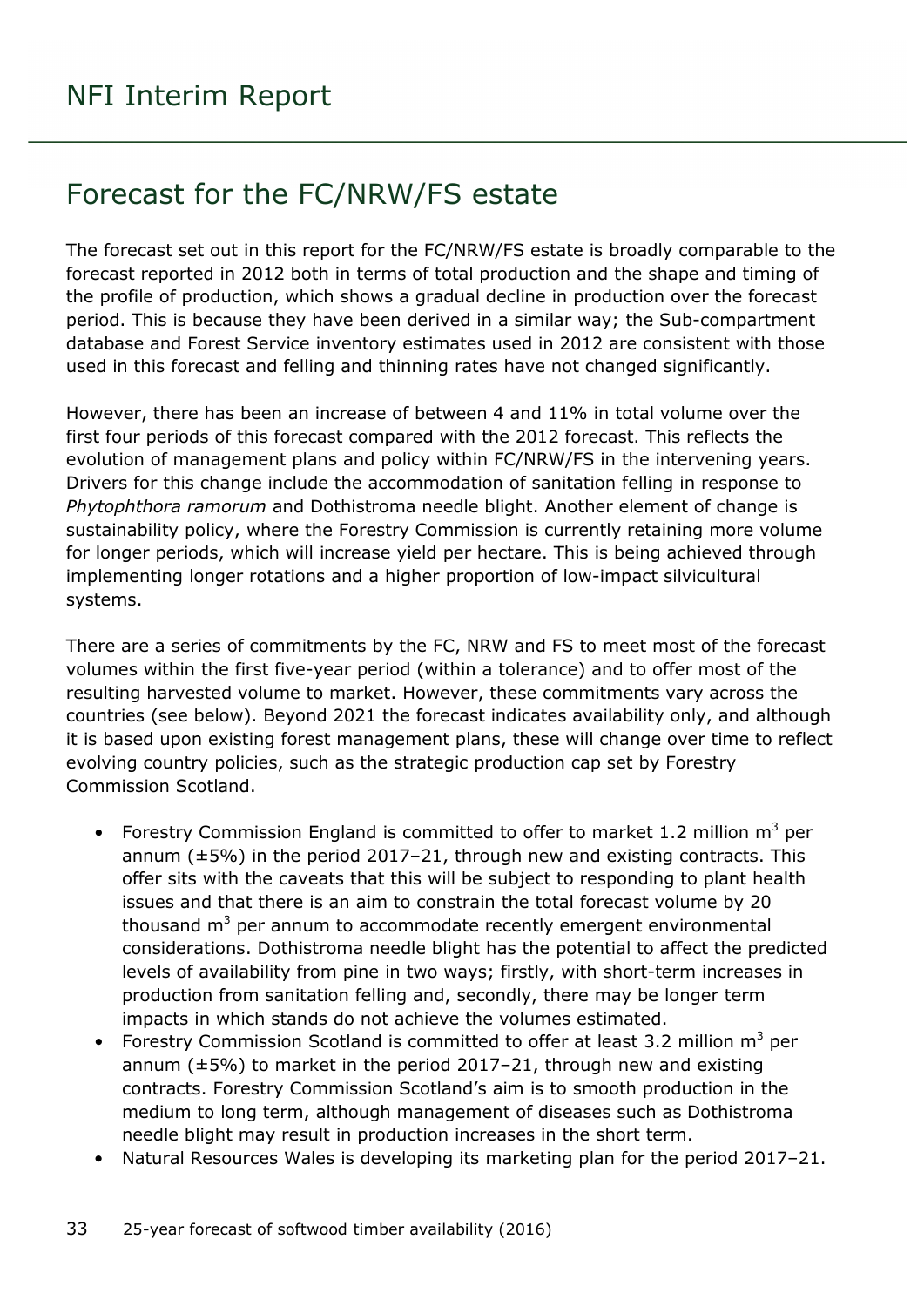• DARD Forest Service intends to continue to bring timber to market at current levels in the period 2016–20.

When considering the volumes from 2022 onwards, it is worth noting that, historically, actual production for the Forestry Commission has been closely correlated to forecast production as shown in **Figure 7**. If this continues, production from this sector will form a comparatively stable element of the forecast. However, in Scotland plans are being gradually modified to align proposed timber production with the commitment to producing at least 3 million  $m^3$  per annum ( $\pm$  5%) and, until this exercise is complete (which will take 10 years), the forecast can only indicate availability rather than proposed production.

<span id="page-33-0"></span>



#### Notes:

• This is produced as a GB chart as the first forecast that covered all parts of the UK was the 2005 forecast *New forecast of softwood availability in the UK* (2006).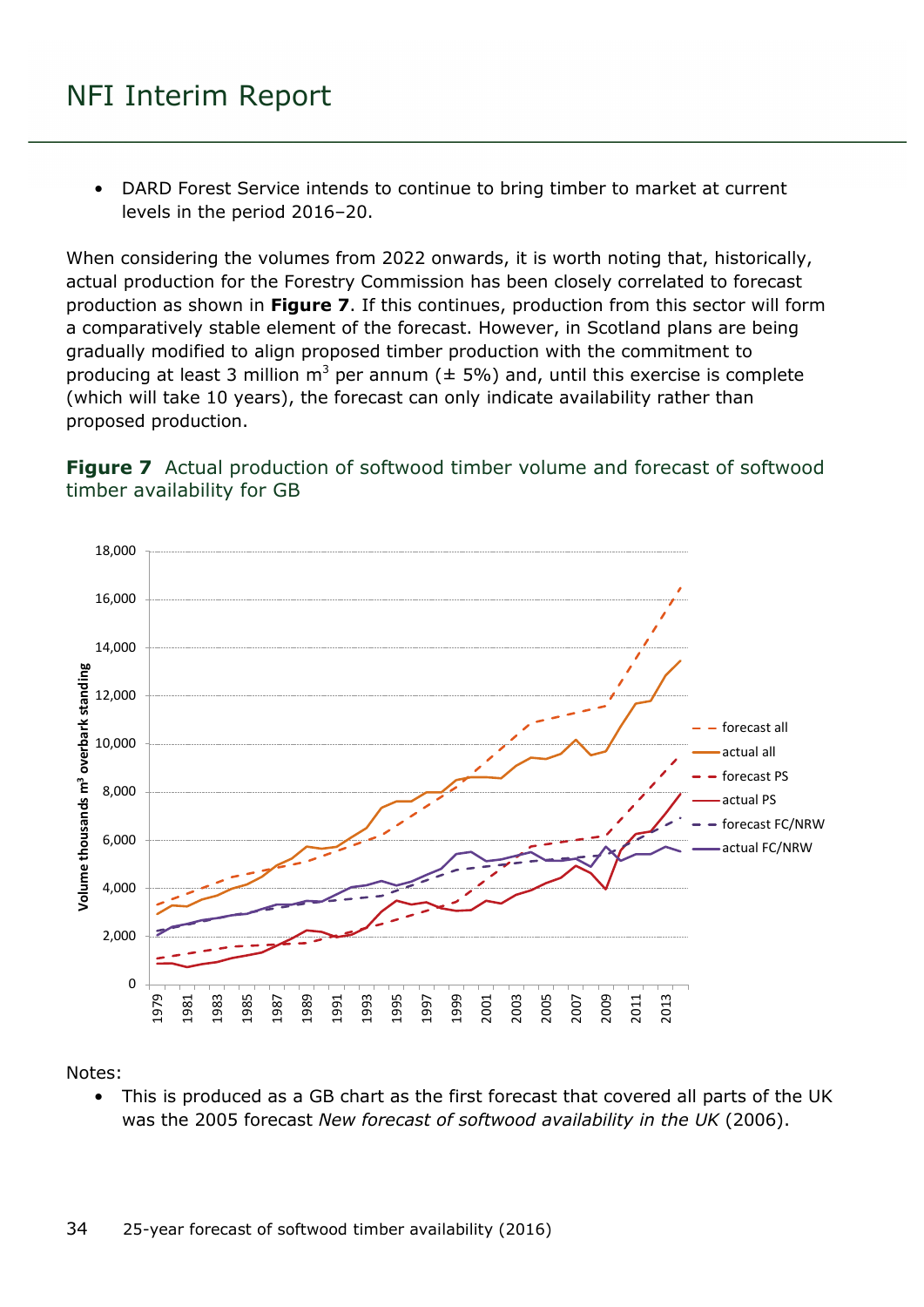- Forecasts for past years have been compiled from a number of previous published softwood forecasts.
- Time series data for wood production and roundwood removals are available from Forestry Commission's *[Forestry Statistics](http://www.forestry.gov.uk/forestry/infd-7aql5b)*.

### <span id="page-34-0"></span>Forecast for the Private sector estate

The forecast set out in this report for the Private sector estate is different from the headline forecast reported in the *25-year forecast of softwood timber availability* (2012), with an increase in potential softwood timber availability. The forecasts followed the same basic approach, but the 2012 forecast did not allocate any overdue volume. Assuming that a proportion of this volume is harvested over the period of the forecast has elevated the apparent availability. In addition, the 2016 forecast also includes restocking of areas felled along with those that were already felled at the start of the forecast. As previously mentioned, this restocking makes only a very small additional contribution to the overall availability over the 25-year forecast period.

Analysis of the data has shown that another difference between the two Private sector forecasts was due to actual production during the time between the forecasts being lower than that previously forecast, allowing more overdue timber to build up. A proportion of stands that were available and forecast to be harvested over the intervening five years since the last forecast are still standing and these will contribute to future availability. If stands that have reached maximum MAI or the height prescribed for felling remain unharvested in future, this will lead to a continuing trend of increasing amounts of overdue timber.

Other factors, such as changes made in the continuing development of the forecasting system, account for marginal differences between the forecasts.

#### <span id="page-34-1"></span>Woodland and stocked area

The net change in woodland area between the forecasts is negligible, with a modest planting programme between 2012 and 2016. Stocked area has reduced in the period due to elevated harvesting rates which have exceeded restocking rates of coniferous trees.

#### <span id="page-34-2"></span>Yield class

The yield classes applied in this forecast for the Private sector estate are slightly higher than those applied in the 2012 forecast (an average of 13.8 for all conifers in this forecast, see **Table 10**, compared with 13.2 in the 2012 forecast). The yield classes used in this report and the 2012 report were based on physical measurements which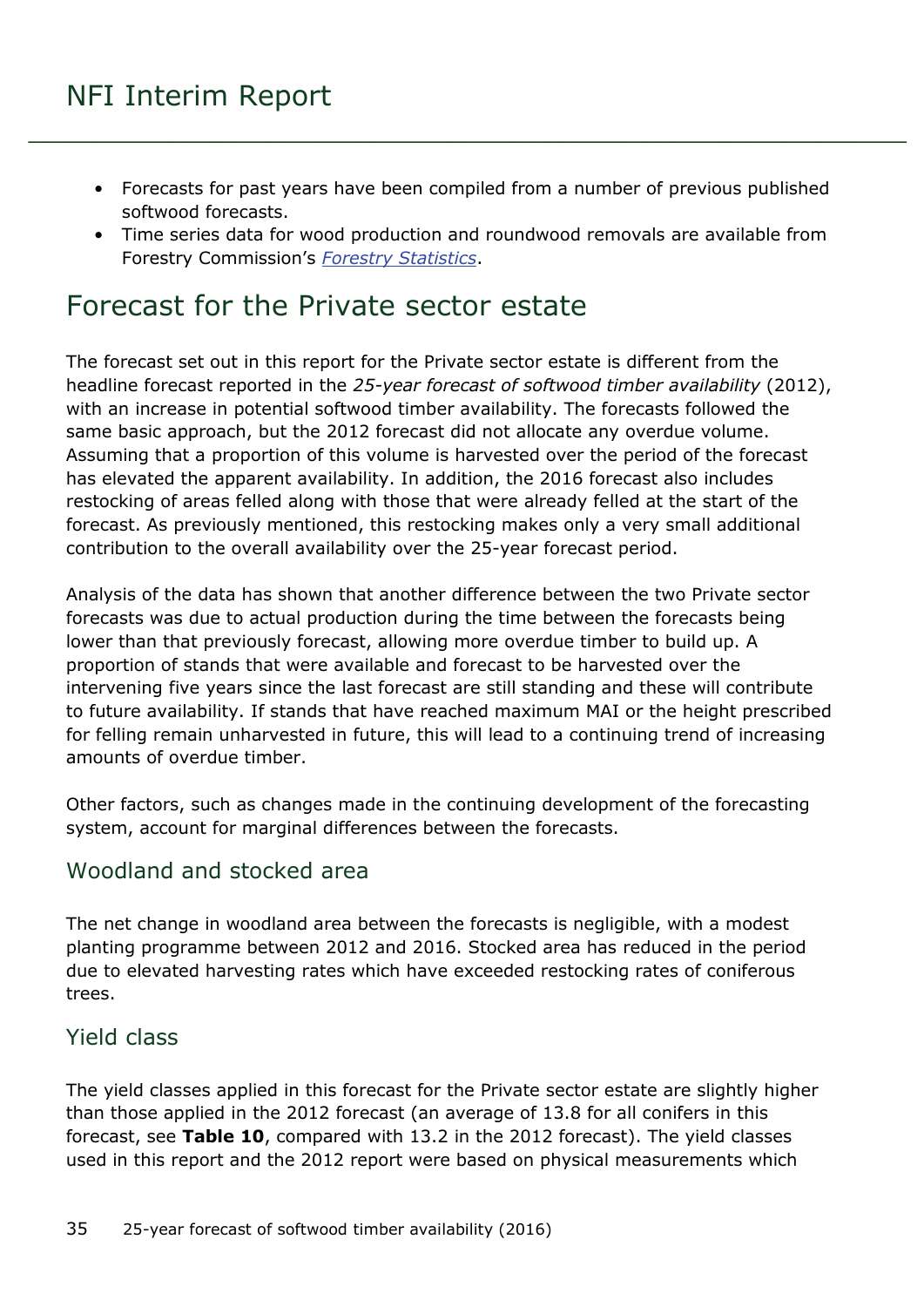were taken stand-by-stand, and the differences arise as the 2016 yield classes are based on a larger sample than in the 2012 forecast and are thus more accurate.

The mean yield class for the FC/NRW estate has risen from 12.7 in the 2012 forecast to 13.6 in the 2016 forecast. Both estimates were based on the Sub-compartment database estimates of yield class made at each stand. This change will reflect differential harvesting of lower yield class crops to higher yield class crops raising the mean in combination with recent survey better reflecting actual yield.

#### <span id="page-35-1"></span>**Table 10** Coniferous mean yield classes for GB

|                      | FC/NRW                                  | Private sector |  |  |  |
|----------------------|-----------------------------------------|----------------|--|--|--|
| All conifers         | $(m^3 \text{ ha}^{-1} \text{ yr}^{-1})$ |                |  |  |  |
| England              | 14.5                                    | 13.0           |  |  |  |
| Scotland             | 13.0                                    | 13.9           |  |  |  |
| Wales                | 14.9                                    | 14.5           |  |  |  |
| <b>Great Britain</b> | 13.6                                    | 13.8           |  |  |  |

Note:

• The data in this table are for stands aged between 15 and 50 years old.

#### <span id="page-35-0"></span>Harvesting activity

The modified biological potential scenario used in the 2012 forecast represented the volume of timber that would be produced if felling took place in the year of maximum MAI and thinning conformed to management table thinning except in high wind risk areas. The 2016 forecast used the same forecasting approach for most stands but differed in how overdue stands were treated in the forecast. In the 2016 forecast it is assumed that a proportion of overdue stands are harvested over the 20 years following the year when maximum MAI or prescribed top height is reached, while in the 2012 forecast, the overdue volumes were reported as a separate estimate. This is the factor that makes the single biggest difference in the two sets of forecasts, allocating approximately 30 million  $m^3$  of overdue volume over the forecast period as available.

The second largest contribution to increased volume is the expansion of the amount of overdue volume which, due to actual rates of harvesting being lower between 2012 and 2016 than was forecast. This when combined with the increment of the existing overdue volume, results in 7 million  $m<sup>3</sup>$  additional overdue volume.

The report *Interpreting National Forest Inventory timber volume forecasts* (2012) discusses how approaches to harvesting influence and constrain the amount of timber that is likely to be harvested in any given period.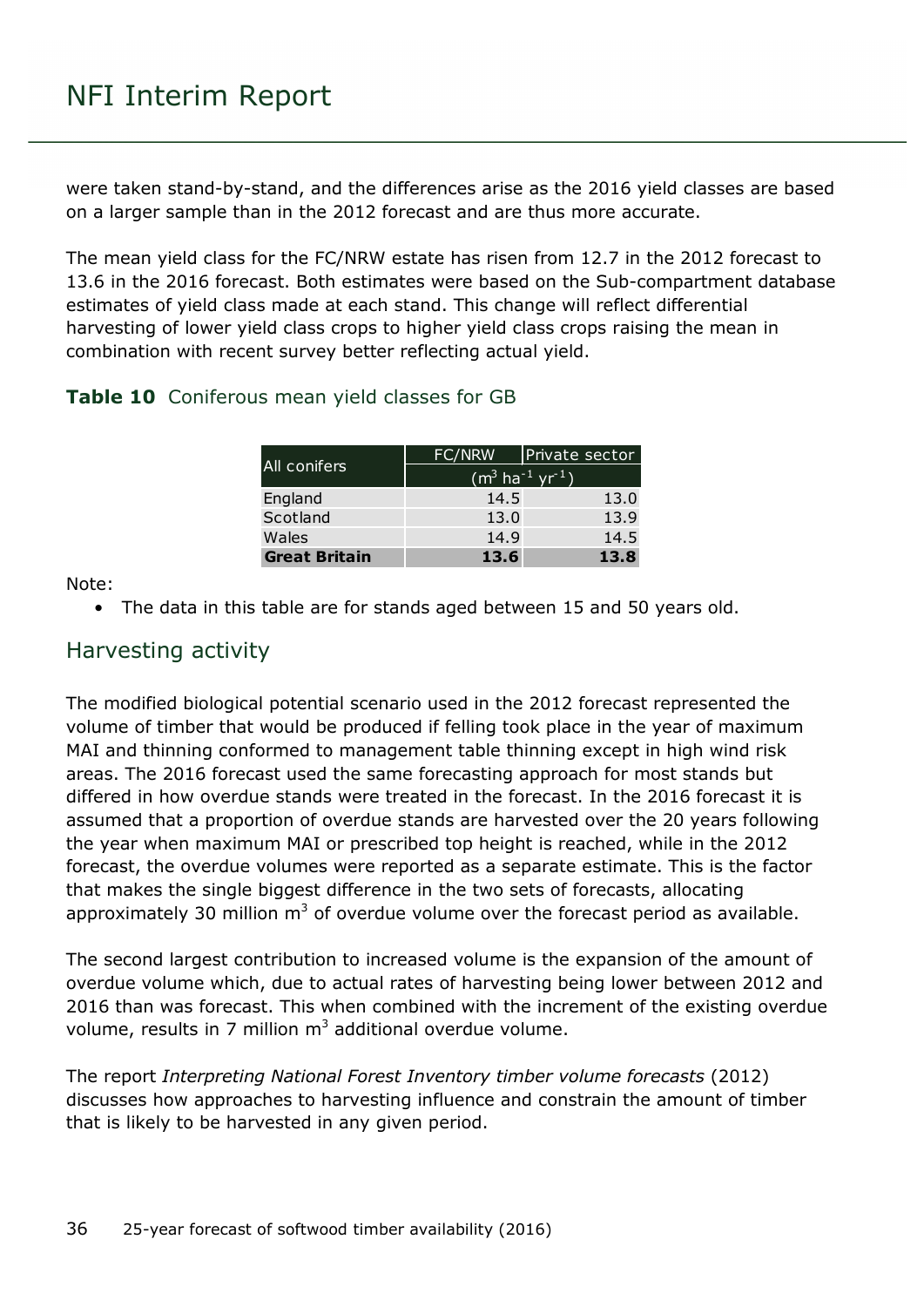#### <span id="page-36-0"></span>Standing volume

The projected estimate of standing volume for the period 2017–21 for the Private sector in Britain shows an increase of over 15% compared to the estimate from the 2012 forecast. This reflects growth in the trees, the treatment of overdue timber and the level of actual harvesting being lower than previously forecast in 2012.

## <span id="page-36-1"></span>Forecasts for Northern Ireland

Analysis of the data confirms the likelihood that, after 2030, timber availability in Northern Ireland will decline to around 75% of current levels. At the same time, the forests are being increasingly challenged by poor nutrition and disease, so that future forest growth may become harder to predict. An element of this decline can be countered by managing stand rotation lengths and thereby increasing the volume available for harvest from thinning and low-impact silvicultural systems.

DARD Forest Service intends to continue to bring timber to market at current levels in the period 2016–20. This programme provides a manageable income derived from current sales contract values and results in an affordable re-establishment obligation. It requires reasonable infrastructure maintenance to support and generates a competitive level of demand from the all-Ireland wood processing sector.

Targets for timber production figures will be set annually as a consequence of strategic objectives identified in and met through annual business plan targets.

Strategic objectives and future timber marketing are subject to successive government policies, priorities and approvals.

## <span id="page-36-2"></span>**Conclusions**

The general trend predicted by this forecast is comparable to that of previous forecasts in that volume levels rise to a peak in 2027–31 and then begin to decline to a level lower than the starting point. The forecast of softwood availability for the UK forest estate is an average of 18.3 million  $m<sup>3</sup>$  of softwood timber per annum over the 25-year period. The forecast for England is an average of 4.1 million  $m<sup>3</sup>$  per annum; for Scotland 11.9 million m<sup>3</sup>; for Wales 1.8 million m<sup>3</sup>; and for Northern Ireland 0.5 million m<sup>3</sup>. This rise and fall profile is driven by the underlying age class structure of the forests in Britain, which reflects the boost in planting between the post-war period and the late 1980s.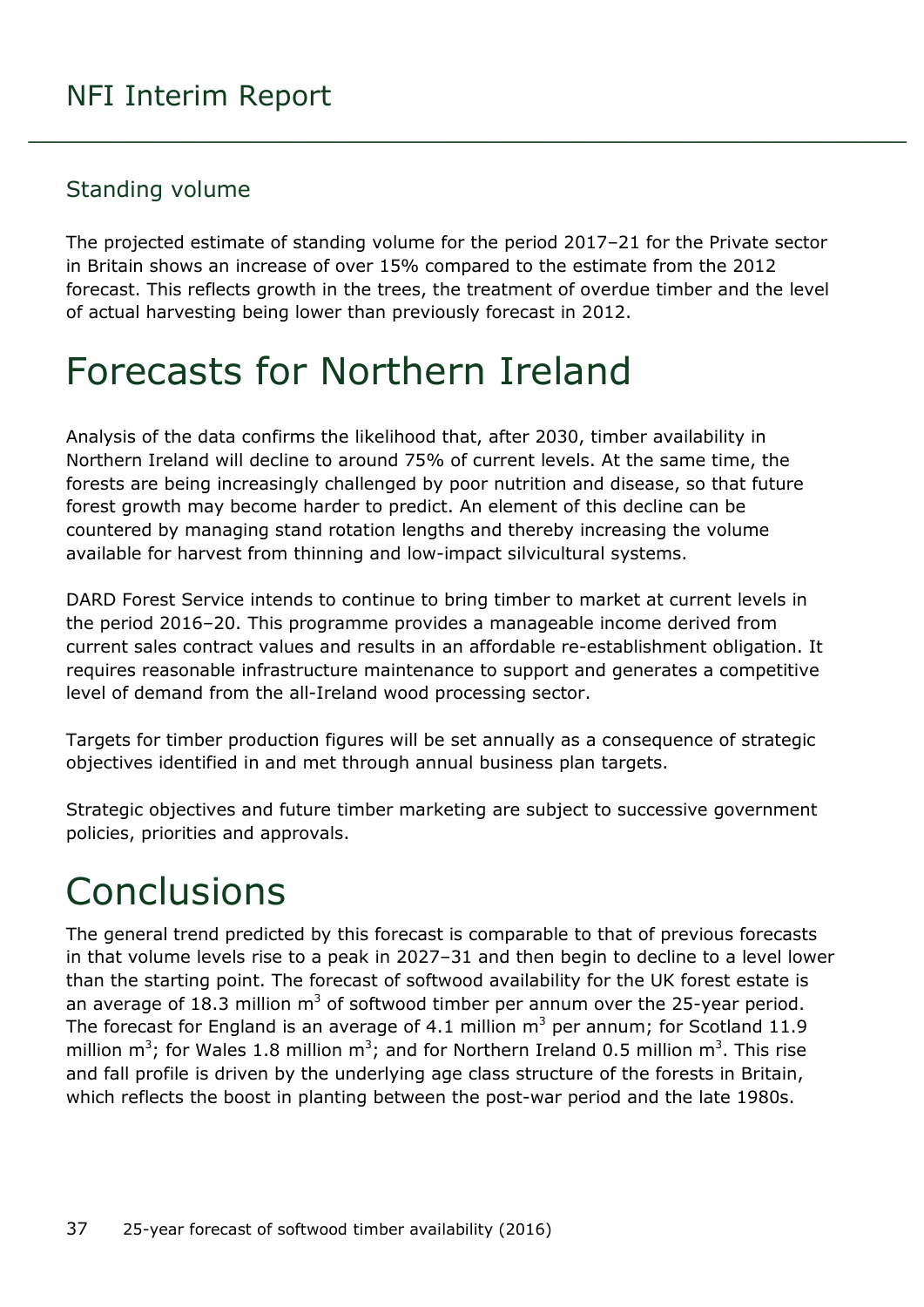The Forestry Commission England forecast estimates production of softwood timber at a level consistently higher than the 2012 forecast for the 25-year forecast period, with a 7% increase in production over the first 20 years of the forecast. The volume of timber potentially available over the forecast period falls from 1.3 million  $m<sup>3</sup>$  in the first period (2017–21) to 1.0 million  $m^3$  in the final period (2037–41). Around 50% of that timber is from spruce.

The Forestry Commission Scotland forecast estimates production of softwood timber at a level consistently higher than the 2012 forecast for the 25-year forecast period, with a 5% increase in production in the first period, and the following three periods showing an average rise of approximately 10%. The volume of timber potentially available over the forecast period falls from 3.8 million  $m^3$  in the first period (2017–21) to 3.0 million  $m^3$  in the final period (2037–41). Around 80% of that timber is from spruce.

Availability for Natural Resources Wales is just over 1 million  $m<sup>3</sup>$  for the first two periods of the forecast with an average production of 0.9 million  $m<sup>3</sup>$  for the following three periods. Around 75% of that timber is from spruce.

Production from the Northern Ireland Forest Service is approximately 0.5 million  $m<sup>3</sup>$  with the exception of the period 2032-36 which shows a decrease to 0.4 million  $m^3$ . Around 90% of that timber is from spruce.

For the Private sector, across the UK as a whole, the volume of timber potentially available over the forecast period rises from 11.6 million  $m<sup>3</sup>$  in the first period (2017–21) before peaking at 13.2 million  $m^3$  in the third period (2027–31) then falling to 11.5 million  $m^3$  in the final period (2037–41). Around 67% of that timber is from spruce. The peak in production for the Private sector occurs in 2027–31 as it did in the 2012 forecast with a slight increase in volume to 13.2 million  $m^3$ ; as previously mentioned the first period is significantly higher than in the 2012 forecast due to the assumption of harvesting some of the overdue timber volumes.

The increase in volume forecast for the Private sector is due to two main factors:

- 1. Overdue timber there was a 19% increase in the amount of overdue timber in the Private sector between the 2012 forecast and this assessment. This arose as actual cut was lower than forecast after 2012.
- 2. How this overdue timber has been treated within this forecast is different to the 2012 forecast, with the 2016 forecast assuming approximately 70% of overdue timber is available for harvest, while the 2012 forecast did not include production from overdue timber.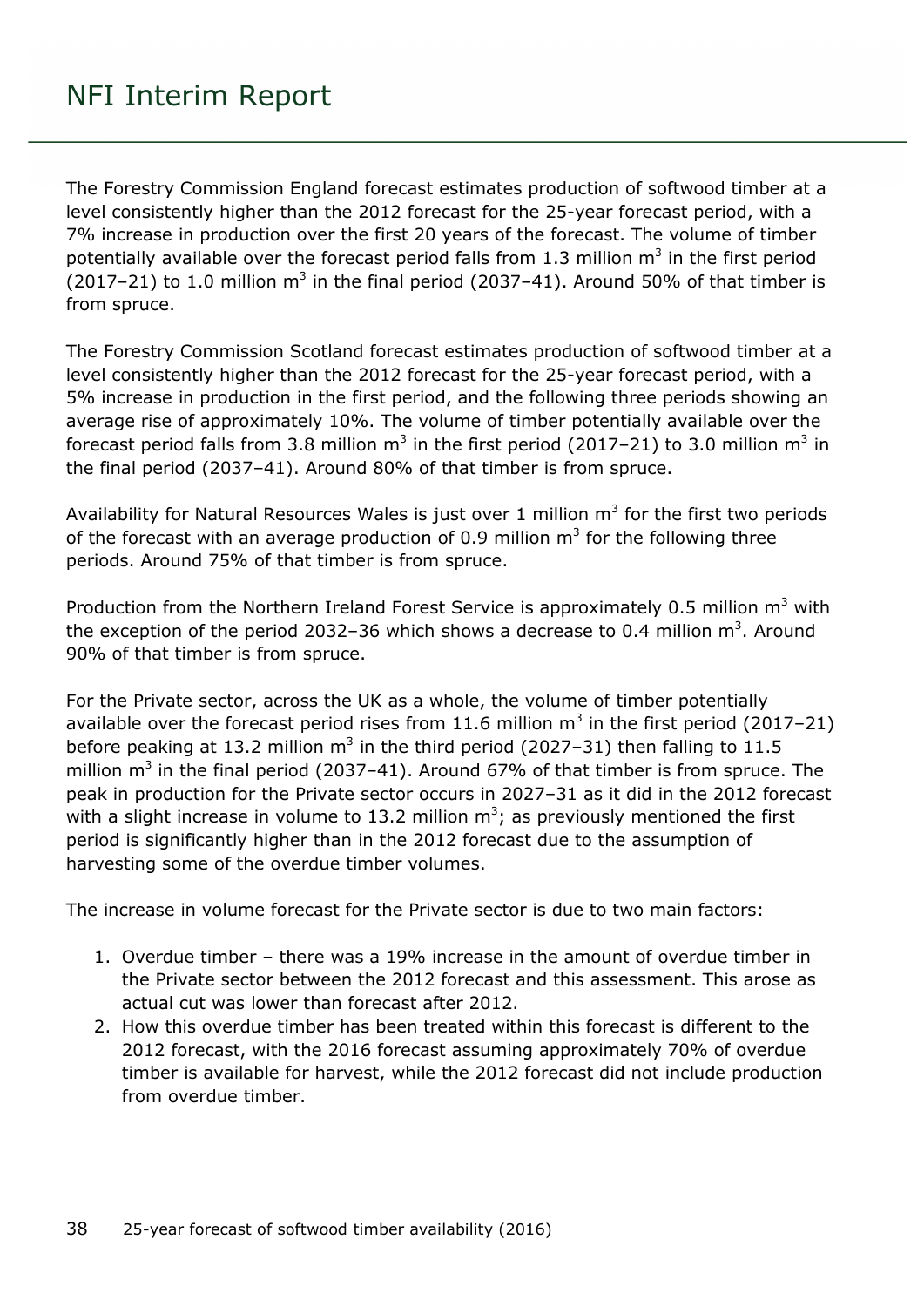Both factors combined elevate forecast timber availability over the 25 years. If actual production continues to fall below availability, this trend will continue, with increasingly large areas and volumes of overdue timber accumulating within the overall forest estate and adding to potential availability.

The actual profile of timber production will be determined by actual harvesting rates. When, and if, timber is harvested will depend on a number of factors that determine the harvesting including the choices made over the coming decades by the Forestry Commission, Natural Resources Wales, the Northern Ireland Forest Service and Private sector woodland owners. For example, owners in the Private sector are unlikely to consistently manage their forests and woodlands to biological potential throughout the 25-year period as is assumed by this forecast. Their choices will respond to changing environmental, economic and policy drivers, underpinned by the principles of biological potential. Therefore actual Private sector production will vary from these estimates to a greater or lesser extent. In England, actual public sector production is less likely than the Private sector forecast to vary significantly from the forecast, as a larger proportion of its woodlands are under longer term policies and plans, and thus will more likely to continue to show a closer relationship between forecast and actual. However, in Scotland plans are being gradually modified to align proposed timber production with the commitment to producing at least 3 million  $m^3$  per annum ( $\pm$  5%) and, until that exercise is complete, the forecast can only show availability and not proposed production. Even with its systematic policy and planning processes in place, the public sector estate is still subject to the same environmental constraints and changes as the Private sector, and the impacts of these, together with possible changes to strategic policies and economic conditions, may cause harvesting strategies and plans to evolve and change over time.

When drawing conclusions from this report it should also be noted that this is a limited time-frame of potential production, taken within a 25-year time period, looking at only a fraction of the life cycle of the forests. If a 50 or 100-year time-frame were to be presented, a different perspective on potential production would be given.

For example, although availability compared to current production increases across the sector for the next 25 years, there is a trend of reduction in this availability from the period 2027–31 onwards to the end of the forecast in 2037–41. This trend continues beyond the forecast period until 2047–51, when availability is forecast to reach 11.9 million  $m^3$ , slightly below the peak of actual production in 2014. This low point precedes a long period of increasing timber availability which is forecast to run for approximately 30 years, resulting in another peak in availability of around 16 million  $m<sup>3</sup>$  in the period 2077–2082. These longer term trends are explored in the reports *50-year forecast of softwood timber availability* (2014) and *Evaluation of alternative harvesting and afforestation scenarios on British softwood timber availability* (2015). For example, the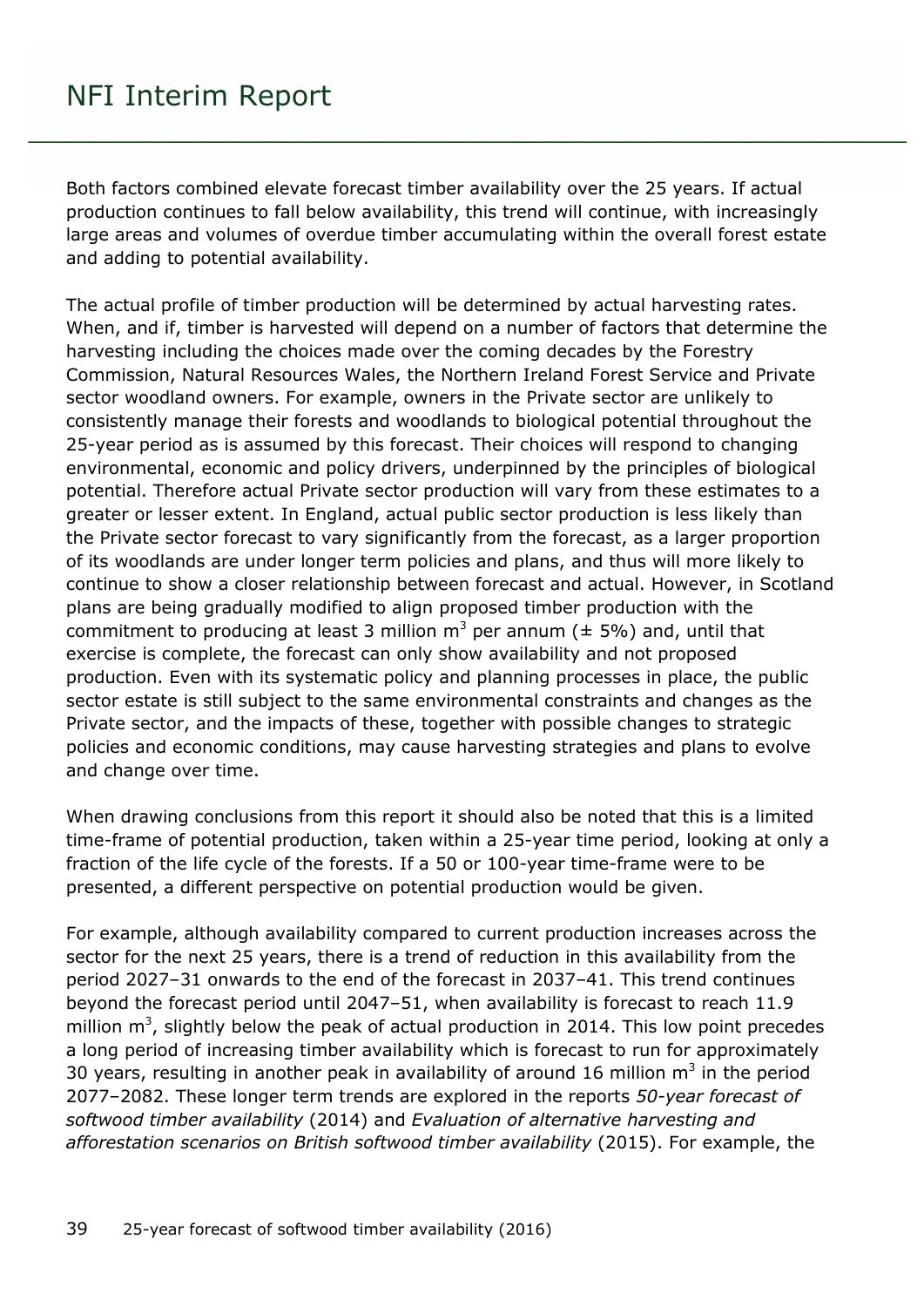scenarios explore how this dip in availability can be mitigated if modest new planting programmes or extensions to rotation length are followed.

## <span id="page-39-0"></span>Future work

The forecasts in this report have utilised the information from the 2015 Subcompartment database, the 2014 woodland map and a sub-sample of the NFI field survey. This sub-sample comprises a total of approximately 10,000 samples of surveyed one hectare squares; future reports will utilise all the 15,000 samples surveyed in the first cycle of the NFI. In addition, forecasts of different restocking scenarios, based on the findings of the NFI second cycle, which will provide actual levels and types of restocking will be available in the coming years. Work is also being undertaken to explore how the underlying growth and yield models used in the forecast may be refreshed to more closely predict future timber yields, especially in improved stock and contemporary silvicultural situations. All such information is an essential part of planning for sustainable forest management.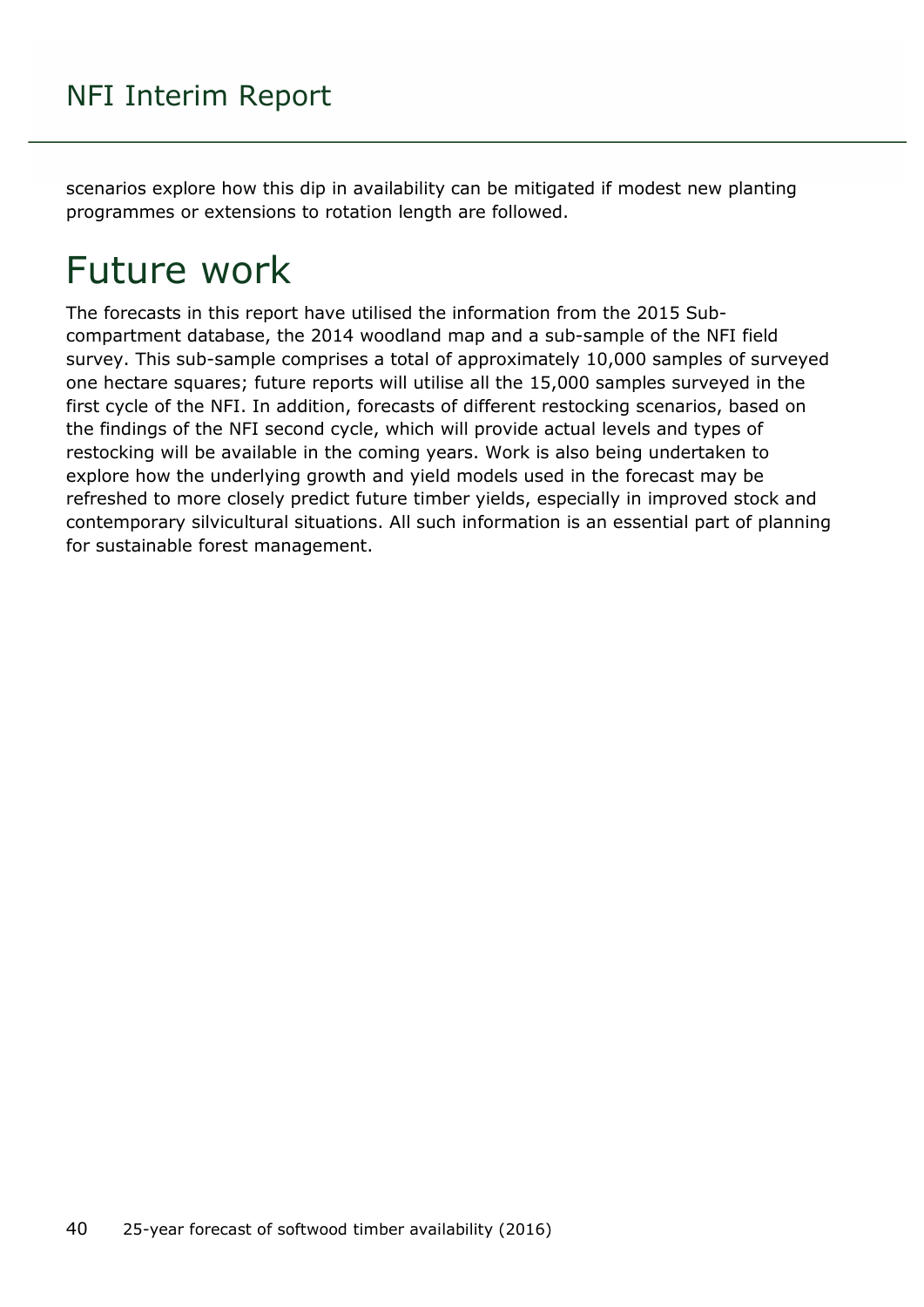## <span id="page-40-0"></span>Glossary

| Actual production    | Timber reported as having been felled and removed from the forest. The      |
|----------------------|-----------------------------------------------------------------------------|
|                      | Forestry Commission keeps records of actual production for its estate,      |
|                      | while estimates for the Private sector come from surveys of harvesting      |
|                      | companies and timber processors. These figures are available from           |
|                      | Forestry Commission Statistics.                                             |
| Age class            | A grouping of trees into specific age ranges for classification purposes.   |
| Area                 | Forest and woodland area can be defined in net or gross terms. Net area     |
| (forest/woodland)    | is the land actually covered by trees (in the National Forest Inventory     |
|                      |                                                                             |
|                      | that is to the drip line of the canopy). Gross area includes both the area  |
|                      | covered by trees and the open spaces (<0.5 hectare) within (e.g. rides,     |
|                      | glades, ponds).                                                             |
| Biological potential | A term applied to forecast scenarios with the objective of maximising       |
|                      | timber production. It typically involves felling stands in the year of      |
|                      | maximum MAI and management table thinning. It may not take account          |
|                      | of factors that constrain thinning and felling (e.g. wind risk or pest      |
|                      | attack). The forecast results set out in this report involve constraints on |
|                      | thinning and times of felling to take account of wind risk.                 |
| <b>Broadleaves</b>   | Trees and shrubs that belong to the angiosperm division of the plant        |
|                      | kingdom (as distinct from the gymnosperm division that includes             |
|                      | conifers). Most in the UK have laminar leaves and are deciduous.            |
|                      | Sometimes referred to as 'hardwoods'.                                       |
| Clearfelling         | Cutting down of an area of woodland (if it is within a larger area of       |
|                      | woodland it is typically a felling greater than 0.25 hectare). Sometimes a  |
|                      | scatter or small clumps of trees may be left standing within the felled     |
|                      | area.                                                                       |
| Conifers             | Trees and shrubs that belong to the gymnosperm division of the plant        |
|                      | kingdom (as distinct from the angiosperm division that includes             |
|                      | broadleaves). Conifers mostly have needles or scale-like leaves and are     |
|                      | usually evergreen. Sometimes referred to as 'softwoods'.                    |
| Cumulative volume    | The total volume of timber that is forecast to be produced over the entire  |
| production           | forecast period, including any overdue timber.                              |
| DAMS (Detailed       | A measure of exposure at a particular location. Can be used as a proxy      |
| Aspect Methodology   | indicator of the risk of catastrophic wind damage to a stand of trees. May  |
| Score)               | be used to influence decisions on thinning and timing of clearfelling where |
|                      | wind is a risk factor.                                                      |
| DBH (diameter at     | The diameter on the stem of a tree at 'breast height', defined as 1.3 m     |
| breast height)       | from ground level.                                                          |
| Dothistroma needle   | A disease of conifers (especially pine) which causes defoliation, losses in |
| blight               | yield and, in severe cases, tree death. Also known as red band needle       |
|                      | blight.                                                                     |
| Felling plan         | A spatial and temporal plan of harvesting activities within a forest or     |
|                      | woodland.                                                                   |
| Forest (or woodland) | Land predominately covered in trees (defined as land under stands of        |
|                      | trees with a canopy cover of at least 20%, or the ability to achieve this,  |
|                      | and with a minimum area of 0.5 hectare and minimum width of 20 m),          |
|                      | whether in large tracts (generally called forests) or smaller areas known   |
|                      | by a variety of terms (including woods, copses, spinneys or                 |
|                      | shelterbelts).                                                              |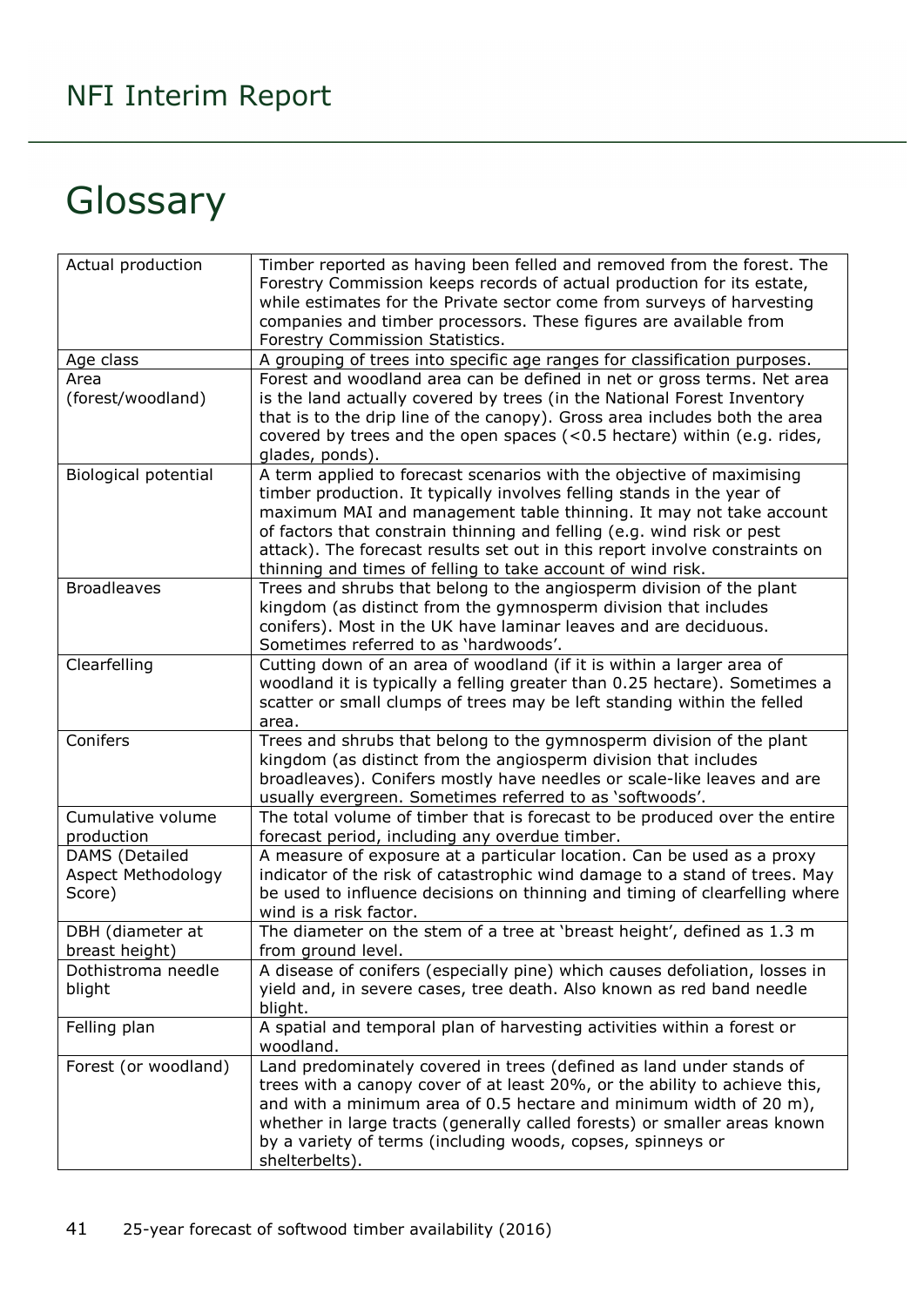| Forest management          | A holistic spatial and temporal plan stating the objectives of management   |
|----------------------------|-----------------------------------------------------------------------------|
| plan                       | together with details of forestry proposals over a period of five years and |
|                            | outlining intentions over a minimum total of 10 years. Such plans allow     |
|                            | managers to communicate proposals and demonstrate sustainable forest        |
|                            | management. They can be used to authorise thinning, felling and other       |
|                            | management operations.                                                      |
| <b>Forest Service</b>      | An agency within the Department of Agriculture and Rural Development        |
|                            | (DARD) in Northern Ireland responsible for the regulation of forestry and   |
|                            | the management of state forests in Northern Ireland.                        |
| <b>Forestry Commission</b> | The government department responsible for regulating forestry,              |
|                            | implementing forestry policy and managing state forests in England and      |
|                            | Scotland. Forestry policy is devolved, with the exception of common         |
|                            | issues addressed on a GB or UK basis, such as international forestry,       |
|                            | plant health and forestry standards.                                        |
| Forestry Commission        | Forests, woodlands, open land and other property managed by the             |
| (FC) estate                | Forestry Commission.                                                        |
| Great Britain (GB)         | England, Scotland and Wales.                                                |
| Increment                  | The increase in volume of a tree or a stand over a year or annualised       |
|                            | over a specified period measured either in $m3$ per year or in $m3$ per     |
|                            | hectare per year. See also Mean Annual Increment (MAI).                     |
| Like-for-like              | The restocking of areas of felled trees with trees of the same species and  |
| (restocking)               | yield class.                                                                |
| Management table           | A sequence of thinnings prescribed by Forestry Commission yield tables      |
| thinning                   | over the life of a forest stand. Management table thinning refers to the    |
|                            | pattern of thinning recommended in these yield tables. In standard yield    |
|                            | tables the thinnings are set to an intensity which aims to maximise         |
|                            | diameter increment while also maintaining maximum cumulative volume         |
|                            | production.                                                                 |
| Mean annual                | The average rate of volume production up to a given year, expressed in      |
| increment (MAI)            | $m3$ per hectare per year. In even-aged stands it is calculated by dividing |
|                            | cumulative volume production by age.                                        |
| Mensuration                | The study of the measurement of lengths, areas, volumes and related         |
|                            | quantities. Forest mensuration is concerned with the measurement of         |
|                            | trees, woodlands and forests, including standing and felled timber.         |
| <b>Natural Resources</b>   | Natural Resources Wales is the largest Welsh Government Sponsored           |
| Wales (NRW)                | Body - employing 1,900 staff across Wales with a budget of £180 million.    |
|                            | NRW was formed in April 2013, largely taking over the functions of the      |
|                            | Countryside Council for Wales, Forestry Commission Wales and the            |
|                            | Environment Agency in Wales, as well as certain Welsh Government            |
|                            | functions.                                                                  |
| Overbark                   | Used as a qualification when the diameter or volume of wood includes the    |
|                            | bark.                                                                       |
| Overdue                    | Timber contained in stands that are beyond the felling age prescribed by    |
|                            | the harvesting scenario at the start of the forecast.                       |
| Phytophthora               | Fungus-like pathogens that can cause extensive damage and mortality to      |
|                            | trees and other plants.                                                     |
| Private sector estate      | Forests and woodlands in the UK not managed by the Forestry                 |
|                            | Commission, Natural Resources Wales or Forest Service. In the context of    |
|                            | the National Forest Inventory, 'Private sector' is used for convenience     |
|                            | although it includes land owned or managed by bodies such as local          |
|                            | authorities and charities.                                                  |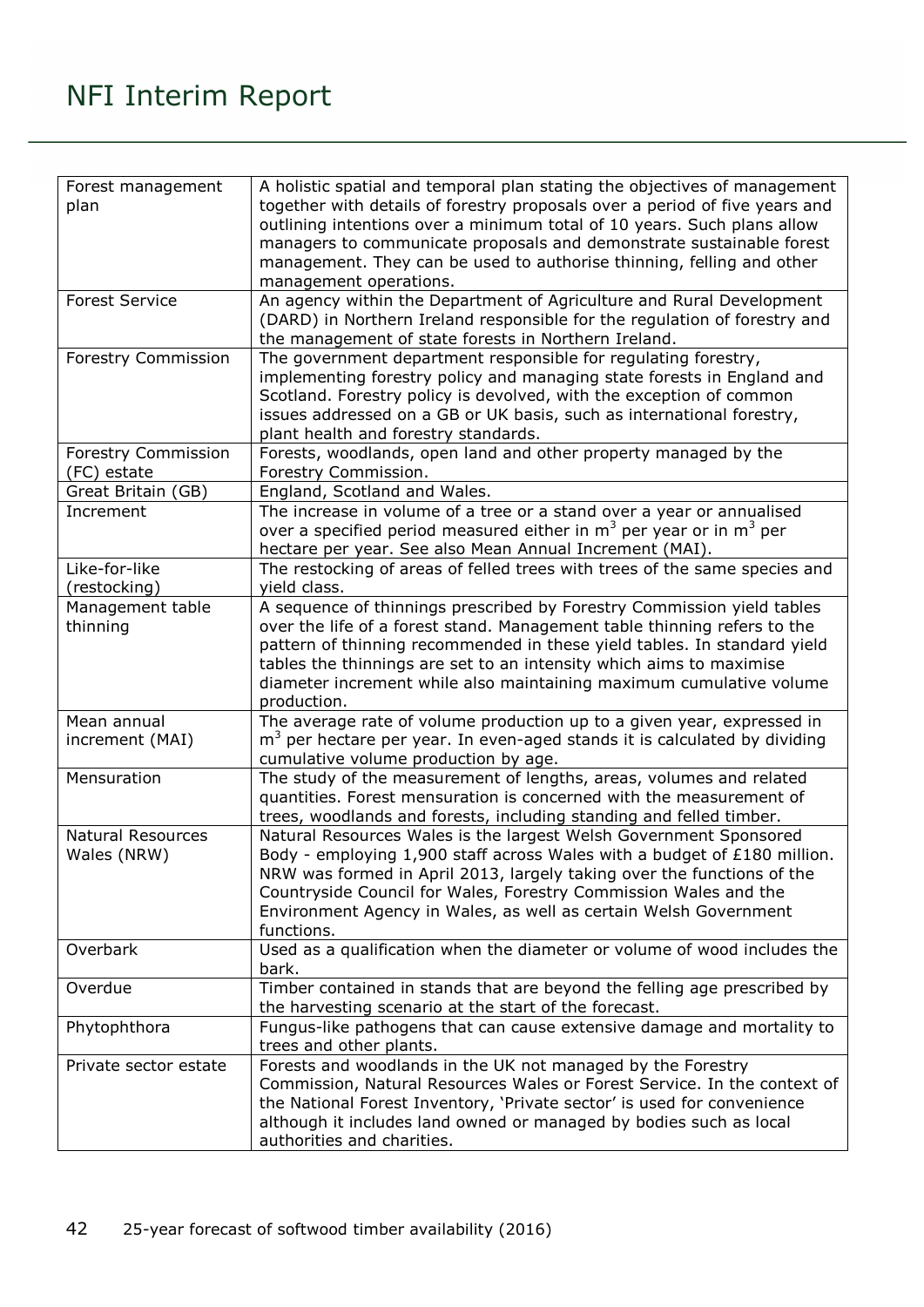| Production forecast              | A forecast of softwood volume production based on a firm plan of<br>harvesting.                                                                                                                                                                                                                                                                                                 |
|----------------------------------|---------------------------------------------------------------------------------------------------------------------------------------------------------------------------------------------------------------------------------------------------------------------------------------------------------------------------------------------------------------------------------|
| Restocking plan                  | A spatial and temporal plan describing how felled areas are to be<br>replanted or regenerated.                                                                                                                                                                                                                                                                                  |
| Softwood                         | The wood of coniferous trees or the conifers themselves.                                                                                                                                                                                                                                                                                                                        |
| Stand                            | A distinct area of woodland, generally composed of a uniform group of<br>trees in terms of species composition and spatial distribution, and age<br>and size class distribution.                                                                                                                                                                                                |
| Standard error (SE)              | The measure of the margin of error associated with an estimate as a<br>result of sampling from a population with statistical variability. Larger<br>standard errors indicate less precision in the estimate. Standard errors in<br>this report are quoted in relative terms (i.e. as percentages of the value<br>of the estimate).                                              |
| Standing volume                  | The live stemwood and usable branchwood of trees (up to 7 cm top<br>diameter). It excludes roots, below ground stump material, small<br>branches, foliage and deadwood. For Private sector woodland only, it also<br>excludes trees in woodlands of less than 0.5 hectare. Usually expressed<br>as $m^3$ overbark standing ( $m^3$ obs).                                        |
| Stemwood                         | The woody material forming the above ground main growing shoot(s) of<br>a tree or stand of trees. The stem includes all woody volume above<br>ground with a diameter greater than 7 cm overbark. Stemwood includes<br>wood in major branches where there is at least 3 m of straight length to<br>7 cm top diameter.                                                            |
| Sustainable forest<br>management | The stewardship and use of forests and forest lands in a way, and at a<br>rate, that maintains their biodiversity, productivity, regeneration capacity<br>and vitality and their potential to fulfil, now and in the future, relevant<br>ecological, economic and social functions at local, national and global<br>levels, and that does not cause damage to other ecosystems. |
| Terminal height                  | The top height of a stand at which wind damage is expected to reach a<br>level necessitating clearfelling.                                                                                                                                                                                                                                                                      |
| Thinning                         | The periodic harvesting of trees in a woodland, involving the removal of<br>some trees for commercial use and the retention of others for future<br>production or long-term retention.                                                                                                                                                                                          |
| Thinning plan                    | A spatial and temporal plan of harvesting activities within a forest or<br>woodland.                                                                                                                                                                                                                                                                                            |
| Top diameter                     | The diameter of the smaller (top) end of a length of stemwood,<br>branchwood or log, often used to define different categories of wood<br>products (e.g. sawlogs, roundwood, pulp) and merchantable timber.                                                                                                                                                                     |
| Top height                       | The mean total height of the 100 largest dbh trees per hectare.                                                                                                                                                                                                                                                                                                                 |
| UK (United Kingdom)              | Great Britain and Northern Ireland.                                                                                                                                                                                                                                                                                                                                             |
| Windthrow                        | Uprooting of trees by the wind. Windthrow can be endemic $-$ i.e. that<br>caused by frequently recurring peak winds - or catastrophic - an<br>infrequent occurrence associated with exceptionally strong winds where<br>large areas/numbers of trees are blown down.                                                                                                            |
| Woodland                         | see Forest.                                                                                                                                                                                                                                                                                                                                                                     |
| Yield class (YC)                 | An index used in the UK of the potential productivity of even-aged stands<br>of trees based on maximum MAI. It reflects the potential productivity of<br>the site for the tree species growing on it.                                                                                                                                                                           |